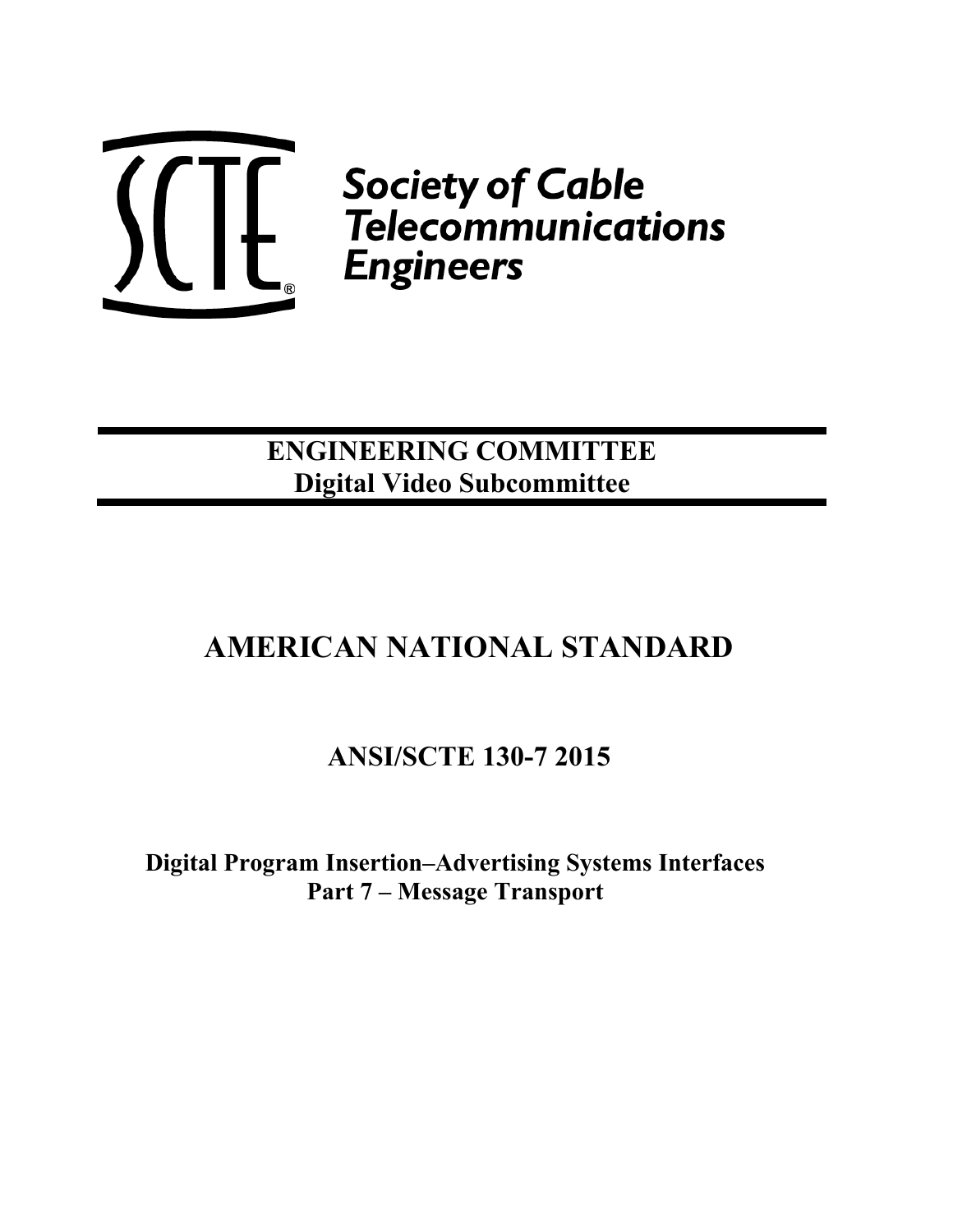## **NOTICE**

The Society of Cable Telecommunications Engineers (SCTE) Standards are intended to serve the public interest by providing specifications, test methods and procedures that promote uniformity of product, interchangeability and ultimately the long term reliability of broadband communications facilities. These documents shall not in any way preclude any member or nonmember of SCTE from manufacturing or selling products not conforming to such documents, nor shall the existence of such standards preclude their voluntary use by those other than SCTE members, whether used domestically or internationally.

SCTE assumes no obligations or liability whatsoever to any party who may adopt the Standards. Such adopting party assumes all risks associated with adoption of these Standards, and accepts full responsibility for any damage and/or claims arising from the adoption of such Standards.

Attention is called to the possibility that implementation of this standard may require the use of subject matter covered by patent rights. By publication of this standard, no position is taken with respect to the existence or validity of any patent rights in connection therewith. SCTE shall not be responsible for identifying patents for which a license may be required or for conducting inquiries into the legal validity or scope of those patents that are brought to its attention.

Patent holders who believe that they hold patents which are essential to the implementation of this standard have been requested to provide information about those patents and any related licensing terms and conditions. Any such declarations made before or after publication of this document are available on the SCTE web site at http://www.scte.org.

All Rights Reserved

© Society of Cable Telecommunications Engineers, Inc. 2015 140 Philips Road Exton, PA 19341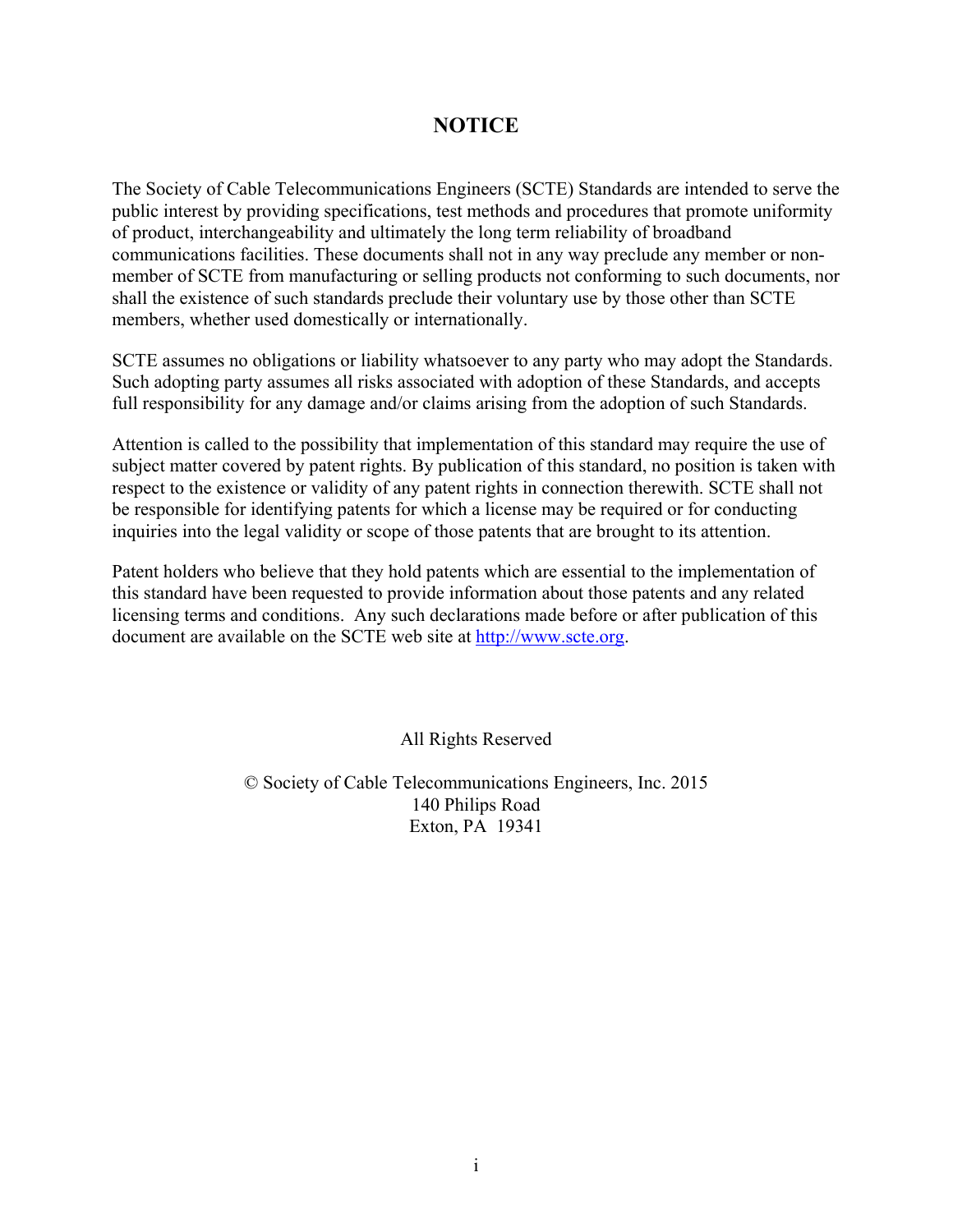| <b>TABLE OF CONTENTS</b> |  |
|--------------------------|--|
|--------------------------|--|

| 2.1    |                                                                                                                                          |
|--------|------------------------------------------------------------------------------------------------------------------------------------------|
| 2.1.1  |                                                                                                                                          |
| 2.2    |                                                                                                                                          |
| 2.2.1  |                                                                                                                                          |
|        |                                                                                                                                          |
|        |                                                                                                                                          |
|        |                                                                                                                                          |
| 5.1    |                                                                                                                                          |
|        |                                                                                                                                          |
| 6.1    |                                                                                                                                          |
| 6.2    |                                                                                                                                          |
|        |                                                                                                                                          |
| 7.1    |                                                                                                                                          |
|        |                                                                                                                                          |
|        |                                                                                                                                          |
|        |                                                                                                                                          |
| 10.0   |                                                                                                                                          |
| 10.1   |                                                                                                                                          |
| 10.2   |                                                                                                                                          |
| 10.2.1 |                                                                                                                                          |
|        |                                                                                                                                          |
|        |                                                                                                                                          |
|        |                                                                                                                                          |
|        |                                                                                                                                          |
|        |                                                                                                                                          |
|        |                                                                                                                                          |
|        |                                                                                                                                          |
|        |                                                                                                                                          |
|        |                                                                                                                                          |
|        |                                                                                                                                          |
|        |                                                                                                                                          |
|        |                                                                                                                                          |
|        |                                                                                                                                          |
|        |                                                                                                                                          |
|        |                                                                                                                                          |
| 10.3.8 |                                                                                                                                          |
|        |                                                                                                                                          |
| A.1    |                                                                                                                                          |
| A.I.I  |                                                                                                                                          |
|        | 10.2.2<br>10.2.3<br>10.2.4<br>10.2.5<br>10.2.6<br>10.2.7<br>10.2.8<br>10.3.1<br>10.3.2<br>10.3.3<br>10.3.4<br>10.3.5<br>10.3.6<br>10.3.7 |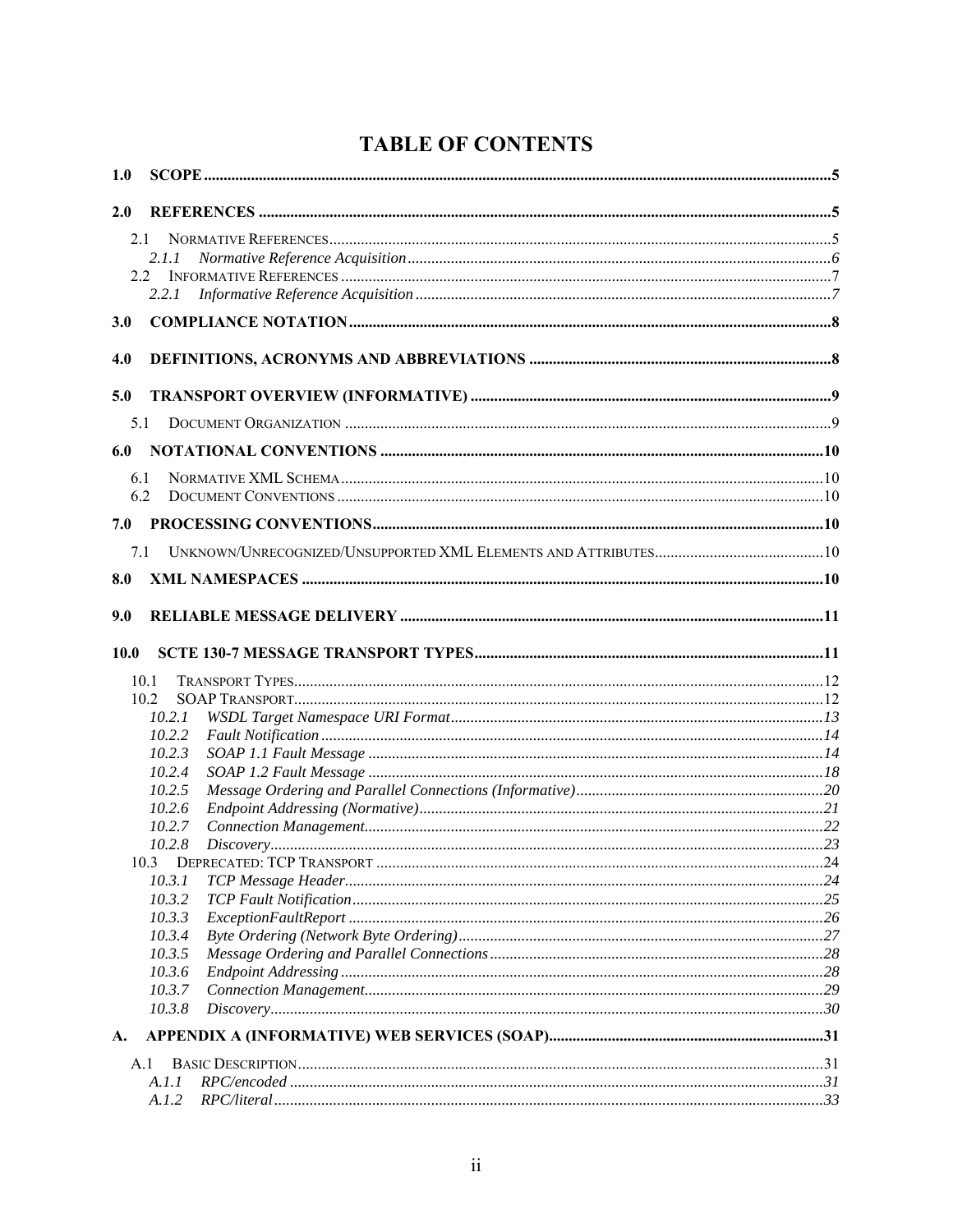## **LIST OF FIGURES**

| Figure 1: Network Layering                   | 11 |
|----------------------------------------------|----|
| Figure 2: SOAP 1.1 Fault XML Schema          | 15 |
| Figure 3: SOAP 1.2 Fault XML Schema          | 18 |
| Figure 4: TCPMessageHeader.                  | 24 |
| Figure 5: TCPMessageHeader With Private Data | 25 |
| Figure 6: ExceptionFaultReport XML Schema    | 26 |
|                                              |    |

## **LIST OF EXAMPLES**

| Example 1: Address Type Usage                         | 12 |
|-------------------------------------------------------|----|
| Example 2: Private Address Type                       | 12 |
| Example 3: Part-4 WSDL Target Namespace URI           | 14 |
| Example 4: WSDL URI Target Namespaces for [SCTE130-3] | 14 |
| Example 5: SOAP 1.1 Fault with ExceptionFaultReport   | 17 |
| Example 6: SOAP 1.2 Fault with ExceptionFaultReport   | 20 |
| Example 7: SOAP URL                                   | 22 |
| Example 8: ExceptionFaultReport                       | 27 |
| Example 9: TCP URL                                    | 29 |
| Example 10: RPC/encoded WSDL                          | 32 |
| Example 11: RPC/encoded SOAP message                  | 32 |
| Example 12: RPC/literal SOAP message                  | 33 |
| Example 13: Document//literal WSDL                    | 34 |
| Example 14: Document/literal SOAP message             | 35 |
| Example 15: WSDL Types Element                        | 37 |
| Example 16: WSDL Message Element                      | 37 |
| Example 17: WSDL PortType and Operation Elements      | 38 |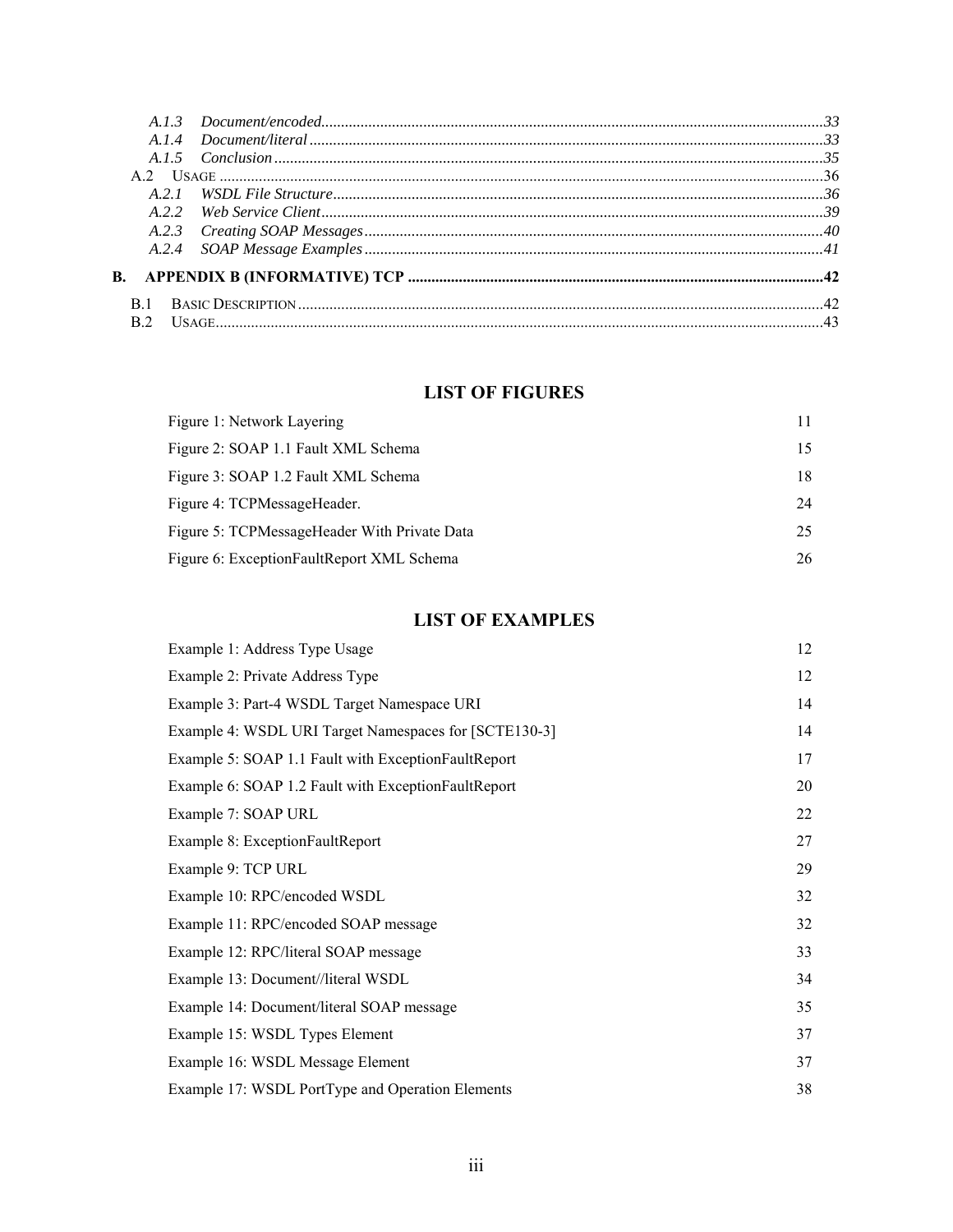| Example 18: WSDL Binding element           | 38 |
|--------------------------------------------|----|
| Example 19: WSDL Service and Port Elements | 38 |
| Example 20: DII Client                     | 40 |
| Example 21: SOAPE lement Creation          | 41 |
| Example 22: ServiceCheckRequest Message    | 41 |
| Example 23: ServiceCheckResponse Message   | 42 |
| Example 24: Server Side Socket Creation    | 43 |
| Example 25: Client Connection              | 44 |
| Example 26: Message Transmission           | 45 |
| Example 27: Consumer Socket Reader         | 46 |

## **LIST OF TABLES**

| Table 1: XML Namespace Declarations    | 10              |
|----------------------------------------|-----------------|
| Table 2: Address Types                 | 12 <sup>2</sup> |
| Table 3: SOAP 1.1 Faultcode Values     | 16              |
| Table 4: SOAP 1.2 FaultCode Values     | 19              |
| Table 5: Order sensitive Message Types |                 |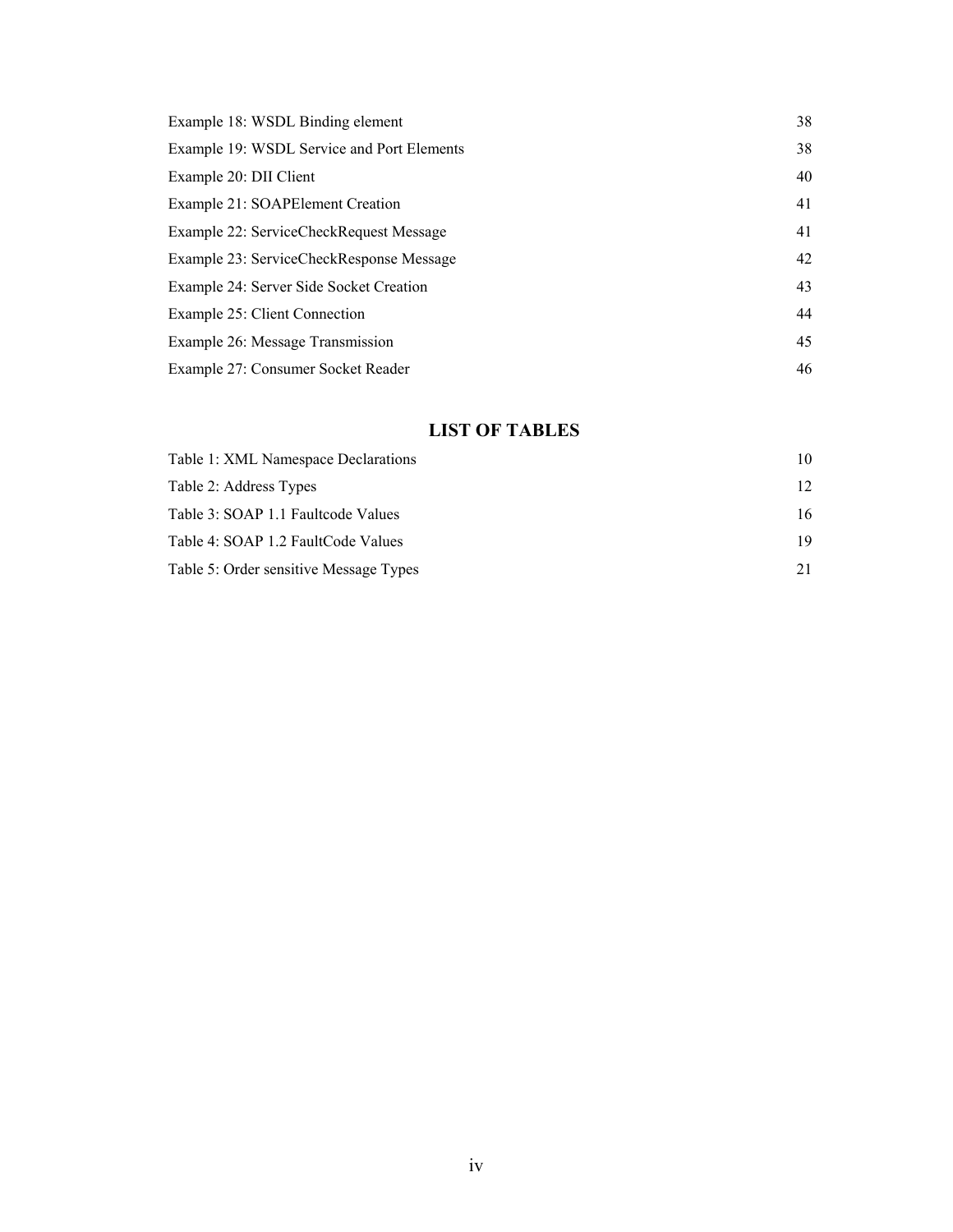## **Digital Program Insertion—Advertising Systems Interfaces Part 7 - Message Transport**

## **1.0 SCOPE**

This document describes the Digital Program Insertion Advertising Systems Interfaces' transport protocols required for the exchange of messages defined in the individual parts of the SCTE 130 specification.

Note: Security issues surrounding the transport protocols defined herein have been purposely omitted and are considered outside of the scope of this document.

## **2.0 REFERENCES**

2.1 Normative References

The following standards contain provisions that, through reference in this text, constitute provisions of this standard. At the time of publication, the editions indicated were valid. All standards are subject to revision, and parties to agreements based on this standard are encouraged to investigate the possibility of applying the most recent edition of the standards indicated below.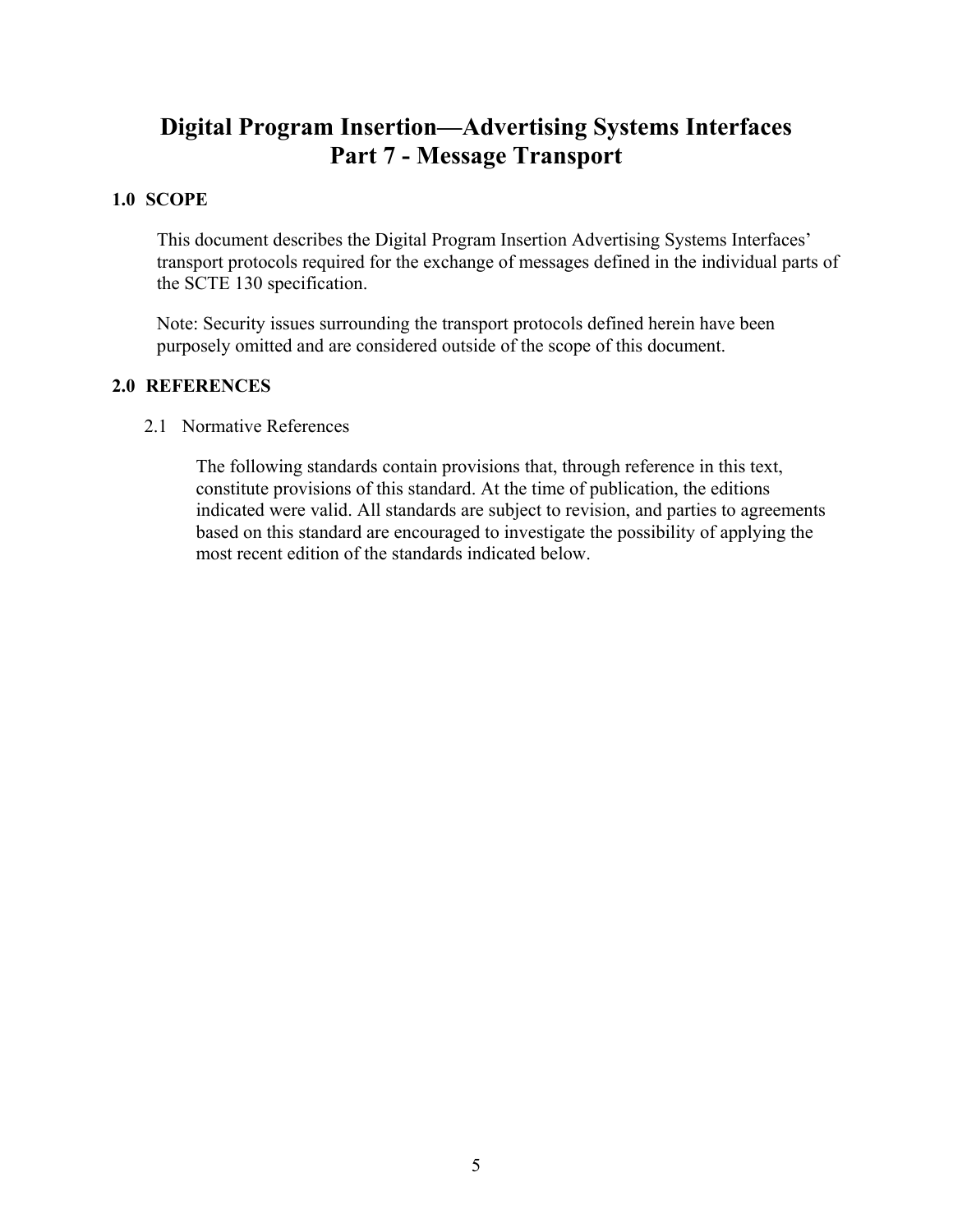| $[SCTE130-2]$     | SCTE 130-2 2014: Digital Program Insertion-<br>Advertising Systems Interfaces Part 2 - Core Data<br>Elements                           |
|-------------------|----------------------------------------------------------------------------------------------------------------------------------------|
| $[SCTE130-3]$     | SCTE 130-3 2013: Digital Program Insertion—<br>Advertising Systems Interfaces Part $3 - Ad$<br>Management Service (ADM) Interface      |
| $[SCTE130-4]$     | SCTE 130-4 2014: Digital Program Insertion -<br>Advertising Systems Interfaces Part 4 – Content<br>Information Service (CIS) Interface |
| $W3C - SOAP1.1$   | W3C Ref: Simple Object Access protocol (SOAP) 1.1                                                                                      |
| $[W3C - SOAP1.2]$ | W3C Ref: SOAP Version 1.2 Part 1: Messaging<br>Framework (Second Edition). April 27 <sup>th</sup> , 2007                               |
| <b>IETF STD05</b> | Internet Protocol. September 1981. DARPA Internet<br>Program Protocol Specification.                                                   |
| <b>IETF STD07</b> | Transmission Control Protocol. September 1981.<br>DARPA Internet Program Protocol Specification.                                       |

#### 2.1.1 Normative Reference Acquisition

#### 2.1.1.1 SCTE Standards: United States of America

URL: http://www.scte.org. Society of Cable Telecommunications Engineers Inc., 140 Philips Road, Exton, PA 19341; Telephone 800-542- 5040; Facsimile: 610-363-5898; E-mail: standards@scte.org.

2.1.1.2 W3C Standards

URL: http://www.w3c.org. MIT, 32 Vassar Street, Room 32-G515, Cambridge, MA 02139, USA; Telephone: +1.617.258.5999.

2.1.1.3 IETF

URL: http://www.ietf.org. IETF Secretariat (c/o NeuStar, Inc.), 45000 Center Oak Plaza, Sterling, VA, 20166, Phone: 1.571.434.3500; Facsimile: 1.571.343.3535; E-mail: ietf-info@ietf.org.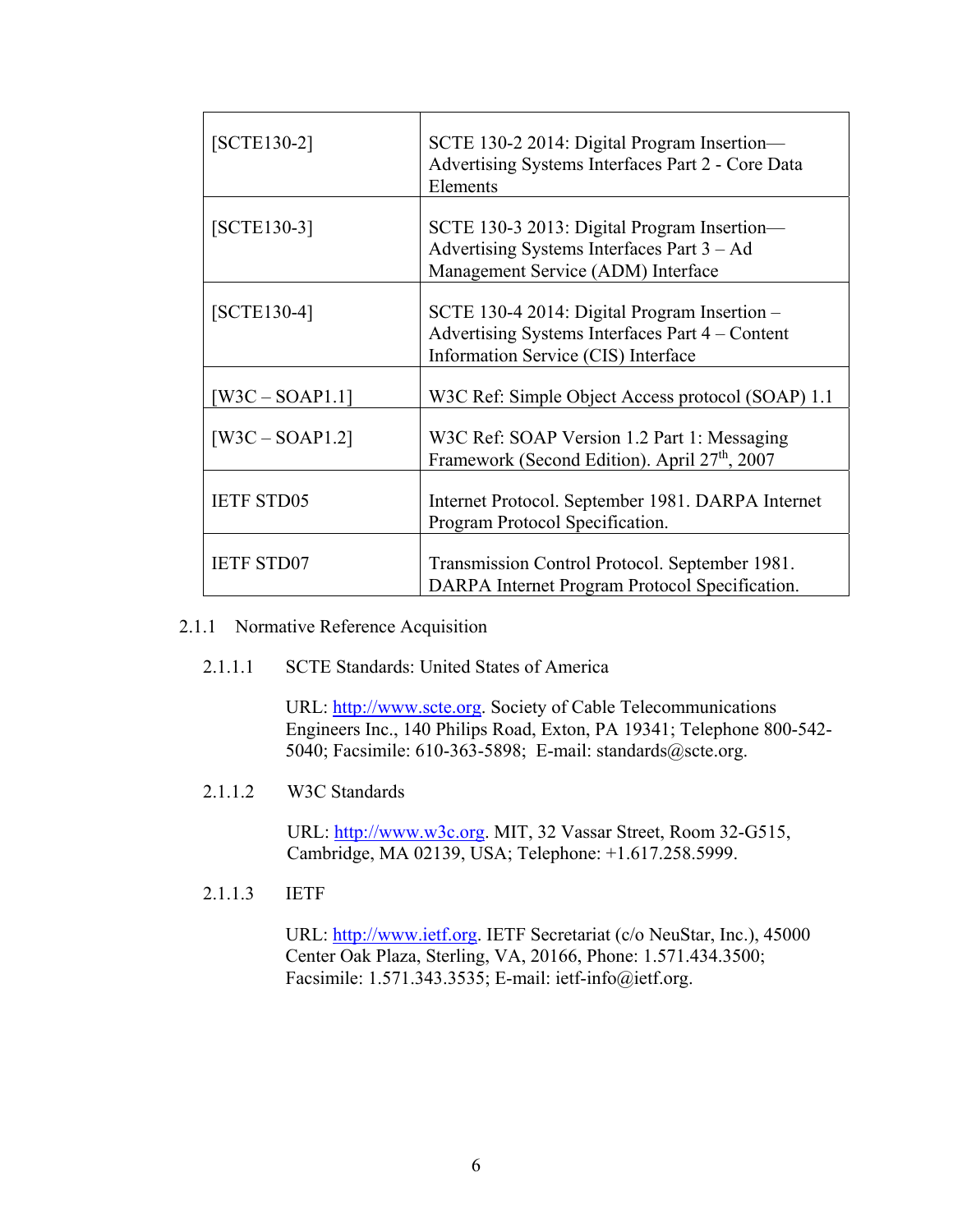## 2.2 Informative References

The following documents may provide valuable information to the reader but are not required when complying with this standard.

| $[SCTE130-5]$                | SCTE 130-5 2010: Digital Program Insertion - Advertising<br>Systems Interfaces Part 5 – Placement Opportunity<br>Information Service (POIS) Interface |
|------------------------------|-------------------------------------------------------------------------------------------------------------------------------------------------------|
| $[SCTE130-6]$                | SCTE 130-6 2010: Digital Program Insertion - Advertising<br>Systems Interfaces Part 6 - Subscriber Information Service<br>(SIS) Interface             |
| $[SCTE130-8]$                | SCTE 130-8 2011: Digital Program Insertion - Advertising<br>Systems Interfaces Part 8 - General Information Service<br>(GIS) Interface                |
| $[W3C - SOAP$ Part 0]        | W3C Ref: SOAP Version 1.2 Part 0: Primer.                                                                                                             |
| $[W3C-WSDL]$                 | W3C Ref: Web Services Description Language (WSDL)<br>Version 1.1.                                                                                     |
| $[W3C - DOM]$                | W3C Ref: Document Object Model (DOM) Level 3 Core.                                                                                                    |
| $[W3C - URI]$                | W3C Ref: URIs, URLs and URNs: Clarifications and<br>Recommendations 1.0.                                                                              |
| $[WS-I - Basic Profile 1.1]$ | Web Services Interoperability Organization. Basic Profile<br>Version 1.1.                                                                             |

## 2.2.1 Informative Reference Acquisition

## 2.2.1.1 SCTE Standards: United States of America

URL: http://www.scte.org. Society of Cable Telecommunications Engineers Inc., 140 Philips Road, Exton, PA 19341; Telephone 800-542- 5040; Facsimile: 610-363-5898; E-mail: standards@scte.org.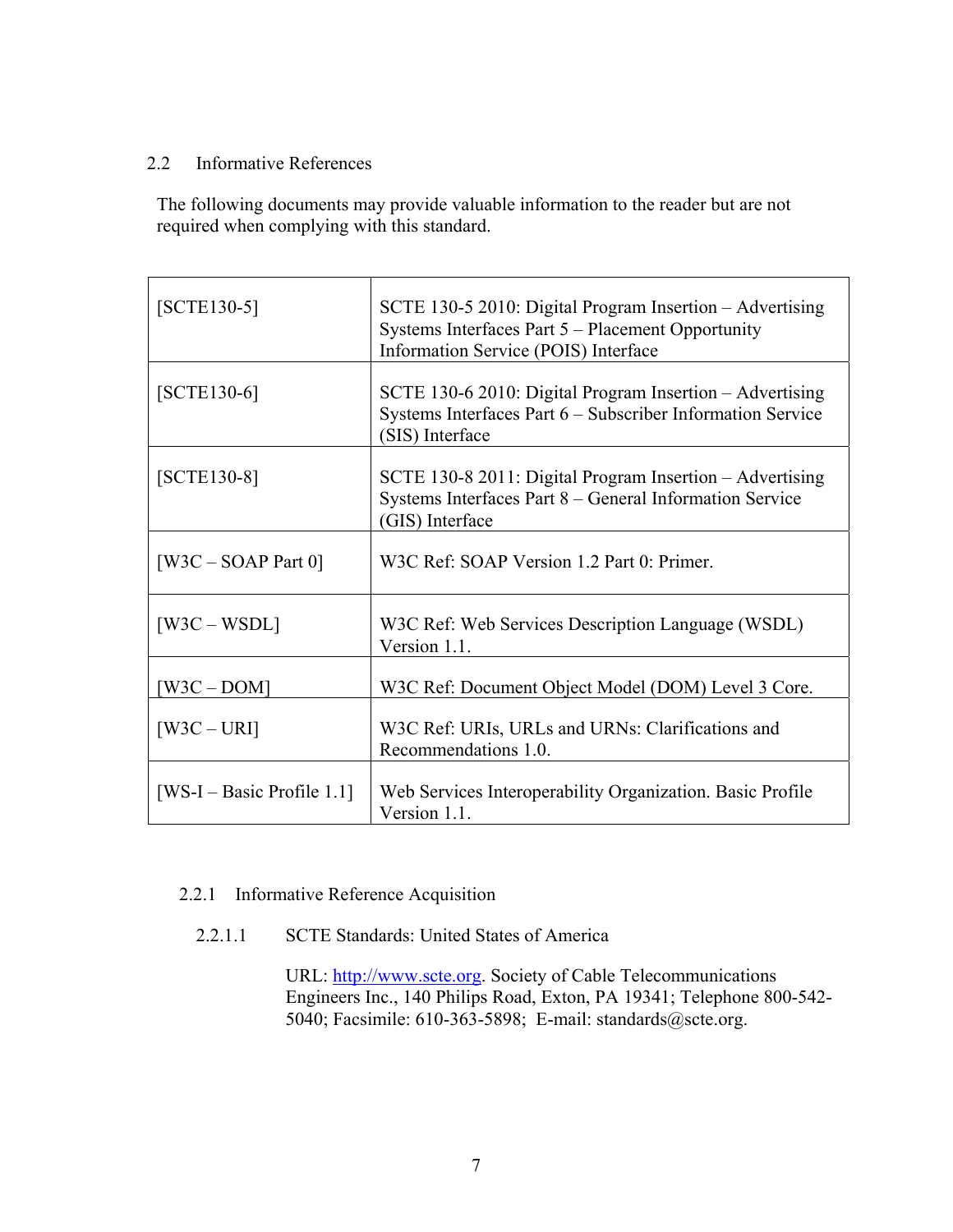#### 2.2.1.2 W3C Standards

URL: http://www.w3c.org. MIT, 32 Vassar Street, Room 32-G515, Cambridge, MA 02139, USA; Telephone: +1.617.258.5999.

2.2.1.3 WS-I Organization

URL: http://www.ws-i.org. Web Services Interoperability Organization.

## **3.0 COMPLIANCE NOTATION**

| "SHALL"      | This word or the adjective "REQUIRED" means that the item is an          |  |
|--------------|--------------------------------------------------------------------------|--|
|              | absolute requirement of this specification.                              |  |
| "SHALL NOT"  | This phrase means that the item is an absolute prohibition of this       |  |
|              | specification.                                                           |  |
| "SHOULD"     | This word or the adjective "RECOMMENDED" means that there may            |  |
|              | exist valid reasons in particular circumstances to ignore this item, but |  |
|              | the full implications should be understood and the case carefully        |  |
|              | weighted before choosing a different course.                             |  |
| "SHOULD NOT" | This phrase means that there may exist valid reasons in particular       |  |
|              | circumstances when the listed behavior is acceptable or even useful,     |  |
|              | but the full implications should be understood and the case carefully    |  |
|              | weighed before implementing any behavior described with this label.      |  |
| " $MAX"$     | This word or the adjective "OPTIONAL" means that this item is truly      |  |
|              | optional. One vendor may choose to include the item because a            |  |
|              | particular marketplace requires it or because it enhances the product,   |  |
|              | for example; another vendor may omit the same item.                      |  |

## **4.0 DEFINITIONS, ACRONYMS AND ABBREVIATIONS**

Throughout this standard the terms below have specific meanings. Because some of the terms are defined in other SCTE documents having very specific technical meanings, the reader is referred to the original source for their definition. For terms defined by this standard, brief definitions are given below.

All [SCTE130-2] definitions and abbreviations are included herein. See [SCTE130-2] for additional information.

**Deprecated:** Use is permissible for legacy purposes only. Deprecated features may be removed from future versions of the standard. Implementations should avoid use of deprecated features.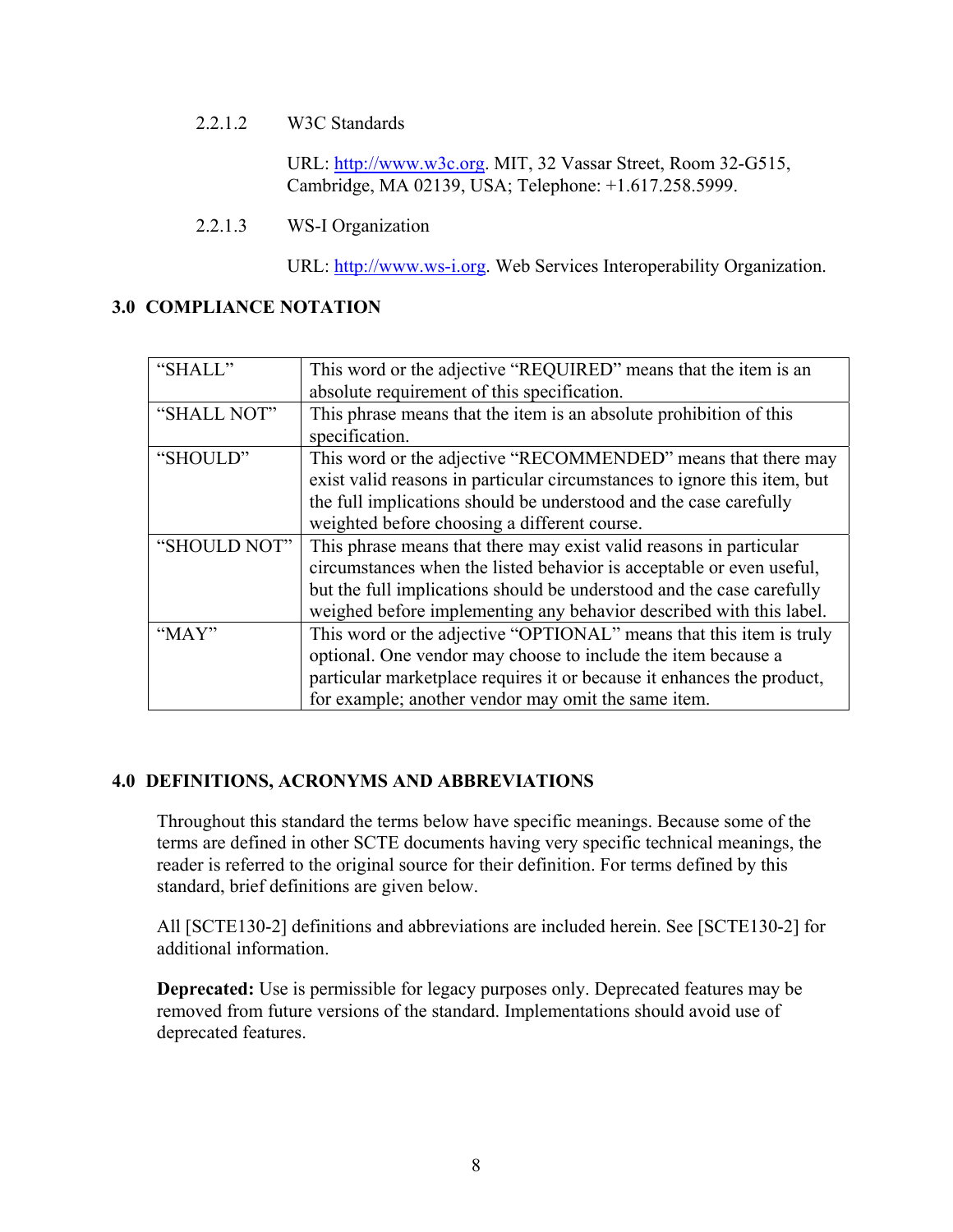**HTTP**: (Hypertext Transfer Protocol). The underlying protocol used by the World Wide Web. HTTP defines how messages are formatted and transmitted, and what actions Web Servers and browsers should take in response to various commands.

**HTTPS**: (HTTP over SSL or HTTP Secure) is the use of Secure Socket Layer (SSL) or Transport Layer Security (TLS) as a sublayer under regular HTTP application layering.

**IP**: (Internet Protocol). A protocol by which data is sent from one computer to another computer over a network.

**RPC**: (Remote Procedure Call). A protocol that one program can use to request a service from a program located in another computer in a network without having to understand network details.

**SOAP**: (Simple Object Access Protocol / Service Oriented Architecture Protocol). A way for a program executing in one kind of operating system to communicate with a program executing in the same or another kind of operating system by using the World Wide Web's Hypertext Transfer Protocol (HTTP) and its Extensible Markup Language (XML) as the mechanisms for information exchange.

**TCP**: (Transmission Control Protocol). A set of rules used along with the Internet Protocol (IP) to send data in the form of message units between computers over the Internet.

**WSDL**: (Web Services Description Language). A XML based general purpose language for describing interfaces, protocol bindings, and deployment details of network services.

**CDATA**: (**C**haracter **DATA**). XML data that is not parsed. CDATA carries markup examples that would otherwise be interpreted as XML because of the tags.

**DII**: (Dynamic Invocation Interface). A method of accessing web service resources through low level application programming interface (API) functions.

**DOM**: (Document Object Model). A specification for a programming interface (API) from the W3C that allows programs and scripts to update the content, structure and style of HTML and XML documents.

## **5.0 TRANSPORT OVERVIEW (INFORMATIVE)**

This document describes implementation details for the Digital Program Insertion Advertising Systems Interfaces' message transport. Only one of the two transport mechanisms defined in this document is required for implementing SCTE 130 compliant services.

## 5.1 Document Organization

This document provides a detailed description of the required transport mechanisms. Subsequent sections focus on the description of the required transport mechanism, and provides links to concrete implementation examples in the document appendices.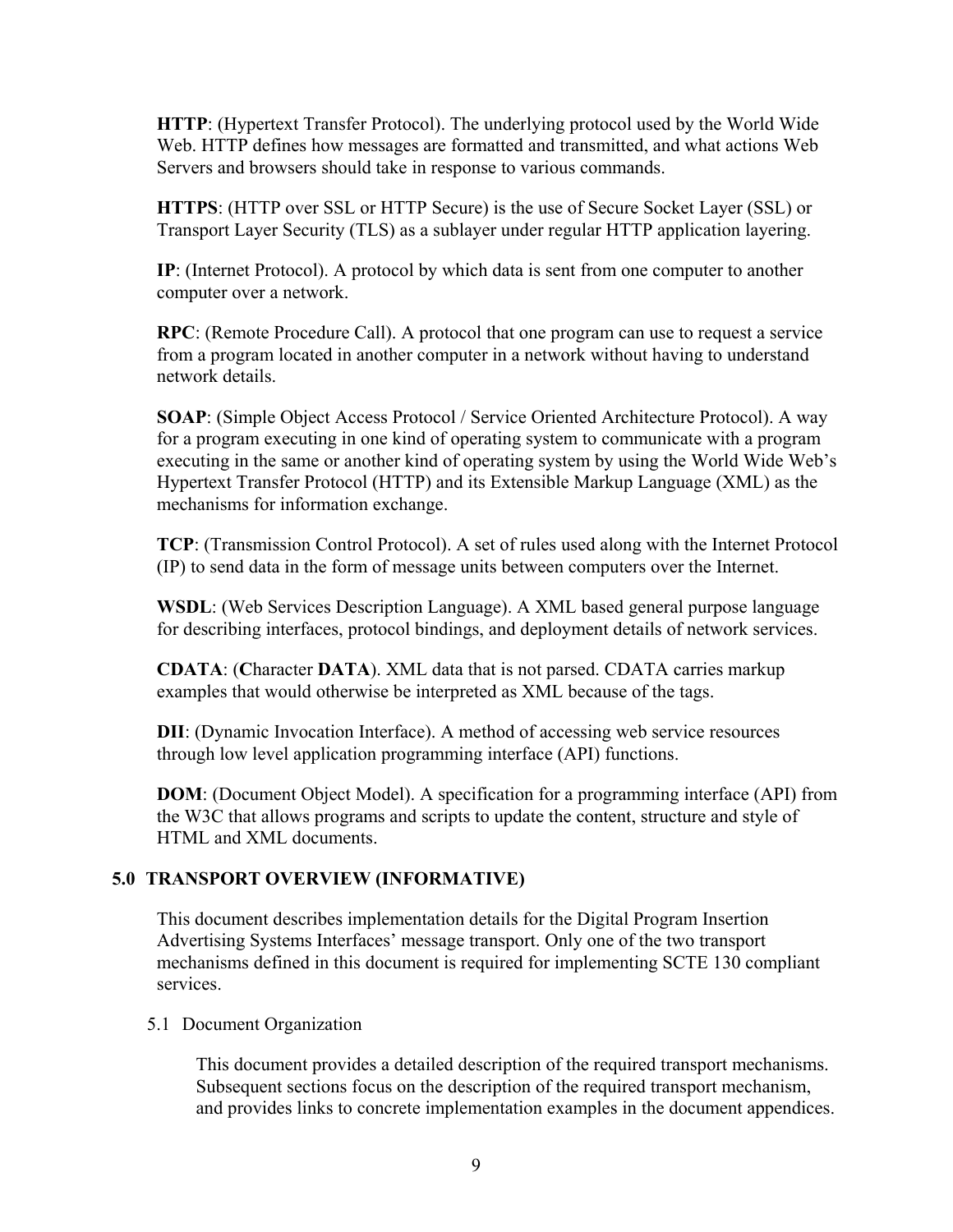Section 6.0 explains this document's notational conventions and Section 7.0 identifies the processing conventions. Section 8.0 defines the XML namespace usage and the applicable XML semantics. Section 9.0 introduces reliable network delivery and section 10.0 introduces the SCTE 130 transport protocols followed by Appendix A, which contains non-normative information regarding the SOAP transport type.

## **6.0 NOTATIONAL CONVENTIONS**

6.1 Normative XML Schema

See [SCTE130-2] for information.

6.2 Document Conventions

This specification utilizes the same document conventions as [SCTE130-2]. See [SCTE130-2] for conventions and XML schema illustrations nomenclature explanations

## **7.0 PROCESSING CONVENTIONS**

7.1 Unknown/Unrecognized/Unsupported XML Elements and Attributes

See [SCTE130-2] for information.

## **8.0 XML NAMESPACES**

This specification uses the 'trans' prefix, as described in Table 1, for the interface associated with the specific XML namespace URI that shall be used by all implementations. Table 1 lists the prefix, the corresponding namespace, and a description of the defining specification used herein.

| Prefix   | Namespace                                | Description                    |
|----------|------------------------------------------|--------------------------------|
| core     | http://www.scte.org/schemas/130-         | See [SCTE130-2]                |
|          | $2/2008a/c$ ore                          |                                |
| trans    | http://www.scte.org/schemas/130-         | SCTE 130 Part 7                |
|          | $7/2008$ /trans                          |                                |
| env      | http://schemas.xmlsoap.org/soap/envelope | See $[W3C - SOAP1.1]$          |
| soap-env | http://www.w3.org/2003/05/soap-envelope  | See $[W3C - SOAP1.2]$          |
| xsd      | http://www.w3.org/2001/XMLSchema         | See [XMLSchemaP1] and          |
|          |                                          | [XMLSchemaP2] from [SCTE130-2] |

## **Table 1: XML Namespace Declarations**

Unless otherwise stated, all references to XML elements illustrated in this document are from the 'trans' namespace. Elements from other namespaces will be prefixed with the name of the external namespace, e.g.  $\leq$ core: $XXX$ >.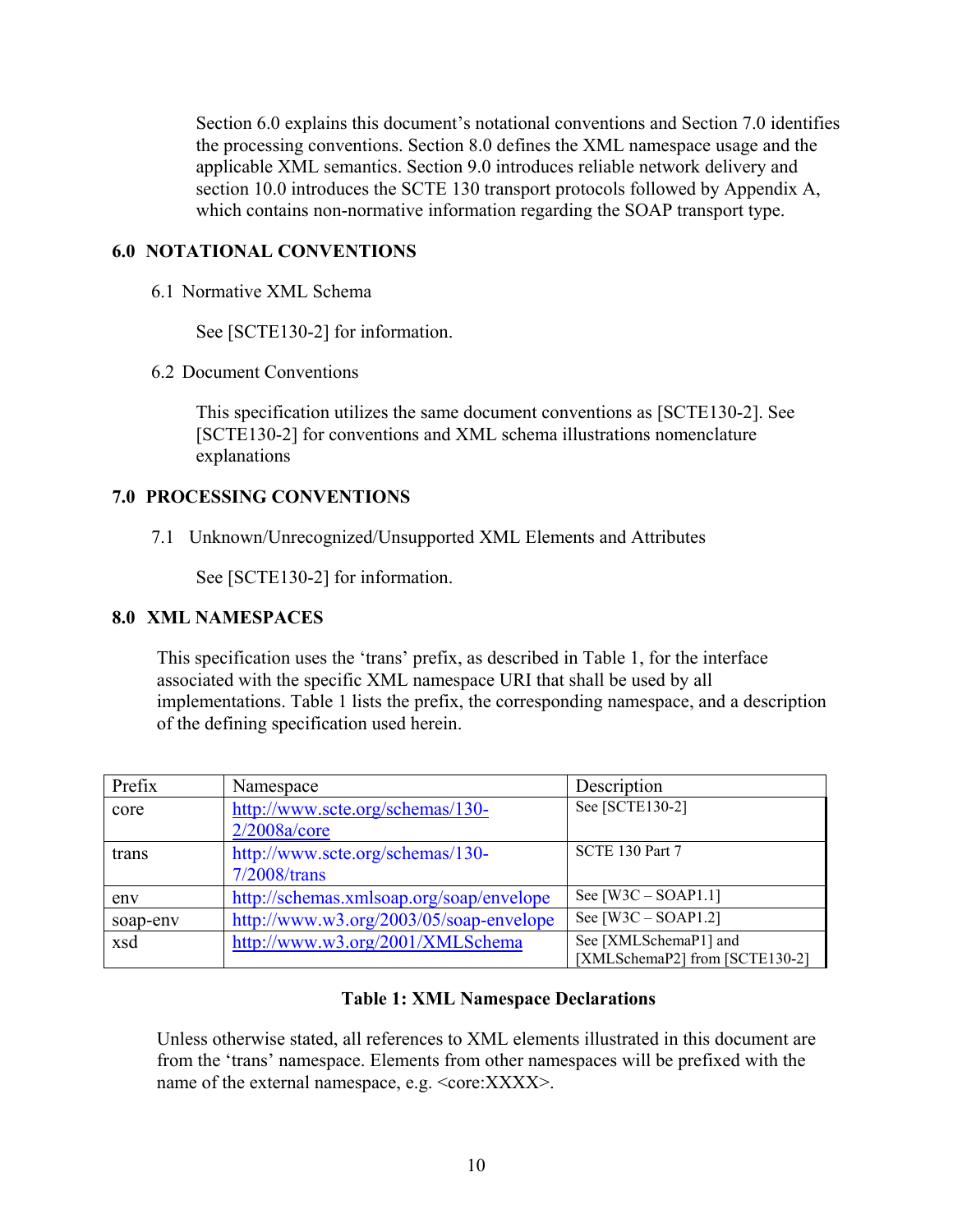## **9.0 RELIABLE MESSAGE DELIVERY**

Message delivery, as defined in [SCTE130-2], describes the concept of reliable message acquisition through the use of positive message acknowledgement with the possibility of message retransmission. Each SCTE 130 top level request and/or notification message has a corresponding response and/or acknowledgement message. In addition, the specification allows for the concept of message retransmission via the @resend attribute.

When combined with a communication protocol such as TCP as defined in [STD07], truly reliable message delivery between cooperating services can be achieved. Figure 1 illustrates the conceptual layering of services involved in reliable message delivery using TCP, with an additional layer for packet definition and routing.



## **Figure 1: Network Layering**

Each of the transport mechanisms described herein depend on the use of the reliable stream service (TCP) at some layer within their transport implementation. Thus, the use of TCP, or more specifically, TCP along with IP for packet definition and routing, becomes the de facto standard for message delivery within this specification.

## **10.0 SCTE 130-7 MESSAGE TRANSPORT TYPES**

The following sections describe three SCTE 130-7 specified transport types for message delivery between cooperating SCTE 130 services.

SCTE 130 service implementations shall implement the SOAP protocol, described in section 10.2.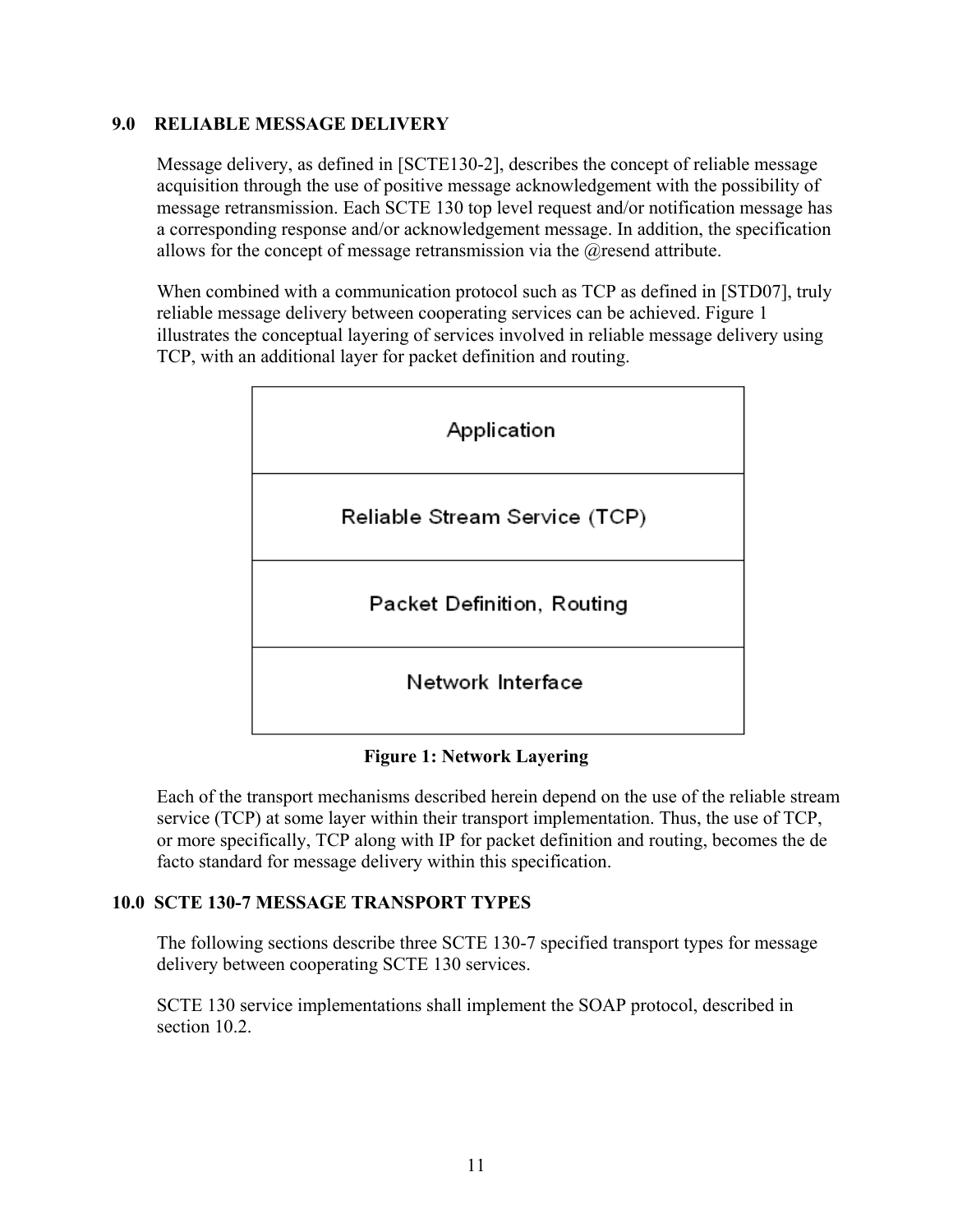#### 10.1 Transport Types

The core: Address element described in [SCTE130-2] may contain an  $\omega$  type attribute that identifies the transport type associated with the specified address. The  $@$ type attribute shall be used and shall appear exactly as it does in Table 2 for the application selected transport protocol.

| <b>Transport Type</b> | Description                                                          |  |
|-----------------------|----------------------------------------------------------------------|--|
| SOAP1.1               | SOAP transport protocol identifier for $[W3C - SOAP1.1]$             |  |
| SOAP1.2               | SOAP transport protocol identifier for $[W3C - SOAP1.2]$             |  |
| TCP [Deprecated]      | TCP transport protocol identifier                                    |  |
| $\cdots$              | User defined and outside the scope of this specification. The string |  |
|                       | shall be prefixed with the text "private:".                          |  |

## **Table 2: Address Types**

```
 <core:Callout> 
  <core:Address type="SOAP1.1">http://10.250.32.50/scte130</core:Address> 
 </core:Callout>
```
## **Example 1: Address Type Usage**

Example 1 illustrates the use of the  $@t$  type attribute within an core: Address element. In this example, the SOAP1.1 transport type has been specified as the protocol to be used when communicating with the URI contained within the core:Address element.

```
 <core:Callout> 
  <core:Address type="private:HTTP">http://10.250.30.22/scte130</core:Address> 
 </core:Callout>
```
## **Example 2: Private Address Type**

Example 2 illustrates the use of the 'private' keyword within the  $@$ type attribute value to allow for the use of an additional transport type other than those defined in Table 2.

A description of the private:HTTP transport type or any other private transport protocol is outside the scope of this document.

## 10.2 SOAP Transport

Web services, and SOAP in particular, cover a very broad range of implementation styles and techniques. SOAP originally stood for *Simple Object Access Protocol*, and more recently *Service Oriented Architecture Protocol*, but is now simply SOAP. The original acronym was dropped with version 1.2 of the standard, which became a W3C recommendation on June 24, 2003, as it was considered to be misleading.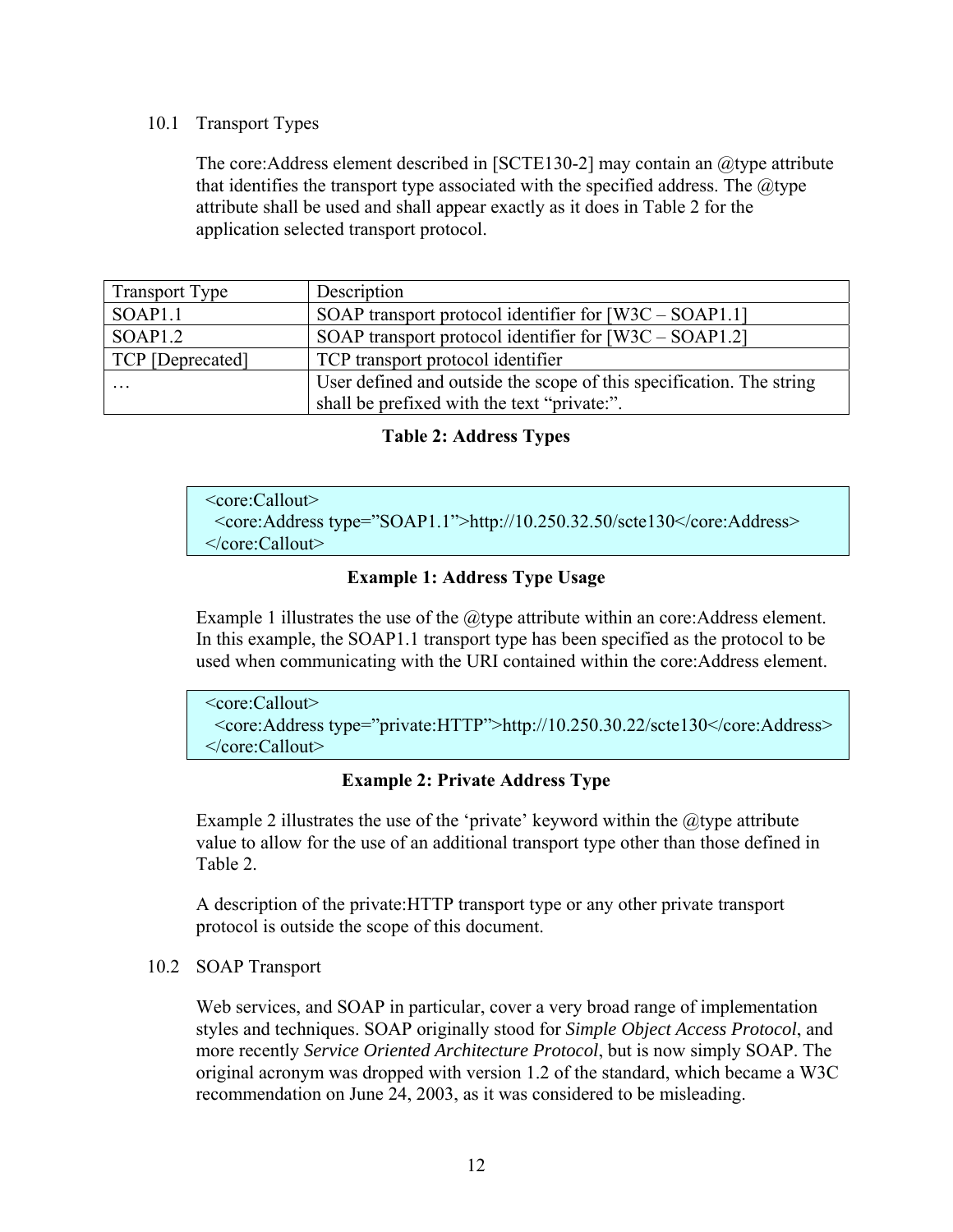All SCTE 130 Part-7 implementations shall implement [W3C – SOAP1.1] and should implement [W3C – SOAP1.2].

Each interface described in the SCTE 130 specification is supported by WSDL definitions. Information Service oriented SCTE 130 services, like the CIS, SIS and POIS, shall contain two (2) port sections within a single WSDL document. This separation of port definitions within information service WSDLs allows for the separation of client side service endpoints from the server side service endpoints. An example of this includes the cis:ContentNotification service endpoint, which may be implemented by [SCTE130-4] clients but not by CIS servers.

Other SCTE 130 services that are not information service oriented shall use a single WSDL port definition to define the services available at a particular service endpoint.

See Appendix A.2.1 for a brief description of WSDL file components.

SCTE 130 web-service implementations shall use the Document/Literal binding style for all SOAP bindings, as outlined in the [WS-I - Basic Profile 1.1]. See Appendix A.1.4 for additional information on the advantages of the Document/Literal binding style, and for a detailed description of all available binding styles.

10.2.1 WSDL Target Namespace URI Format

This document defines the WSDL target namespace URI format for the SOAP transport service interfaces associated with the SCTE 130 specification. This URI format shall be used by all implementations applying this specification.

WSDL target namespace URIs shall have the following structure:

[<prefix>/<part-#>/<version>/<interface name>]

The WSDL target namespace URIs for the separate parts within the SCTE 130 specification shall contain the following elements separated by the standard URI path separation character '/'.

**<prefix>** – The prefix element for all WSDL target namespaces shall contain the URI fragment [http://www.scte.org/wsdl].

**<part-#>** - The part number element shall contain a reference to the SCTE 130 part number for which the namespace has been defined.

**<version>** - The version number element shall contain a value which indicates the particular version of the WSDL target namespace.

**<interface name>** - The interface name element shall contain a reference to the particular interface of the SCTE 130 specification for which the WSDL target namespace has been defined.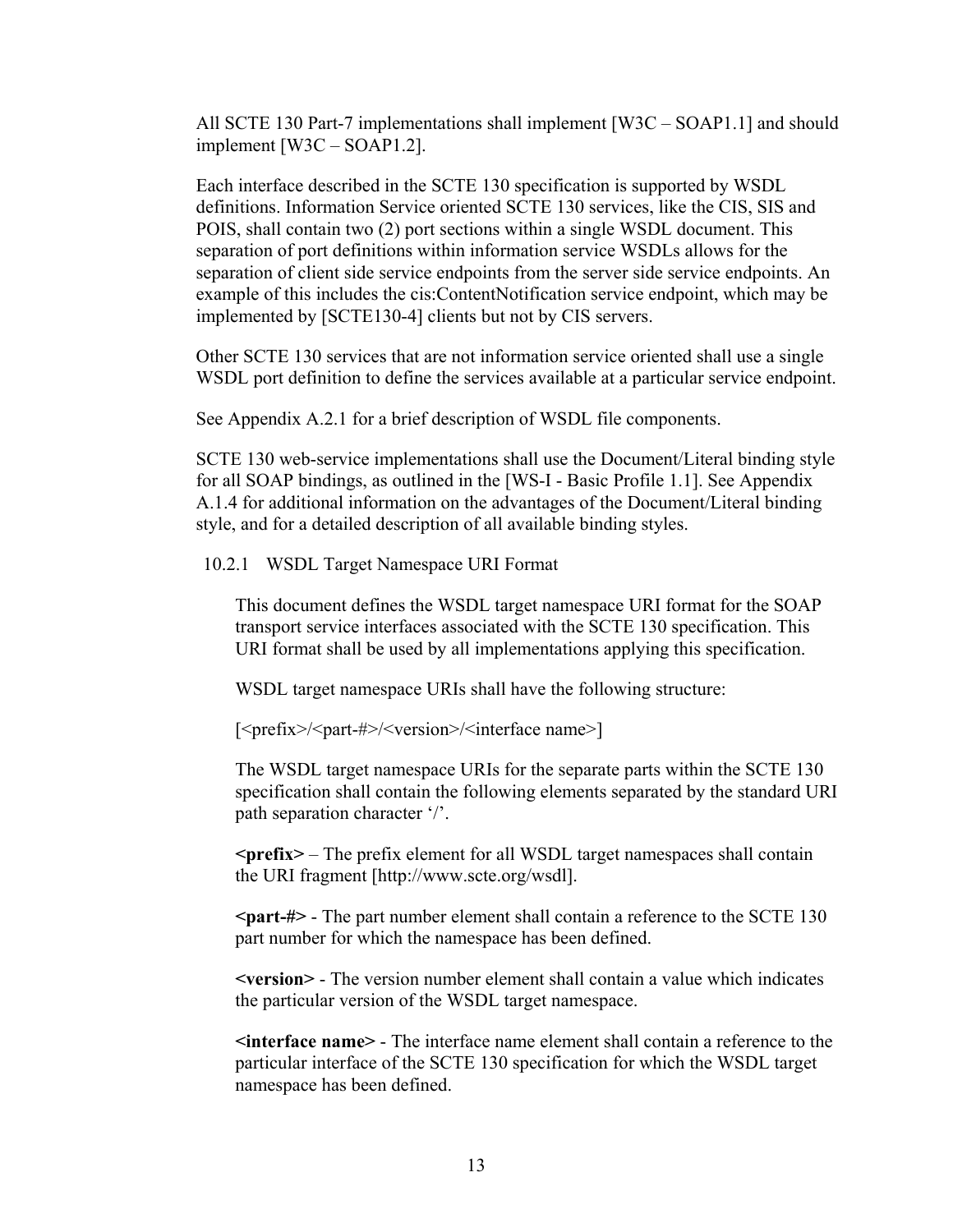The interface name element is a refinement of the  $\epsilon$  art-#> element and is used to identify individual interfaces within the same SCTE 130 specification part.

An example of the WSDL target namespace URI for [SCTE130-4] is illustrated in Example 3.

http://www.scte.org/wsdl/130-4/2009/cis

## **Example 3: Part-4 WSDL Target Namespace URI**

Example 4 illustrates the WSDL target namespace URIs for [SCTE130-3].

http://www.scte.org/wsdl/130-3/2013/adm http://www.scte.org/wsdl/130-3/2013/ads

## **Example 4: WSDL URI Target Namespaces for [SCTE130-3]**

In Example 4, the part number of the two WSDL target namespace URIs are both the same since each target namespace comes from [SCTE130-3]. The interface name for each namespace is different and identifies the separate interfaces within [SCTE130-3]. This separation allows for separate implementations for the ADM and ADS to be built from the same specification.

## 10.2.2 Fault Notification

SOAP fault messages are the mechanism by which SOAP applications report errors 'upstream' to nodes earlier in the message path. The intended use of SOAP faults within this specification is for errors that are unique to the SOAP stack implementation only.

Errors that occur at the application level shall use the core:StatusCode element as described in [SCTE130-2] and not the SOAP fault mechanism described herein to communicate errors.

10.2.3 SOAP 1.1 Fault Message

The XML schema for the SOAP 1.1 Fault message is illustrated in Figure 2.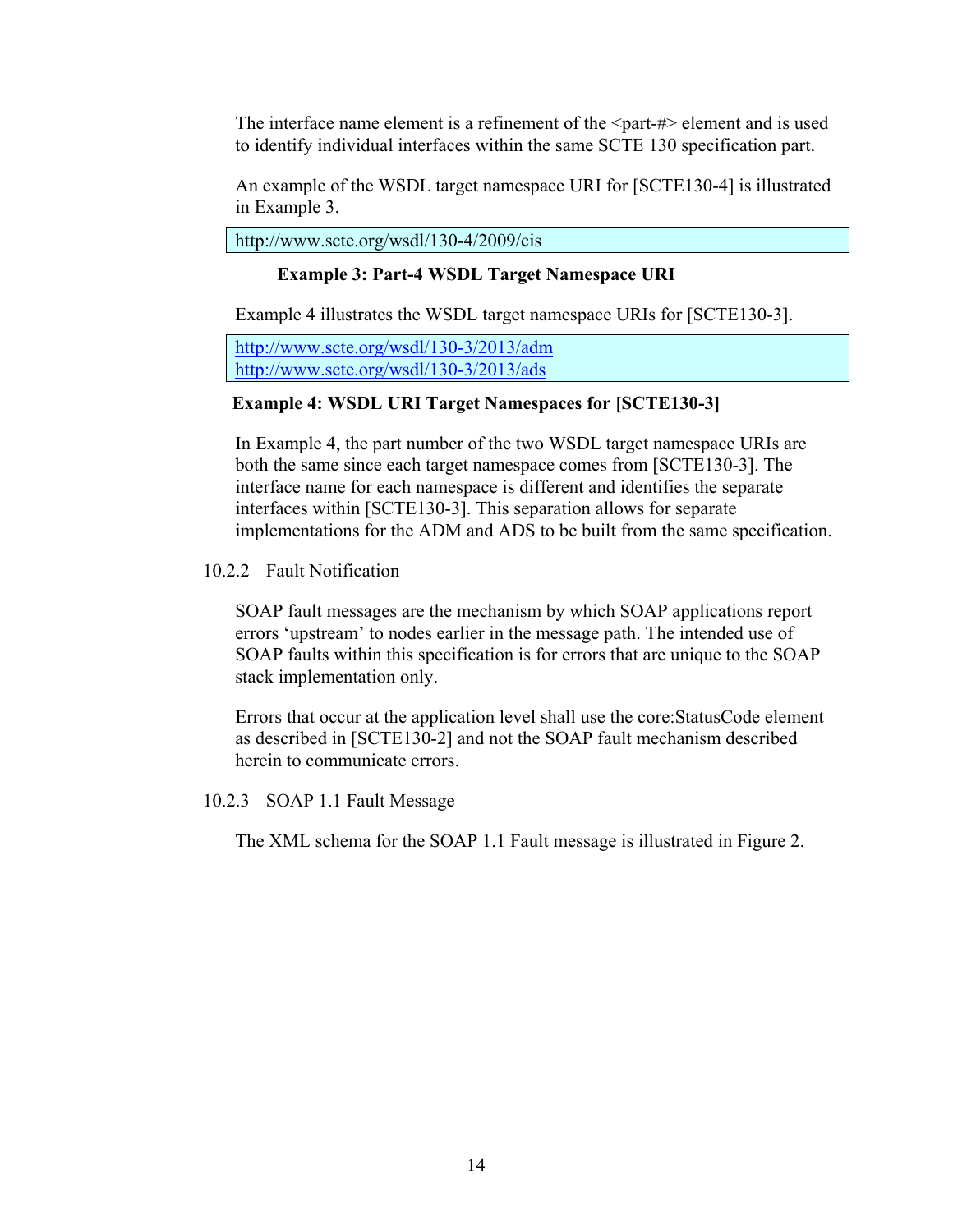

**Figure 2: SOAP 1.1 Fault XML Schema** 

The SOAP 1.1 Fault message defines the following attributes and elements.

**env:faultcode [Required, xsd:QName]** – A code for identifying the fault. Codes that can be carried in the env:faultcode element include those defined in Table 3 and shall appear in the env:faultcode exactly as presented in this table.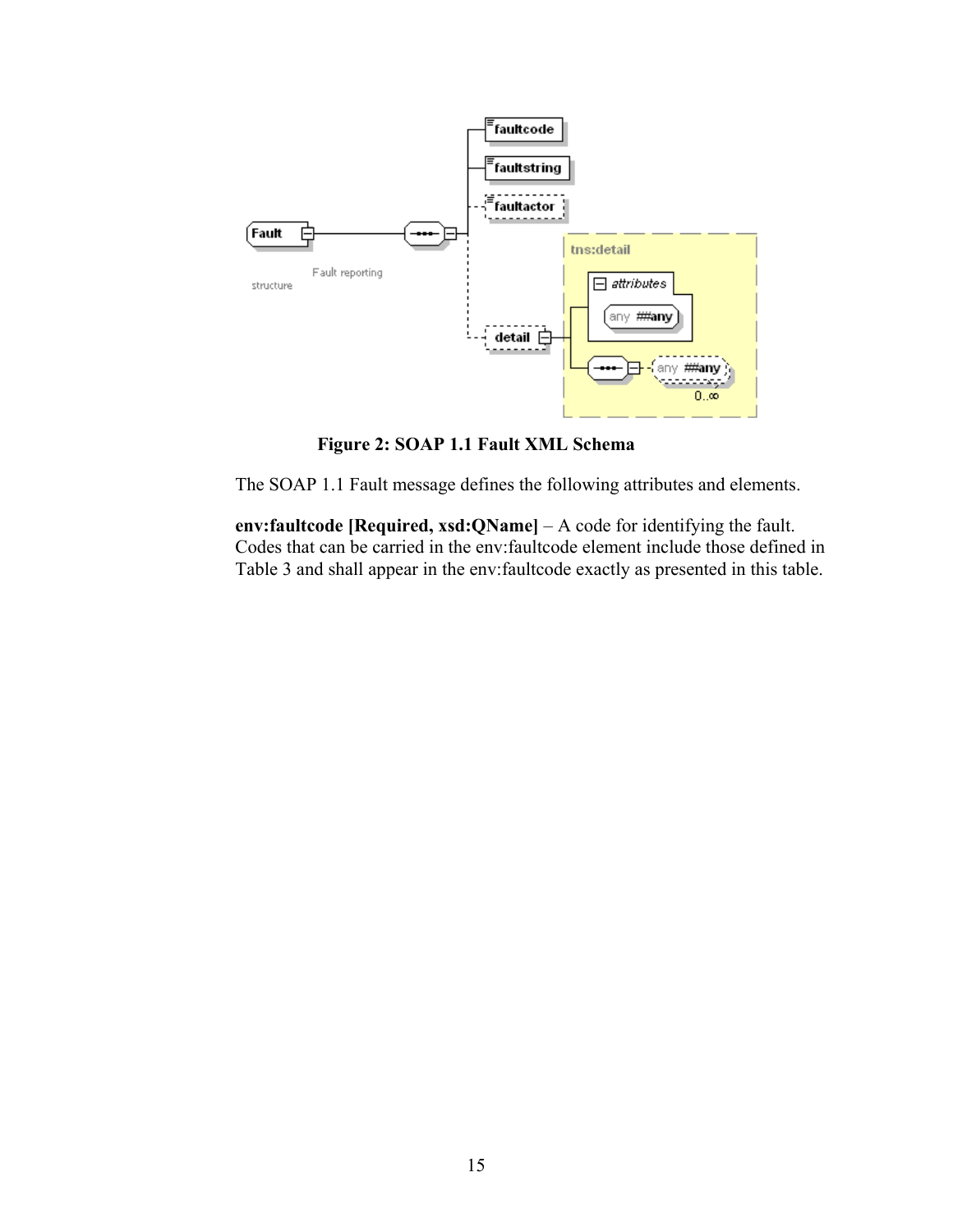| Error           | Description                                                                                                                                                                                                                                                                                                                      |
|-----------------|----------------------------------------------------------------------------------------------------------------------------------------------------------------------------------------------------------------------------------------------------------------------------------------------------------------------------------|
| VersionMismatch | The faulting node found an invalid element information item instead<br>of the expected env:Envelope element information item. The<br>namespace, local name or both did not match the expected<br>env:Envelope element information item.                                                                                          |
| MustUnderstand  | An immediate child element of the SOAP env: Header element.<br>marked as must Understand= $1$ , was not understood by the receiving<br>system.                                                                                                                                                                                   |
| Client          | The message was incorrectly formed or contained incorrect<br>information.                                                                                                                                                                                                                                                        |
| Server          | The message could not be processed for reasons attributable to the<br>processing of the message rather than to the contents of the message<br>itself. For example, processing could include communicating with an<br>upstream SOAP node, which did not respond. The message could<br>succeed if resent at a later point in time. |

**Table 3: SOAP 1.1 Faultcode Values** 

**env:faultstring [Required, xsd:string]** – A human readable explanation of the fault. *Note:* While this element is required by the [W3C – SOAP1.1] specification, the type is xsd:string and can be zero length.

**env:faultfactor [Optional, xsd:anyURI]** – Information about who caused the fault to happen. Recipients of the soap:Fault message that do not represent the ultimate destination for the soap:Fault, must include the env:faultFactor element indicating the actual source of the fault.

**env:detail [Optional]** – Holds application specific error information related to the env:Body element.

For errors that occur within the SOAP stack, the SOAP fault message shall be used to communicate the error condition back to the initiator. Provided that support for the inclusion of application data within the env:detail element of the env:fault message is supported by the implementation SOAP stack, the respondent should include an ExceptionFaultReport (section 10.3.3) within the env:detail element.

Example 5 illustrates the use of the env:detail element to provide the initiator with additional information concerning the fault.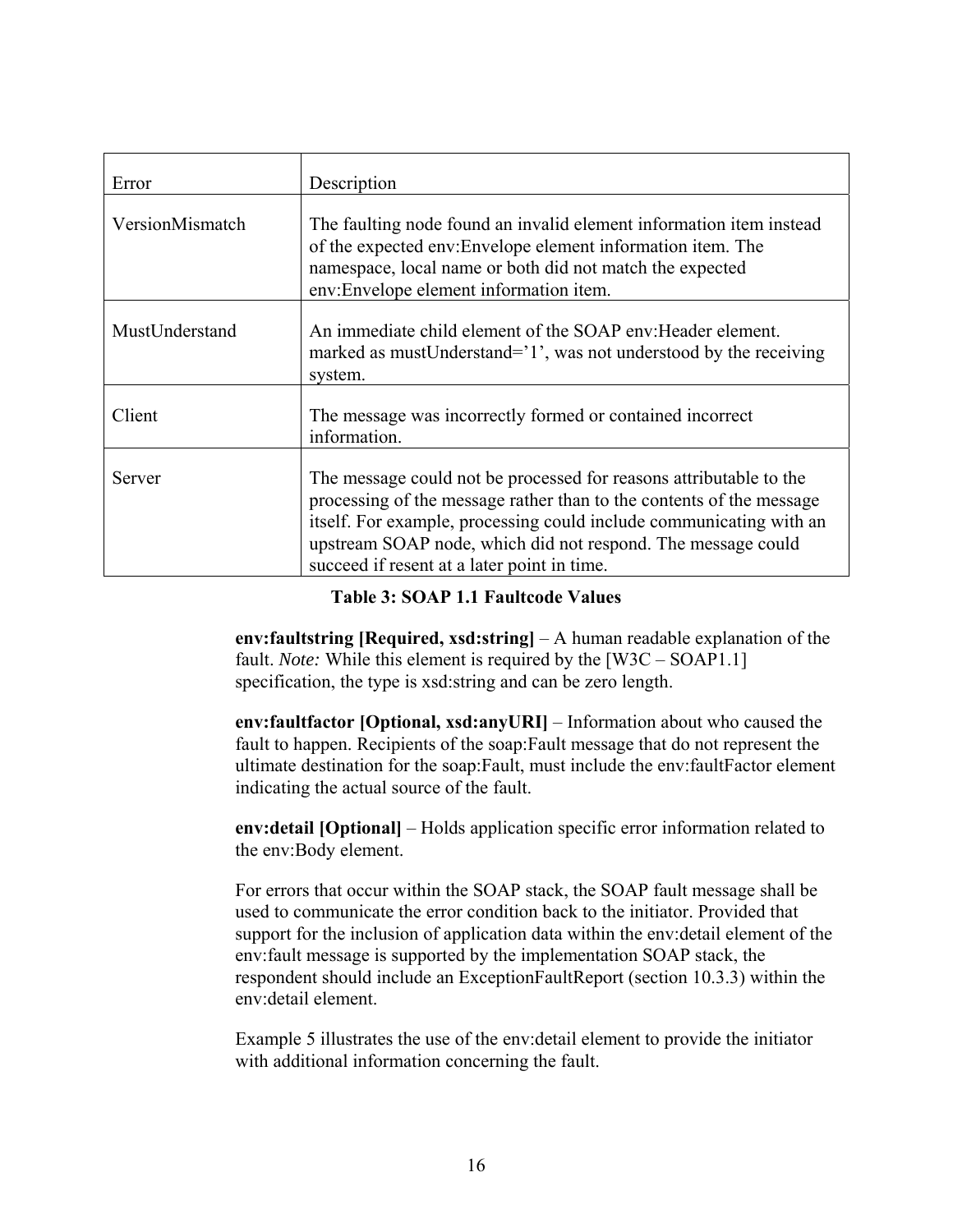```
\leq?xml version="1.0" encoding="ISO-8859-1"?>
<env:Envelope 
  xmlns:env="http://schemas.xmlsoap.org/soap/envelope" 
  xmlns:core="http://www.scte.org/schemas/130-2/2008a/core" 
  xmlns:trans="http://www.scte.org/schemas/130-7/2008/trans"/>
  <env:Header/>
   <env:Body> 
    <env:Fault>
        <env:faultcode>env:Client</env:faultcode> 
        <env:faultstring>java.lang.Exception: Failed to process 
ServiceCheckRequest. Required attribute missing. 
        </env:faultstring> 
       <env:detail>
         <trans:ExceptionFaultReport> 
          <core:StatusCode class="1" detail="1"> 
             <core:Note>Parse error. Required attribute identity missing</Note> 
          </core:StatusCode> 
          <trans:ErrantMessage> 
           <![CDATA[<core:ServiceCheckRequest 
             messageId="BEE48AE6-62E7-2DF0-6611-13417C776E58" 
             system="10.250.30.22" version="1.0"/>]]> 
          </trans:ErrantMessage> 
         </trans:ExceptionFaultReport> 
        </env:detail> 
    \le/env:Fault>
   </env:Body> 
</env:Envelope>
```
## **Example 5: SOAP 1.1 Fault with ExceptionFaultReport**

In Example 5, an ExceptionFaultReport encapsulates an invalid core:ServiceCheckRequest message received at a service endpoint.

In this example the core:ServiceCheckRequest is missing the required @identity attribute and will not validate properly. The faulty message has been added to an ExceptionFaultReport and returned to the initiator in a env:Fault message.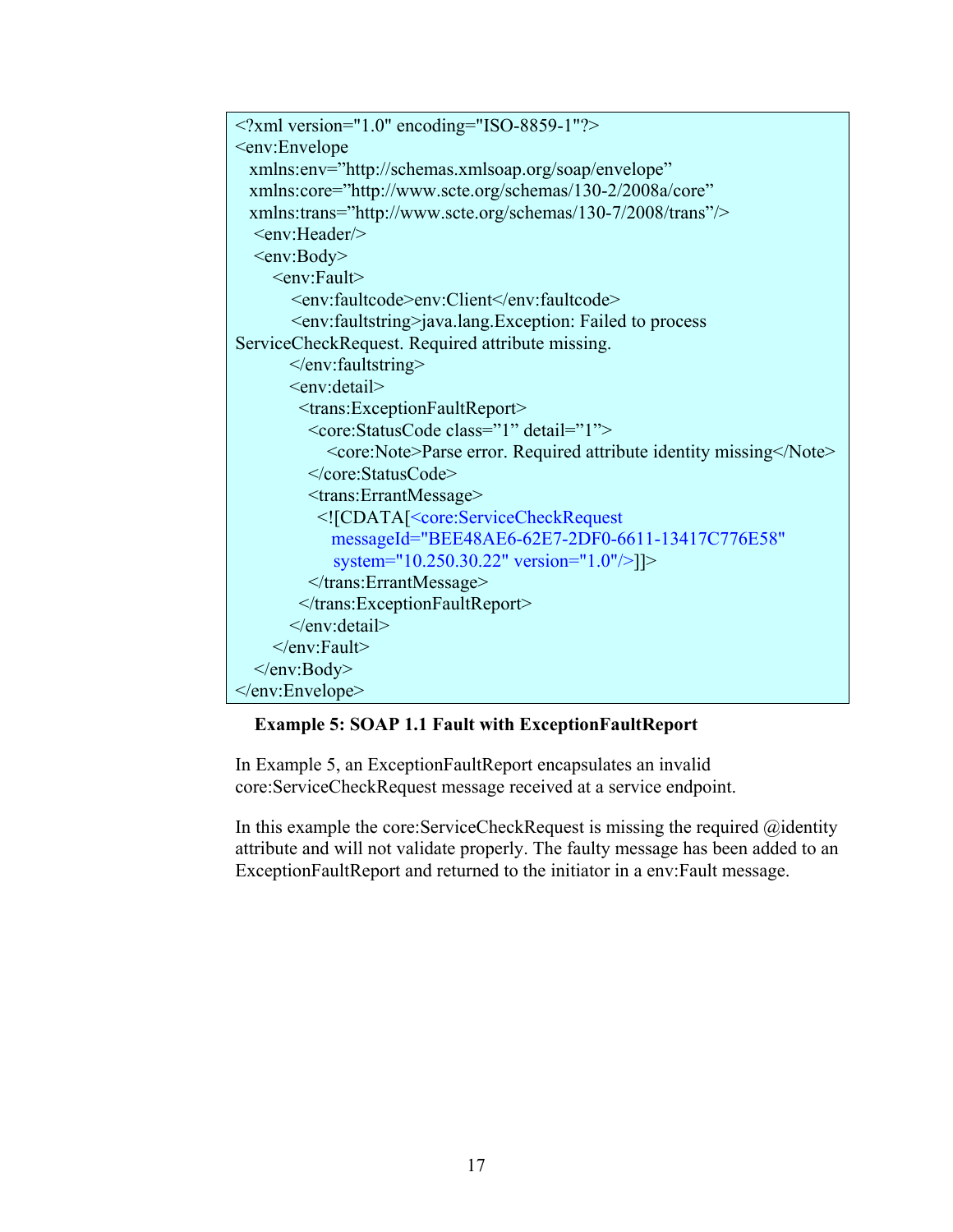## 10.2.4 SOAP 1.2 Fault Message

The XML schema for the SOAP 1.2 Fault message is illustrated in Figure 3.



**Figure 3: SOAP 1.2 Fault XML Schema** 

The SOAP 1.2 Fault message defines the following attributes and elements.

**soap-env:Code [Required, soap-env:faultcode]** – The code element contains a mandatory element tns:Value and an optional element soap-env:subCode. The soap-env:Value element contains a code for identifying the fault. Codes that can be carried in the soap-env:Value element include those defined in Table 4.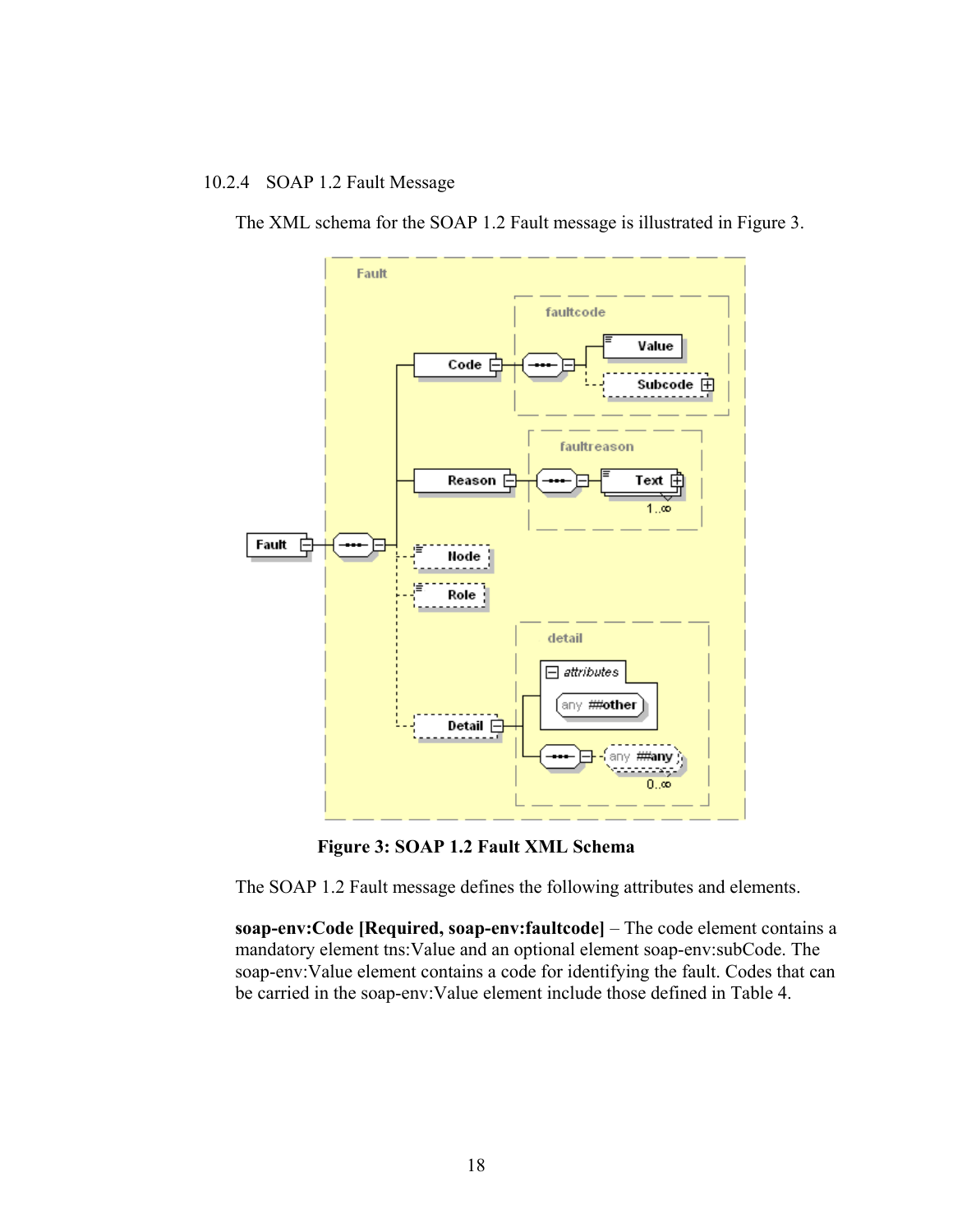| Error               | Description                                                                                                                                                                                                                                                                                                                      |
|---------------------|----------------------------------------------------------------------------------------------------------------------------------------------------------------------------------------------------------------------------------------------------------------------------------------------------------------------------------|
| VersionMismatch     | The faulting node found an invalid <i>element information item</i> instead of<br>the expected Envelope element information item. The namespace,<br>local name or both did not match the envelope element information<br><i>item</i> required by this recommendation.                                                             |
| MustUnderstand      | An immediate child element of the SOAP env: Header element.<br>marked as mustUnderstand='1', was not understood by the receiving<br>system.                                                                                                                                                                                      |
| DataEncodingUnknown | A SOAP header block or SOAP body child element information item<br>targeted at the faulting SOAP node is scoped with a data encoding that<br>the faulting node does not support.                                                                                                                                                 |
| Sender              | The message was incorrectly formed or did not contain the appropriate<br>information in order to succeed. For example, the message could lack<br>the proper authentication of payment information. It is generally an<br>indication that the message is not to be resent without change.                                         |
| Receiver            | The message could not be processed for reasons attributable to the<br>processing of the message rather than to the contents of the message<br>itself. For example, processing could include communicating with an<br>upstream SOAP node, which did not respond. The message could<br>succeed if resent at a later point in time. |

## **Table 4: SOAP 1.2 FaultCode Values**

**soap-env:reason [Required, soap-env:faultreason]** – The Reason element information item is intended to provide a human-readable explanation of the fault.

**soap-env:node [Optional, xsd:anyURI]** – The Node element information item is intended to provide information about which SOAP node on the SOAP message path caused the fault to happen.

**soap-env:role [Optional, xsd:anyURI]** – The Role element information item identifies the role the node was operating in at the point the fault occurred.

**soap-env:Detail [Optional, soap-env:detail]** – The Detail element information item is intended for carrying application specific error information.

Example 6 illustrates the carriage of an ExceptionFaultReport within an soapenv:Detail element of a SOAP 1.2 Fault message.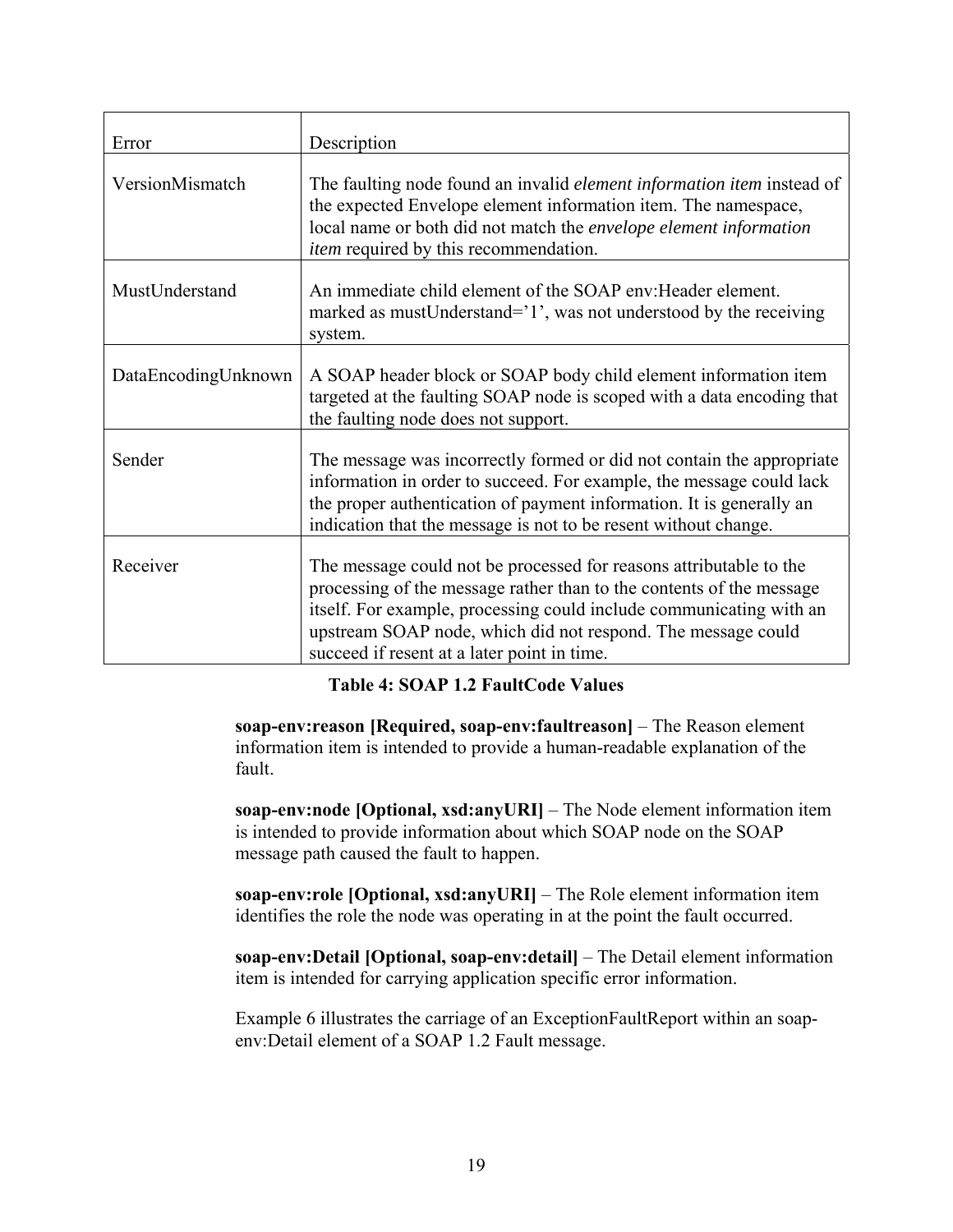

## **Example 6: SOAP 1.2 Fault with ExceptionFaultReport**

10.2.5 Message Ordering and Parallel Connections (Informative)

SOAP messaging is based on a request/response mechanism, which guarantees that only one request can be outstanding on any single connection at one time. Problems with message ordering can occur when multiple connections to a single endpoint are utilized to improve throughput. As an example, consider the transmission of two adm:PlacementStatusNotification messages to a single ADS endpoint. Each message contains a set of events that are all related, but only one message contains a adm: Placement Status Event with the @type attribute set to 'endAll'. (See [SCTE130-3] for a complete description of the @type attribute carried within the adm:PlacementStatusEvent element). If the messages are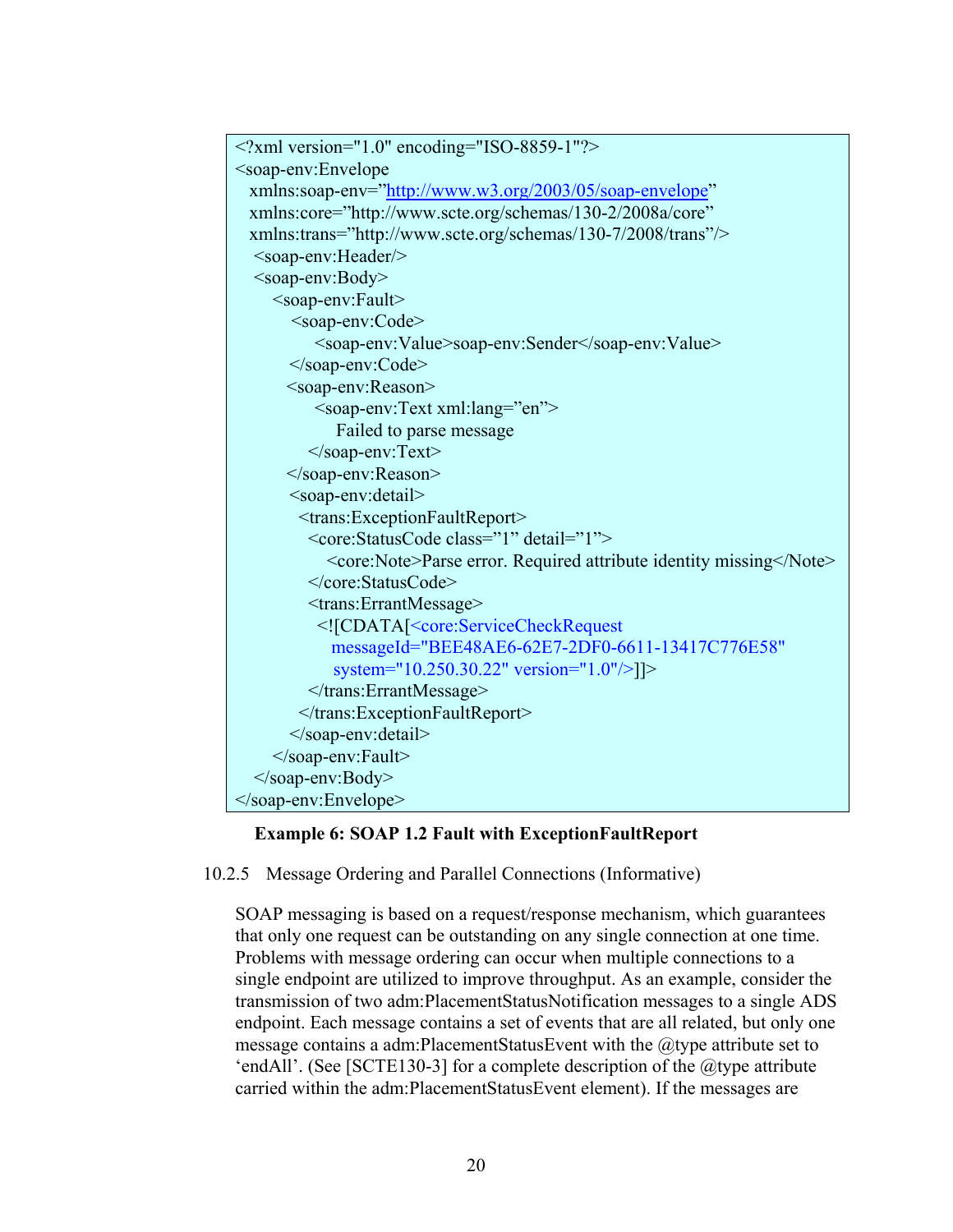transmitted in the correct order but arrive in reverse order, the receiving ADS system may process the 'endAll' event before processing the remaining events in the other message.

There are several message types that can produce message ordering issues when used in conjunction with multiple parallel endpoints. These messages are outlined in Table 5.

| Message Type                    | Order Sensitivity Problem Description                                                         |
|---------------------------------|-----------------------------------------------------------------------------------------------|
| adm:PlacementStatusNotification | May cause the receiver to process $@$ type 'endAll' before<br>processing all required events. |
| adm:PlacementUpdateNotification | May cause the receiver to process placement updates in the<br>wrong order.                    |
| cis:ContentNotification         | May cause the receiver to process content notifications in<br>the wrong order.                |

## **Table 5: Order sensitive Message Types**

#### 10.2.5.1 Message Ordering Solutions

Message ordering issues may be resolved by grouping messages with related transactions together for transmission on a single endpoint. As an example, consider the example given in section 10.2.5. The two adm:PlacementStatusNotifcation messages given in this example are related together through the context of the events carried in each message. Transmitting each adm:PlacementStatusNotification on the same physical connection eliminates messaging ordering issues that may occur when using separate physical endpoints.

## 10.2.6 Endpoint Addressing (Normative)

SOAP endpoint addresses are expressed as URLs (Uniform Resource Locator). A URL is defined as a URI (Uniform Resource Identifier) that, in addition to identifying a resource, provides means of acting upon or obtaining a representation of the resource by describing its primary access mechanism or network.

SOAP URLs should have the following structure:

[ http://<network address>:[port]/<resource name> ]

An example of a SOAP end-point address is illustrated in Example 7.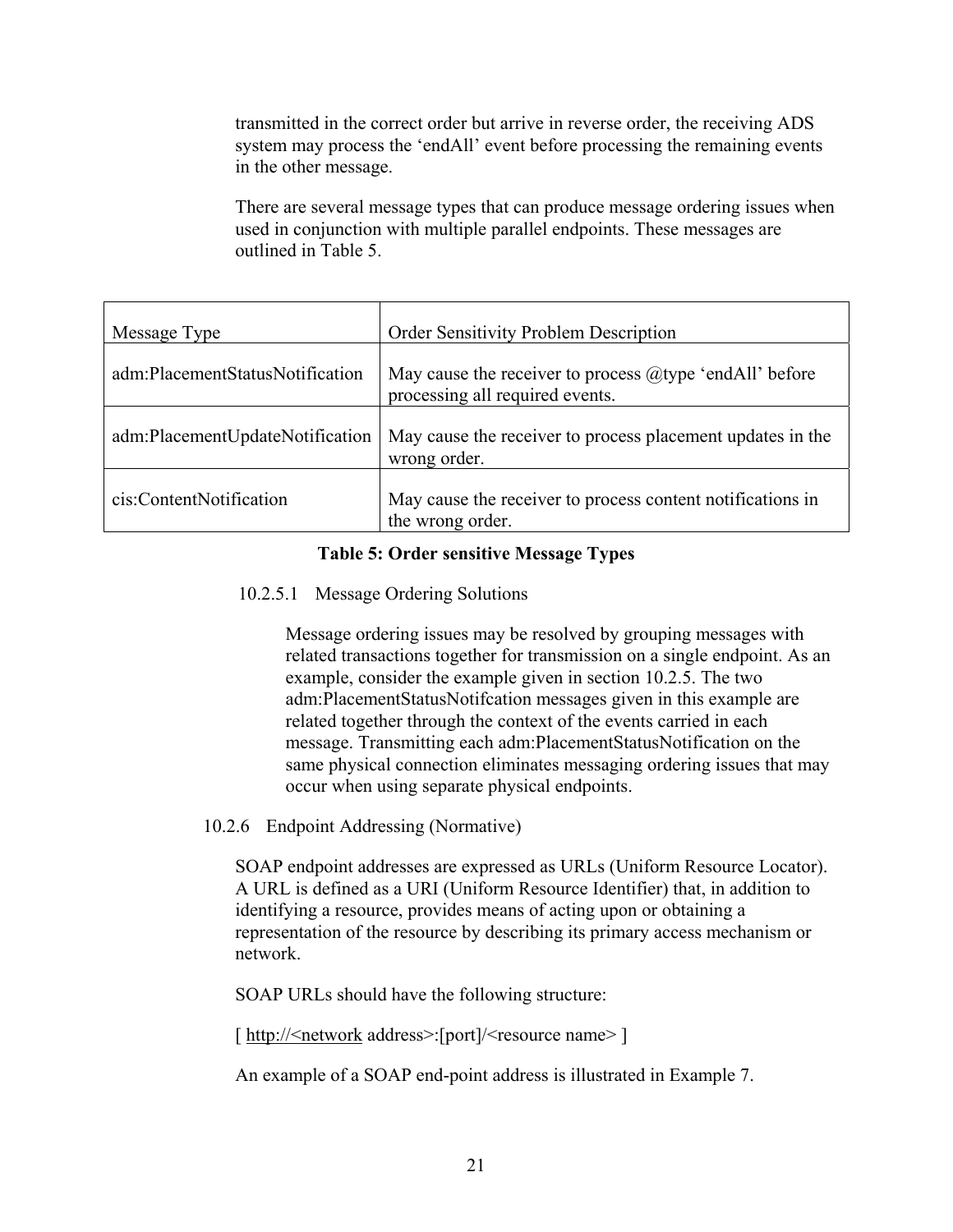```
 <core:Callout> 
  <core:Address type="SOAP1.1">http://10.250.30.22/ADSServer</core:Address> 
 </core:Callout>
```
#### **Example 7: SOAP URL**

In this example, the transport type is identified as 'SOAP1.1', the protocol type is HTTP, the network address is '10.250.30.22' and the port is the default value of '80'. The resource name in this example is 'ADSServer'.

Because the optional @message attribute has been omitted from the core:Callout element, the endpoint in Example 9 is considered to be a 'default' service endpoint and shall support all of the message types for the associated service.

All SCTE 130-7 SOAP transport implementations shall support the HTTP transfer protocol and may support HTTPS.

See [SCTE130-2] for details on IPv4 and IPv6 addressing formats.

#### 10.2.7 Connection Management

10.2.7.1 Message Timeliness

In the SOAP transport environment, the message exchange transaction is completely synchronous. Individual Request/Response and Notification/Acknowledgement transactions must be completed before the next message transaction can be executed.

Timeliness of the response/acknowledgement message for message transactions in the SOAP environment is implementation specific. Specific details on how to handle message timeliness issues is outside the scope of this specification. Implementations may choose to set specific time limits on message transactions and utilize the resend functionality described in [SCTE130-2] to reconcile incomplete transactions.

## 10.2.7.2 Service Channel Termination

Service channels between SCTE 130 service implementations are considered logical connections and thus do not require a physical connection between services to remain active in order for the service channel to be considered intact. See [SCTE130-2] for complete details on the definition of a logical service channel and the normal life cycle associated with service channels.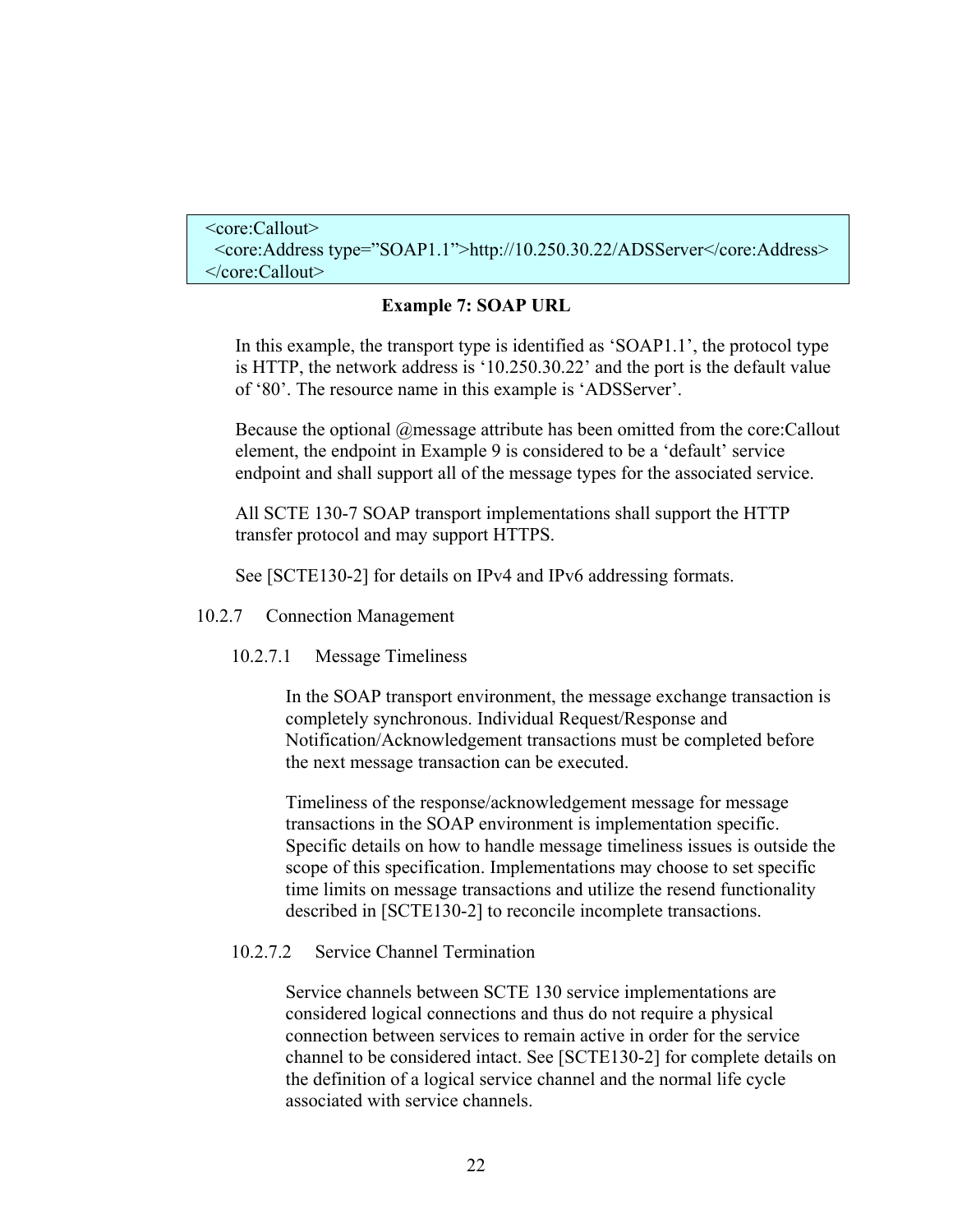Error conditions or other problems may create scenarios in which the viability of a service channel is in question. In this case, SCTE 130 service implementations should use the existing set of list registration and deregistration messages to either reaffirm service channel viability or to negotiate the tear down of any existing service channels.

For ADS to ADM communications, the core:ServiceCheckRequest message should be used to test connectivity between systems and the adm:ListADSRegistrationRequest message should be used by an ADS implementation to determine whether the expected service channel is still in a valid state.

Because the ADM cannot determine the viability of a service channel with an ADS, ADM instances recovering from error conditions should use the adm:ADSDeregistrationNotification message to force a service channel tear down between the ADM and ADS. The behavior of an ADS upon receipt of an adm:ADSDeregistrationNotification is beyond the scope of this document. It is reasonable to assume that ADS instances interested in maintaining a service channel with an ADM would attempt to re-establish a service channel connection with an ADM by issuing new core:ADSRegistrationRequest messages to the ADM.

For GIS derived service communications, the same course of action should be followed as outlined above, but with substitutions for the appropriate GIS derived messages for ListRegistration and Deregistration.

#### 10.2.8 Discovery

Automatic discovery of SOAP transport services for SCTE 130 services is outside the scope of this document. SOAP transport endpoints should be determined through the use of a single 'well known' endpoint that may resolve to the published SOAP WSDL for the required SCTE 130 service implementation.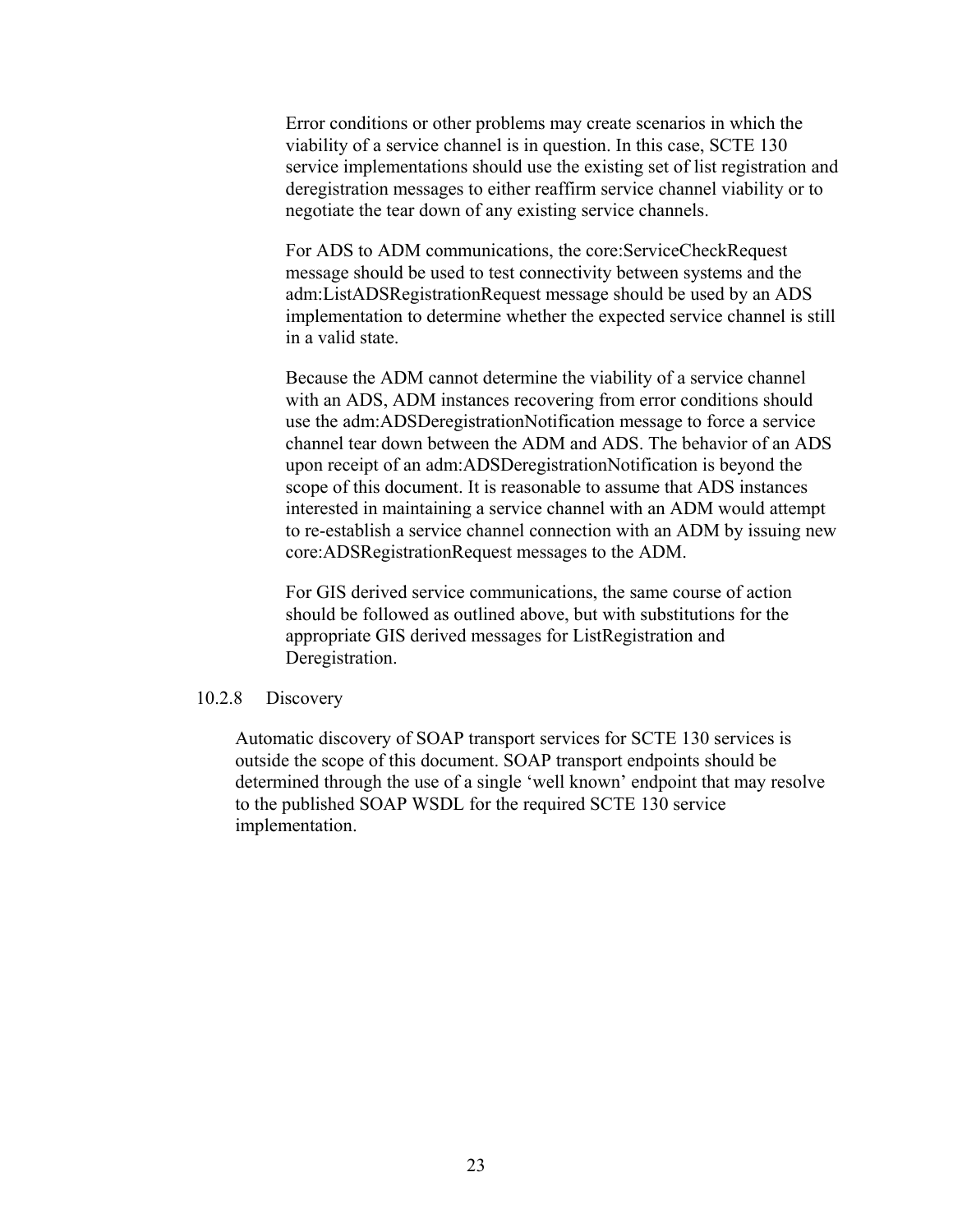#### 10.3 Deprecated: TCP Transport

The Transmission Control Protocol (TCP) provides a reliable, in-order delivery of a stream of bytes. TCP software libraries use the underlying IP layer and provide a simple interface, i.e. Socket Layer interface, to applications by hiding most of the underlying packet structures, rearranging out-of-order packets, minimizing network congestion, and re-transmitting lost packets.

TCP offers a highly scalable alternative SCTE 130 Transport. To deploy TCP as a transport for SCTE 130, a general message structure, referred to as the TCPMessageHeader, shall be utilized to encapsulate the SCTE 130 message. The TCPMessageHeader is responsible for identifying the message boundary, notifying the message originator of faults and managing the TCP connection.

#### 10.3.1 TCP Message Header

TCP is a byte stream protocol. To detect SCTE 130 message boundaries within the TCP stream, a general message structure is necessary. All TCP SCTE 130 transmissions consist of a fixed-length header (the TCPMessageHeader) immediately followed by the SCTE 130 XML message payload.

The TCPMessageHeader shall consist of an 8 octet fixed-length header. The format of this header shall be as follows in Figure 4.

| 1 0 9 8 7 6 5 4 3 2 1 0 9 8 7 6 5 4 3 2 1 0 9 8 7 6 5 4 3 2 1 0 |  |  |  |  |  |  |  |                       |  |  |  |  |  |  |         |  |
|-----------------------------------------------------------------|--|--|--|--|--|--|--|-----------------------|--|--|--|--|--|--|---------|--|
|                                                                 |  |  |  |  |  |  |  | <b>Reserved</b>       |  |  |  |  |  |  | Version |  |
|                                                                 |  |  |  |  |  |  |  | <b>Payload Length</b> |  |  |  |  |  |  |         |  |

#### **Figure 4: TCPMessageHeader.**

 A 1-bit "*P*" field indicates that the TCPMessageHeader contains "Private" information. A value of 1b shall indicate the header contains private information where the F-bit, the Reserved bits and the Version bits are privately defined and the definition is outside the scope of this document. The 32-bit payload length shall remain present as defined by the standard. A value of 0b indicates the header conforms to the SCTE 130 transport standard defined herein. Figure 5 below illustrates the structure of the TCPMessageHeader when the 1-bit '*P*' field is set to a value of 1b.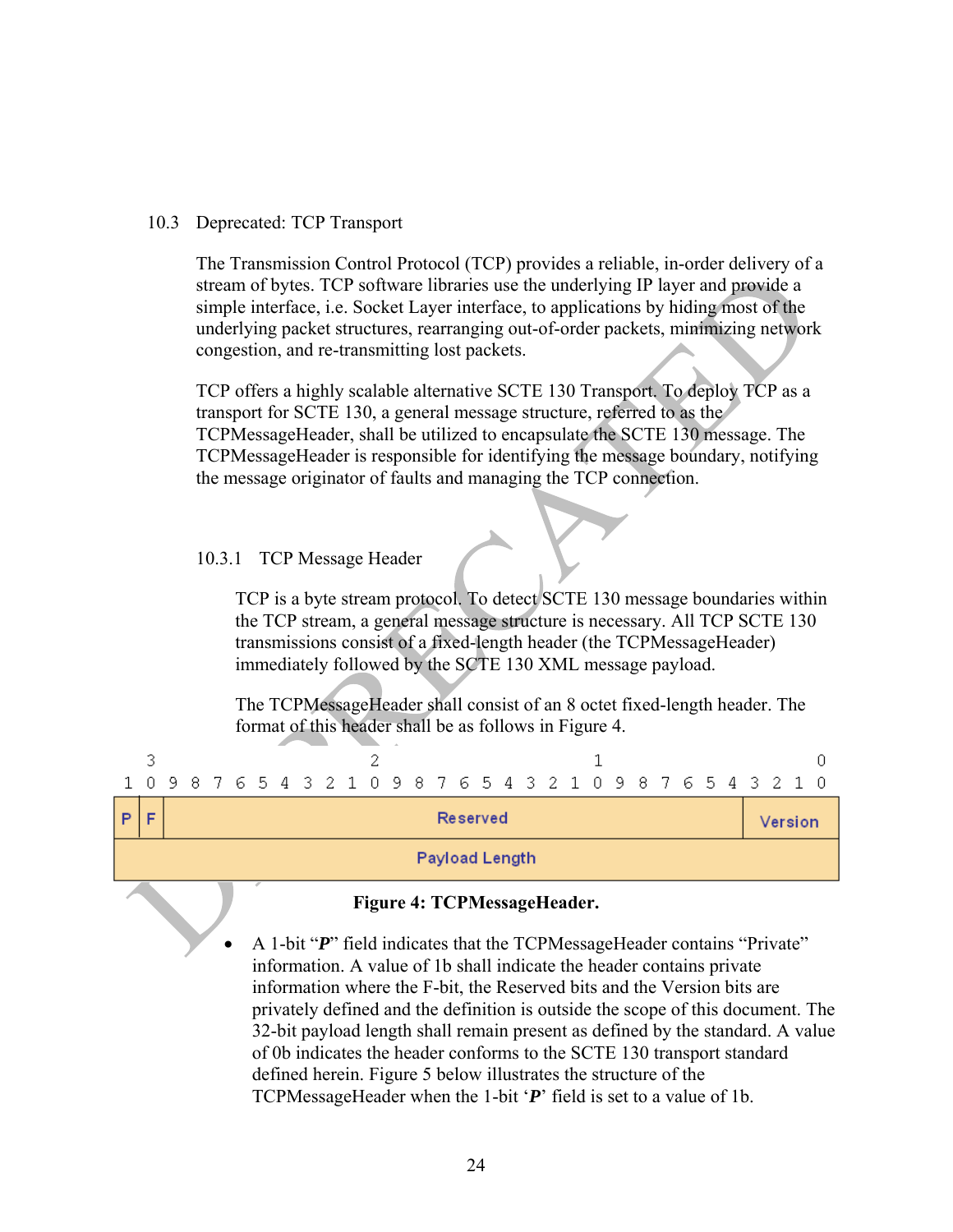- A 1-bit "*F*" field represents a "Fault" message generated by the responder. A fault is signaled when processing of the XML payload experiences an error. A value of 1b shall indicate a fault was generated by the respondent and that an ExceptionFaultReport element is contained within the message payload. See Section 10.3.3 for additional information. A value of 0b shall indicate that an SCTE 130 message (not an ExceptionFaultReport element) is contained within the payload. An initiator shall always set this field to the value 0b.
- "*Reserved*" indicates these bits are reserved for future use. A reserved bit shall have the value 0b.
- A 4-bit "*Version*" field specifies the TCPMessageHeader version. This version is specific to the TCPMessageHeader; hence, this field shall not be associated with any other version fields within the SCTE 130 specification. For this revision of this specification, this field's value shall be "1" (i.e., 0001b). The value 0000b and the values 0002b through 1111b are reserved for future use and shall not be used.
- A 4-octet "*Payload Length*" field shall contain the length of the payload (i.e., the SCTE 130 XML payload message length) in octets which follow this field (i.e., the 8 octet header length is not included in this value).
- The header shall be transmitted using network byte ordering [STD05]. See Section 10.3.4 for additional details on network byte ordering.

Figure 5 illustrates the structure of the TCPMessageHeader when used to transport private information in the 'F', 'Reserved' and 'Version' fields.



## **Figure 5: TCPMessageHeader With Private Data**

## 10.3.2 TCP Fault Notification

Much like the SOAPFault message described in section 10.2.1 above, the TCP fault notification mechanism provides the implementer with a mechanism to respond to errors occurring prior to application involvement in message processing. An example is the receipt of a message within the TCPMessageHeader payload that cannot be properly parsed or is undefined to the application. e.g., a adm:PlacementRequest message arrives at a CIS implementation.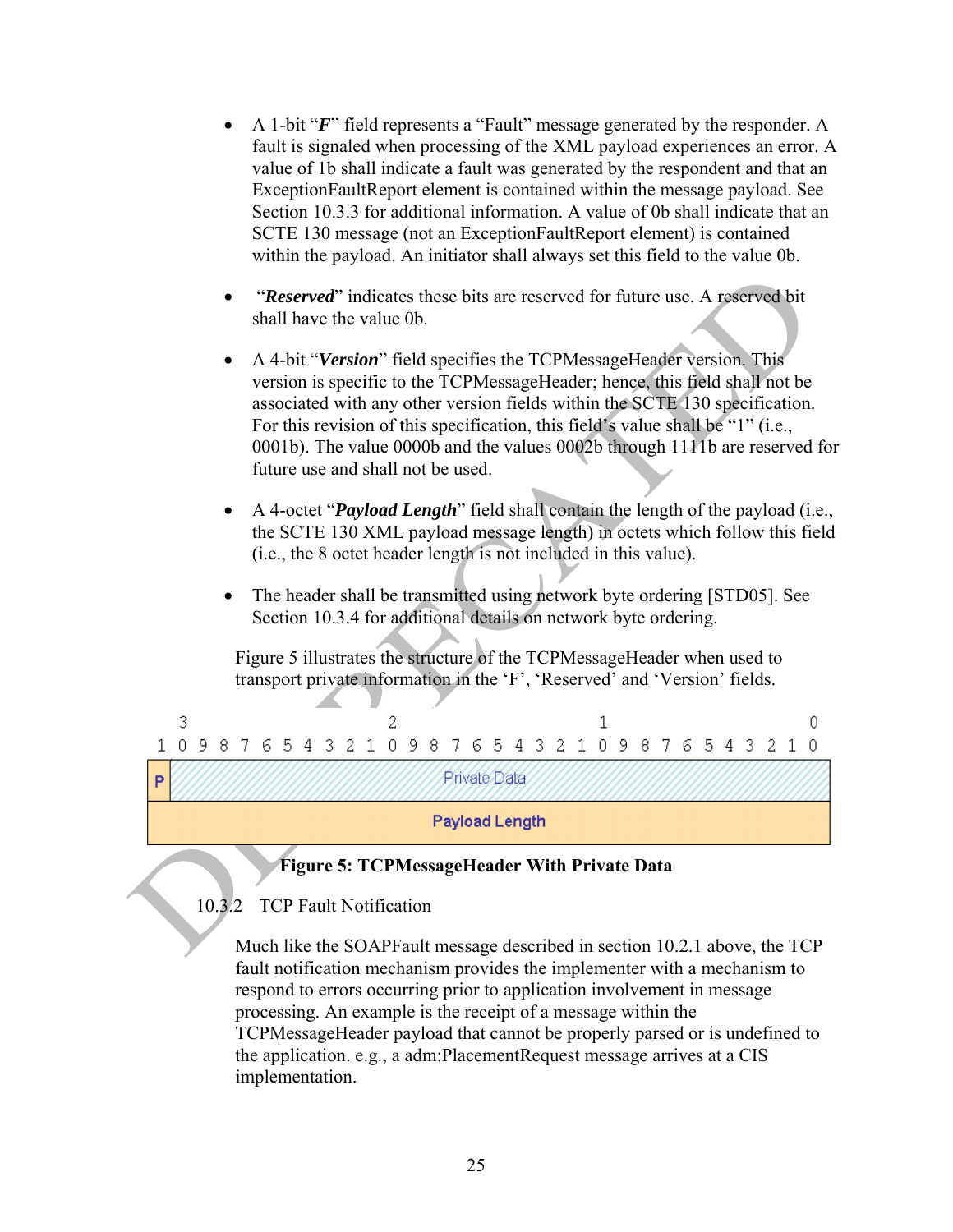If a responder fails to parse an SCTE 130 message or receives an unknown message, the responder shall communicate the error condition to the initiator by first setting the fault indicator (F-bit) within the TCPMessageHeader to '1b' and inserting an ExceptionFaultReport message into the body of the response. See section 10.3.3 for additional information on the ExceptionFaultReport message.

On receipt of a 'fault' message, the initiator should invoke the appropriate fault handler, which may then take the appropriate actions. For example, the fault handler may log the fault message and forward the failing message's identifier and error code to the upper application for additional processing. The implementation behavior is outside the scope of this specification.

#### 10.3.3 ExceptionFaultReport

The ExceptionFaultReport message is specifically designed to allow a responder to inform the initiator of exceptions that have occurred within the transport handling layers of a remote application.

The XML schema definition for this message is illustrated in Figure 6.



#### **Figure 6: ExceptionFaultReport XML Schema**

The ExceptionFaultReport message defines the following attributes and elements.

**@id [Required]** – A fault identification attribute. This value allows for the fault identification on the respondent. This value should be a GUID, but may be some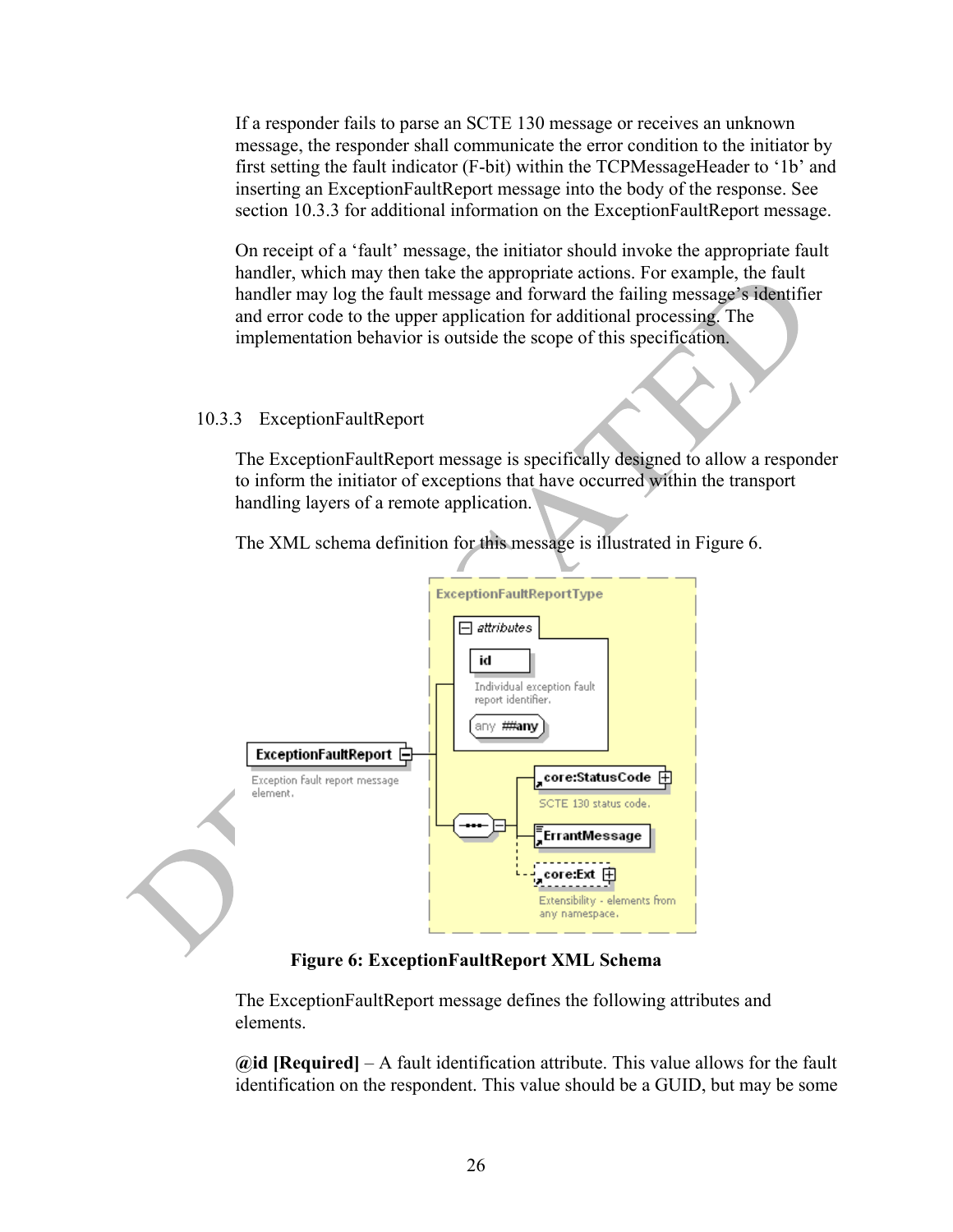other implementation specific value. For example, the identifier may be a simple counter.

**@##any [Optional]** - Any additional attribute from any namespace.

**core:StatusCode [Required]** – An core:StatusCode element for communicating status information to the initiator. See [SCTE130-2] for additional information.

**ErrantMessage [Required, core:nonEmptyStringType]** – The ErrantMessage element is defined as a core:nonEmptyStringType. This element is used in the context of the ExceptionFaultReport to return the original initiator message that was involved in the fault. Specifically, the ErrantMessage element shall contain a CDATA section that can be used to transport the original initiator message, regardless of whether the original message is well formed or not.

**core:Ext [Optional]** – A container for any additional elements from any namespace. See [SCTE130-2] for additional information.

Example 8 illustrates how the ExceptionFaultReport message notifies an initiator of a failure by the respondent to properly process a badly formed core:ServiceCheckRequest message.

```
<ExceptionFaultReport> 
      <core:StatusCode class="1" detail="1"> 
             <Note>Parse error. Required attribute identity missing.</Note> 
      </core:StatusCode> 
      <ErrantMessage> 
         <![CDATA[ 
         <core:ServiceCheckRequest 
             messageId="BEE48AE6-62E7-2DF0-6611-13417C776E58" 
             system="10.250.30.22" version="1.1" /> 
       ] </ErrantMessage> 
</ExceptionFaultReport>
```
## **Example 8: ExceptionFaultReport**

In this example, the core:ServiceCheckRequest message enclosed within the ErrantMessage element does not contain the required @identity attribute. This error may have been detected during a validation process performed on the message payload before delivery to the application layer.

10.3.4 Byte Ordering (Network Byte Ordering)

Unlike the SOAP protocol described above in Section 10.2, the TCP protocol does not automatically handle the transmission of multi-byte data structures in a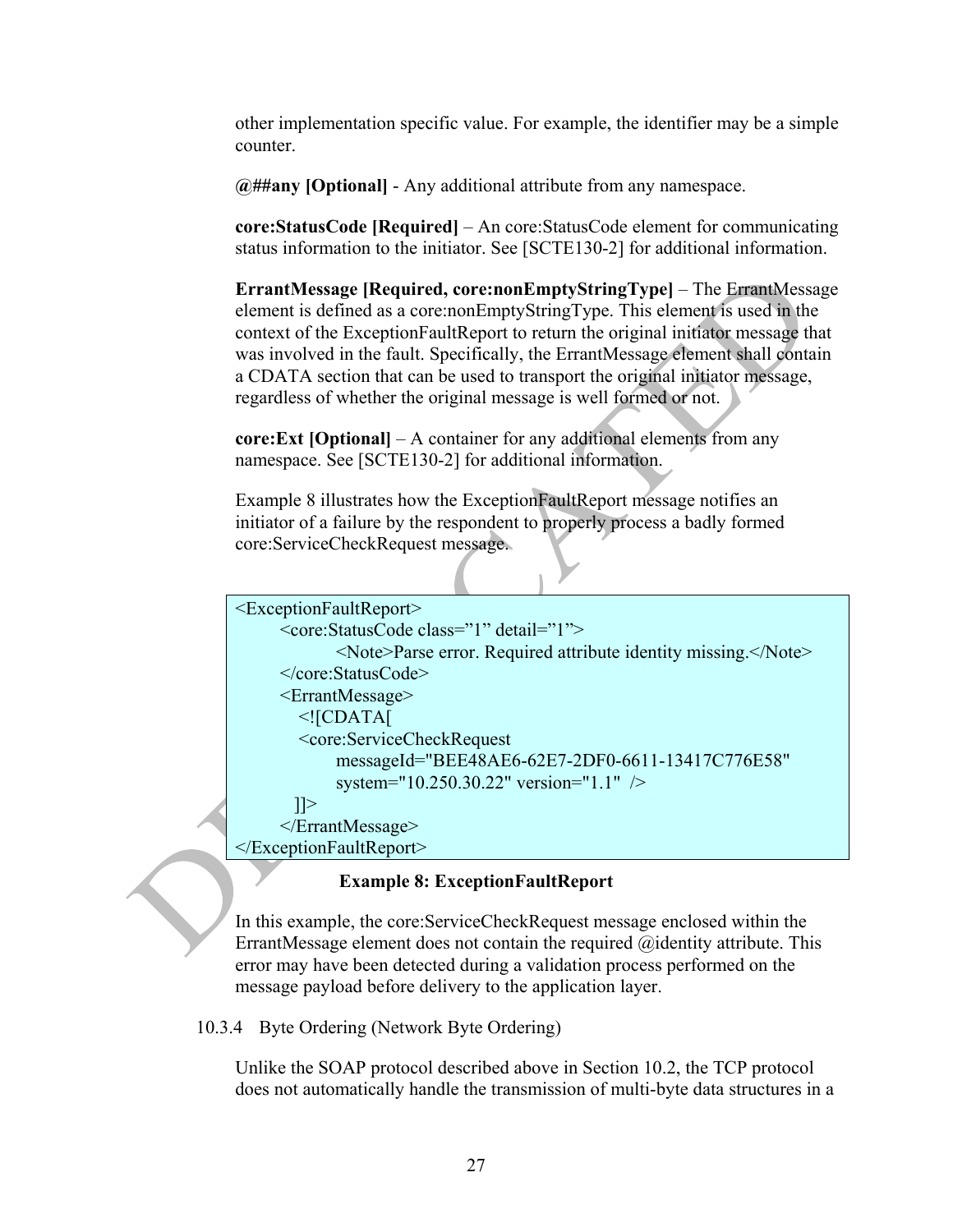way that guarantees proper presentation at the receiver. TCP is a byte stream oriented transport mechanism which delivers individual bytes to a receiver in exactly the same order in which they were sent. This presents a problem for cooperating systems using different byte ordering schemes.

Networking protocols, like TCP, use big-endian byte ordering for exchanging multi-byte integers. Hence, big-endian byte ordering has become synonymous with network byte ordering. The SCTE 130 TCP transport shall use big-endian byte order for the network byte order. See [STD05 for additional details on network byte ordering.

To pass the TCPMessageHeader, a binary structure containing multi-byte integers, the endpoints must utilize the same byte ordering on the wire and be prepared to swap byte ordering at both the transmitter and well as the receiver. Thus, before sending a message over TCP, the transmitting host converts the multi-byte header to network byte order from host byte ordering. On receipt of the transmission, the respondent must also convert the multi-byte header back to host byte order from network byte order.

10.3.5 Message Ordering and Parallel Connections

Unlike the SOAP transport, a single TCP connection can support multiple outstanding request/notification messages simultaneously. This allows a client to use a single TCP address for all transmissions to a particular endpoint. Using a TCP connection in this fashion will require the client to properly order response/acknowledgement messages for execution. This ordering shall be done using the @messageId and @messageRef attributes of the request/response or notification/acknowledgement message pair.

If an implementation chooses to use multiple parallel TCP connections to the same endpoint, then the same message ordering issues, as outlined in section 10.2.5, apply, and the implementation shall group related message transmission together on the same connection.

10.3.6 Endpoint Addressing

TCP endpoint addresses are expressed as URLs (Uniform Resource Locator). A URL is defined as a URI (Uniform Resource Identifier) that, in additional to identifying a resource, provides means of acting upon or obtaining a representation of the resource by describing its primary access mechanism or network.

TCP URLs should have the following structure:

[ <network address>:[port]]

An example of a TCP end-point address is illustrated in Example 9.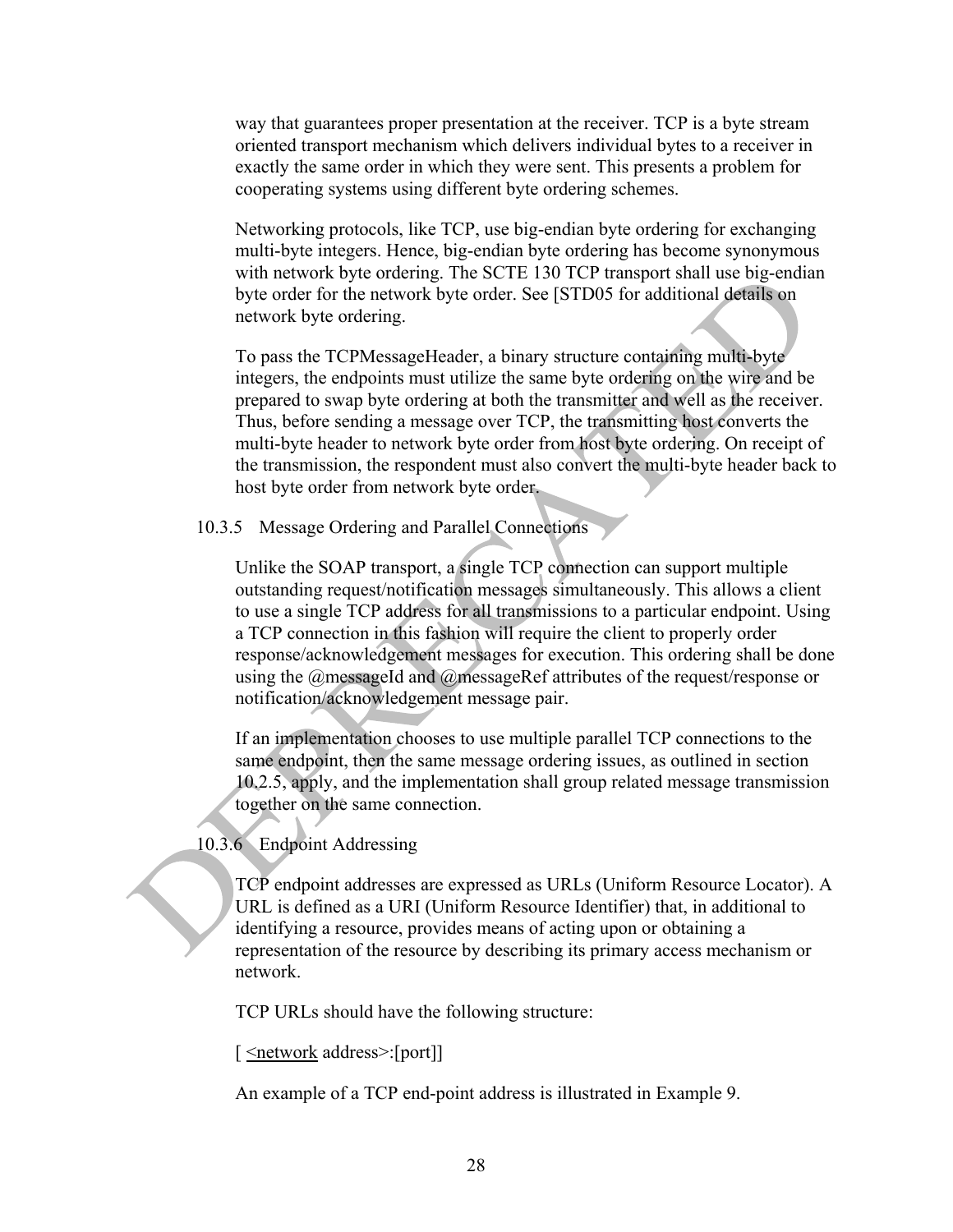```
 <core:Callout> 
  <core:Address type="TCP">10.250.30.22:5659</core:Address> 
 </core:Callout>
```
#### **Example 9: TCP URL**

In this example, the protocol is identified as 'TCP', the network address is '10.250.30.22' and the port is '5659'. This single address can be used to service all or some part of the total number of messages that can be addressed to a SCTE 130 server.

Because the optional @message attribute has been omitted from the core:Callout element, this endpoint described in Example 9 is considered to be a 'default' service endpoint and shall support all of the message types for the associated service.

See [SCTE130-2] for details on IPv4 and IPv6 addressing formats.

10.3.7 Connection Management

Unlike web services, multiple outstanding request/notification messages may be outstanding at any one time on a single TCP connection. This allows the initiator to utilize a single TCP endpoint for communication with a remote implementation instead of managing a connection pool of web service connections for parallel activities. Furthermore, using a single TCP connection eliminates message ordering issues that may arise when multiple connections are open to the same endpoint.

Applications shall ensure that proper matching between request and response messages is maintained. This shall be done by properly matching the @messageId of a request/notification message with the @messageRef attribute of the corresponding response/acknowledgement message.

10.3.7.1 Message Timeliness

In the TCP transport environment the message exchange transaction may be completely asynchronous. Individual Request/Response and Notification/Acknowledgement transactions are not required to be completed before the next message transaction may be initiated.

Timeliness of the response/acknowledgement message for a message transaction in the TCP environment is implementation specific. Specific details on how to handle message timeliness issues is outside of the scope of this specification. Implementations may choose to set specific time limits on message transactions and utilize the resend functionality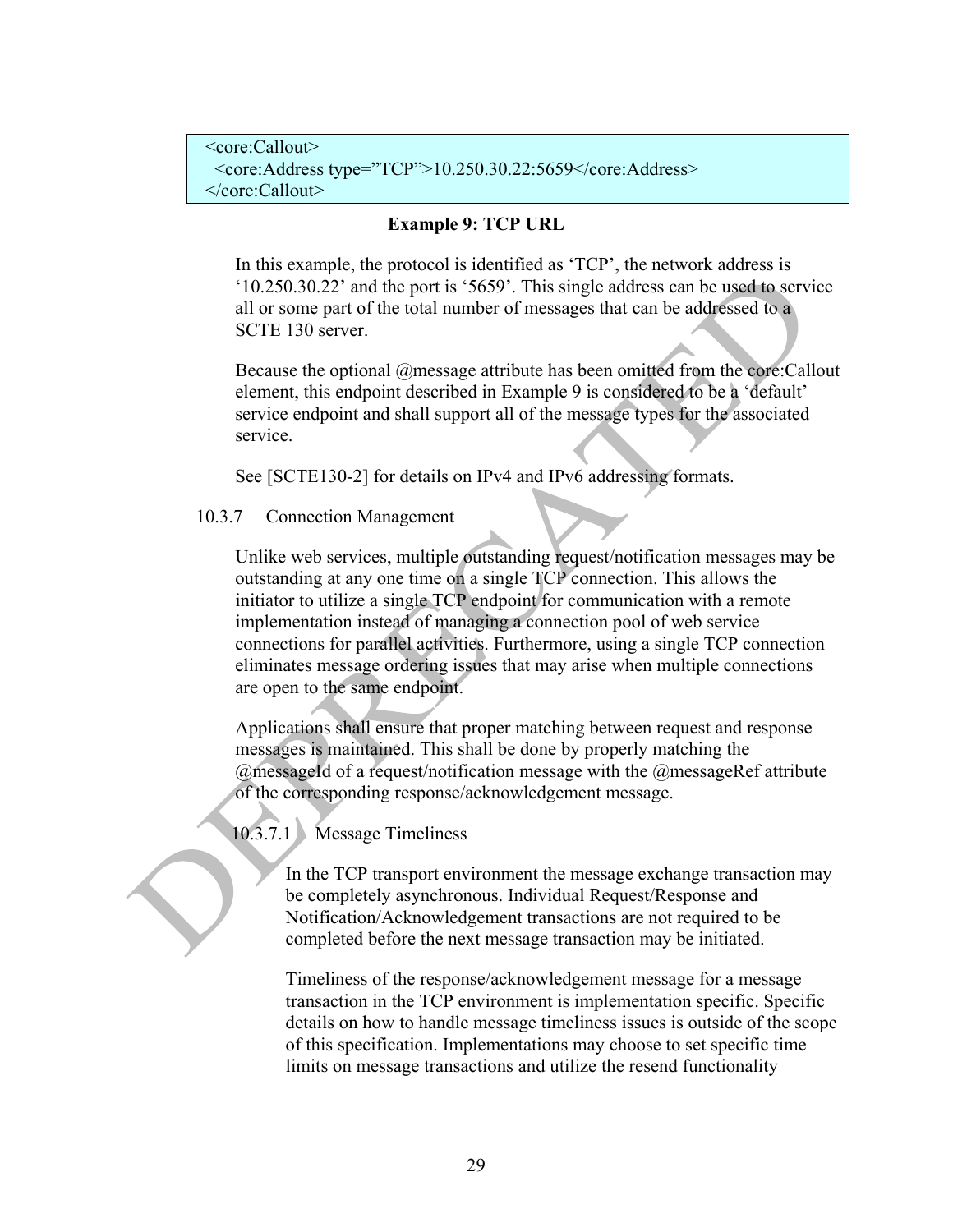described in [SCTE130-2] to reconcile incomplete transactions with respondents.

10.3.7.2 Service Channel Termination

See Section 10.2.7.2.

10.3.8 Discovery

Automatic discovery of TCP transport services for SCTE 130 services is outside of the scope of this document. TCP transport endpoints should be determined through the use of a single 'well known' endpoint that may resolve to a default service endpoint for a SCTE 130 service.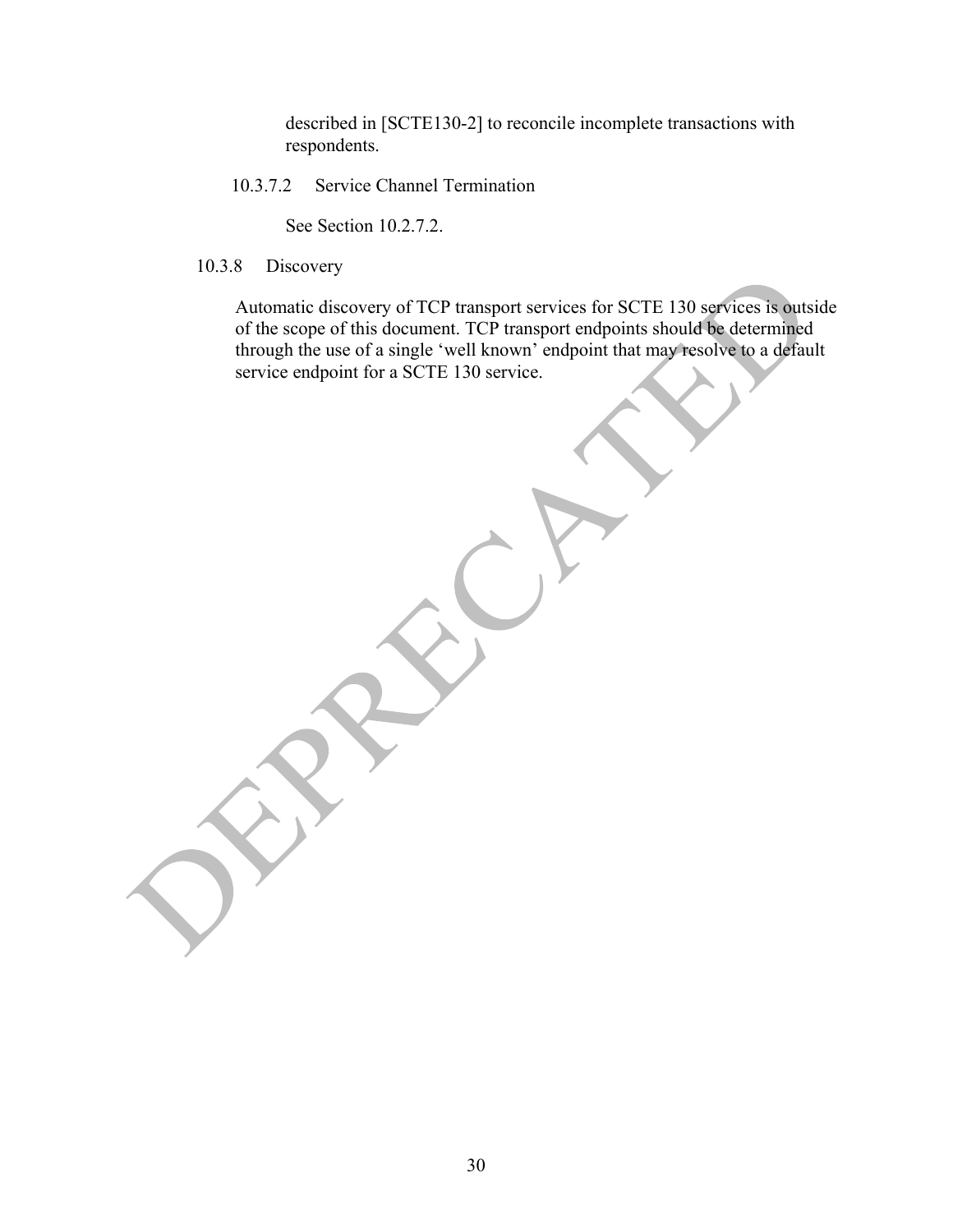## **A. APPENDIX A (INFORMATIVE) WEB SERVICES (SOAP)**

## A.1 Basic Description

Web Services and (SOAP) in particular, cover a very broad range of implementation styles and techniques. SOAP originally stood for *Simple Object Access Protocol*, and more recently *Service Oriented Architecture Protocol*, but is now simply SOAP. The original acronym was dropped with version 1.2 of the standard, which became a W3C recommendation on June 24, 2003, as it was considered to be misleading.

A WSDL document describes a Web Service. A WSDL binding describes how the service is bound to a messaging protocol, particularly the SOAP messaging protocol. A WSDL SOAP binding can be either a Remote Procedure Call (RPC) style binding or a document style binding. A SOAP binding can also have an encoded use or a literal use. This results in at least four (4) binding style or use models:

- RPC/encoded
- RPC/literal
- Document/encoded
- Document/literal

A fifth style is the Document/literal (wrapped). Unfortunately, this style has little support outside of a single vendor and thus shall not be expanded upon in this document.

Each of the styles listed above has a distinct set of advantages and disadvantages, which are outlined in the following sections.

A.1.1 RPC/encoded

In this binding style, the WSDL description of the web service is straight forward and easy to understand. Example 10 illustrates a snippet of a WSDL document for this style.

```
<message name="myMethodRequest"> 
      \epsilon <part name="x" type="xsd:int" \epsilon <part name="y" type="xsd:float"/> 
</message> 
<message name="empty"/> 
\leqportType name="PT">
```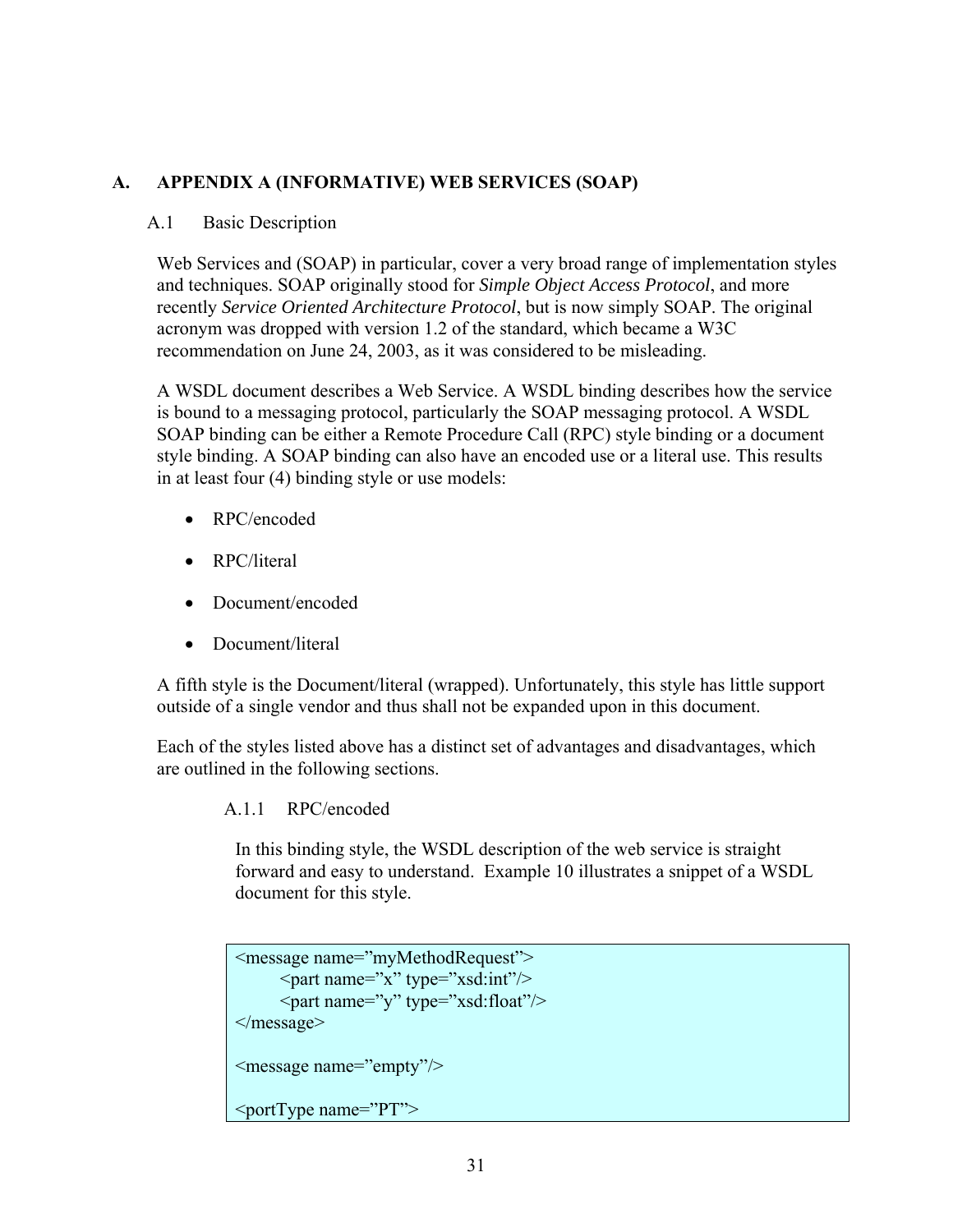```
 <operation name="myMethod"> 
             <input message="myMethodRequest"/> 
             <output message="empty"/> 
      </operation> 
</portType>
```
<binding …./>

## **Example 10: RPC/encoded WSDL**

An example SOAP message for the service described by the previous WSDL is illustrated in Example 11.

```
<soap:envelope> 
        <soap:body> 
                  <myMethod> 
                           \langle x \rangle xsi:type="xsd:int">5\langle x \rangle\langle y \rangle xsi:type="xsd:float">5.0\langle y \rangle </myMethod> 
        </soap:body> 
</soap:envelope>
```
## **Example 11: RPC/encoded SOAP message**

There are a number of things to notice about the SOAP messages and the WSDL for RPC/encoded style web services:

## **Strengths**:

- The WSDL is very straight forward and easy to understand. (Counter point) WSDL was not designed for human readability but for machine consumption.
- The operation name appears in the actual SOAP message. This allows the receiver to easily map the message into the correct method. (Counter point) This is only an advantage for the SOAP stack implementer.

## **Weaknesses**:

- The type encoding info (xsi:type="xsd:int") is overhead which degrades performance.
- This SOAP message cannot be easily validated as the message has not been defined in XML Schema.
- This style is not [WS-I Basic Profile] compliant.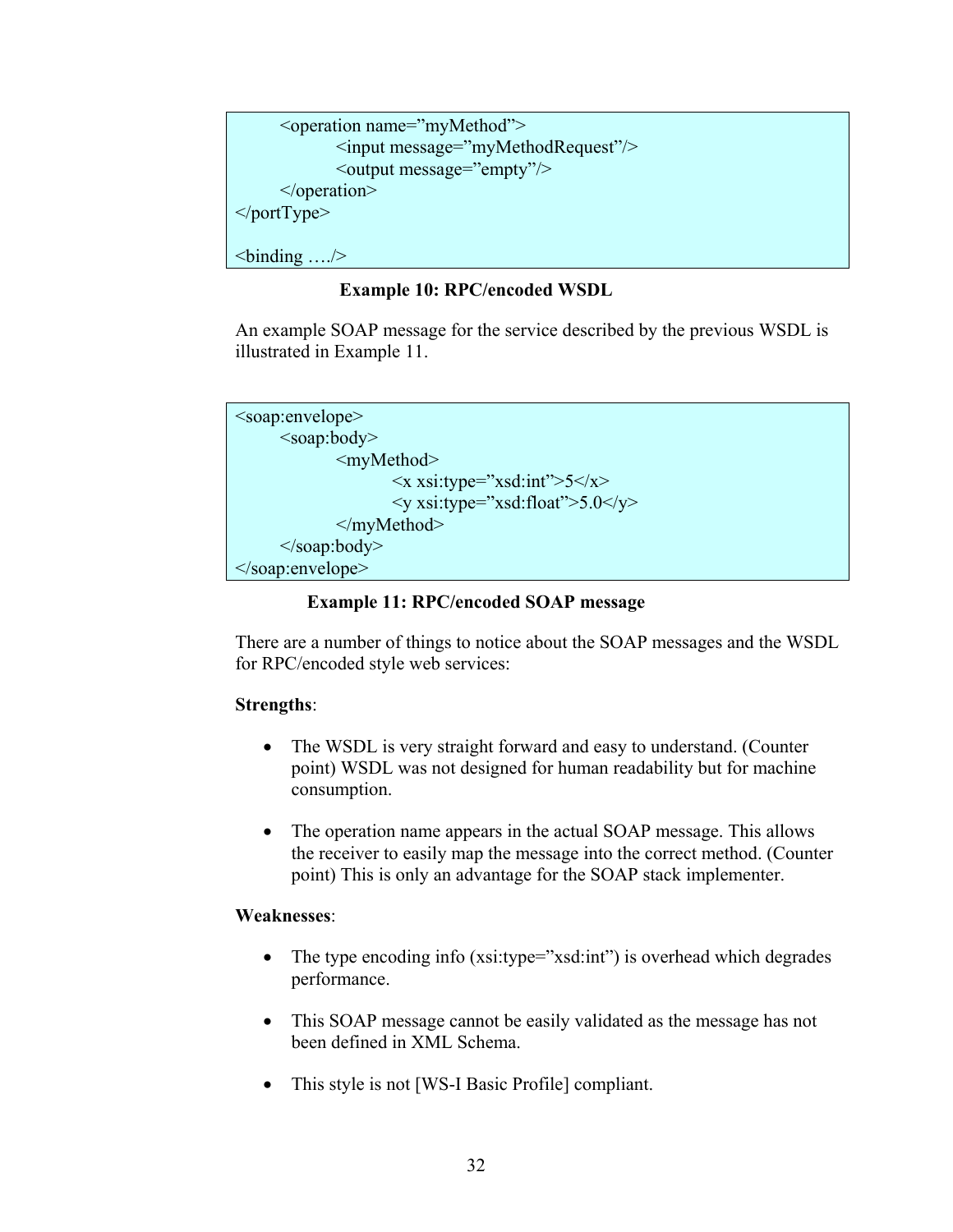## A.1.2 RPC/literal

In this binding style, the WSDL is essentially the same as in the RPC/encoded style. There are small changes to the binding section that indicate that the binding is now literal instead of encoded.

The RPC/literal SOAP message is also different, illustrated here in Example 12.

```
<soap:envelope> 
      <soap:body> 
              <myMethod> 
                    < x > 5 < /x ><y>5.0</y>
              </myMethod> 
      </soap:body> 
</soap:envelope>
```
## **Example 12: RPC/literal SOAP message**

There are a number of things to notice about the RPC/literal WSDL and SOAP message:

## **Strengths**:

- The WSDL is still straightforward.
- The operation name still appears in the message
- The type encoding information is eliminated from the message.
- RPC/literal is [WS-I Basic Profile] compliant.

## **Weaknesses**:

• The SOAP message still cannot be easily validated since the message is not described by XML Schema.

## A.1.3 Document/encoded

This method is not [WS-I Basic Profile] compliant and thus not recommend for SCTE 130 message transport.

## A.1.4 Document/literal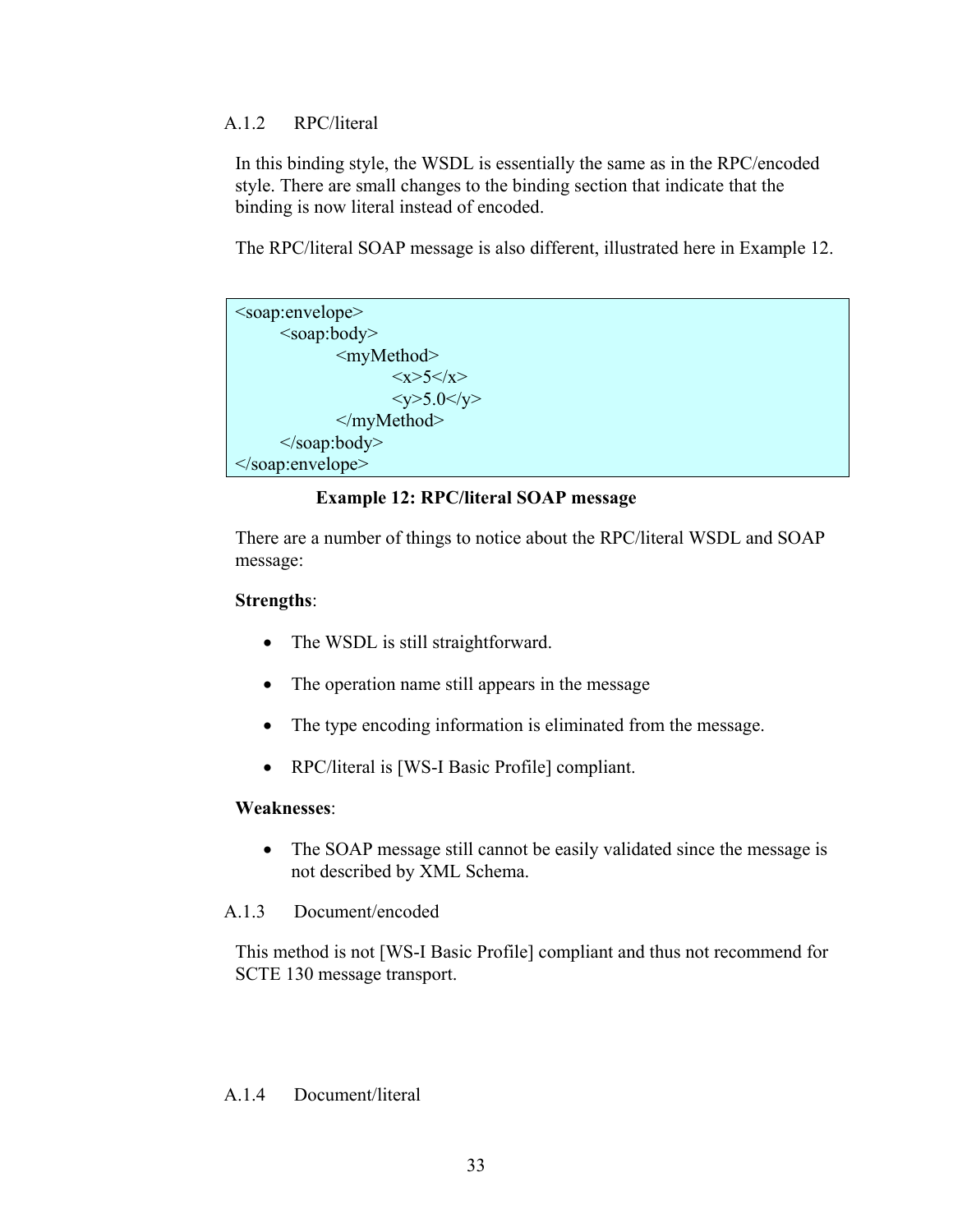The WSDL for the Document/literal style changes considerably from the RPC/literal style:

| <types></types>                                                                                                                  |
|----------------------------------------------------------------------------------------------------------------------------------|
| <schema></schema>                                                                                                                |
| <element name="xElement"></element>                                                                                              |
| <completype name="xElementType"></completype>                                                                                    |
| $\leq$ sequence $\geq$                                                                                                           |
| <element name="x" type="xsd:int"></element>                                                                                      |
| <element name="y" type="xsd:float"></element>                                                                                    |
| $\le$ /sequence>                                                                                                                 |
| $<$ /complexType>                                                                                                                |
| $\le$ /element>                                                                                                                  |
| $\le$ /schema>                                                                                                                   |
| $\langle$ types>                                                                                                                 |
| <message name="myMethodRequest"><br/><part element="xElement" name="request"></part><br/><math>&lt;</math>/message&gt;</message> |
| <message name="myMethodResponse"></message>                                                                                      |
| <porttype name="PT"></porttype>                                                                                                  |
| <operation name="myMethod"></operation>                                                                                          |
| <input message="myMethodRequest"/>                                                                                               |
| <output message="myMethodResponse"></output>                                                                                     |
| $<$ /operation>                                                                                                                  |
| $\langle$ portType>                                                                                                              |

## **Example 13: Document//literal WSDL**

An example SOAP message for the service described by the previous Document/literal style WSDL is provided in Example 14.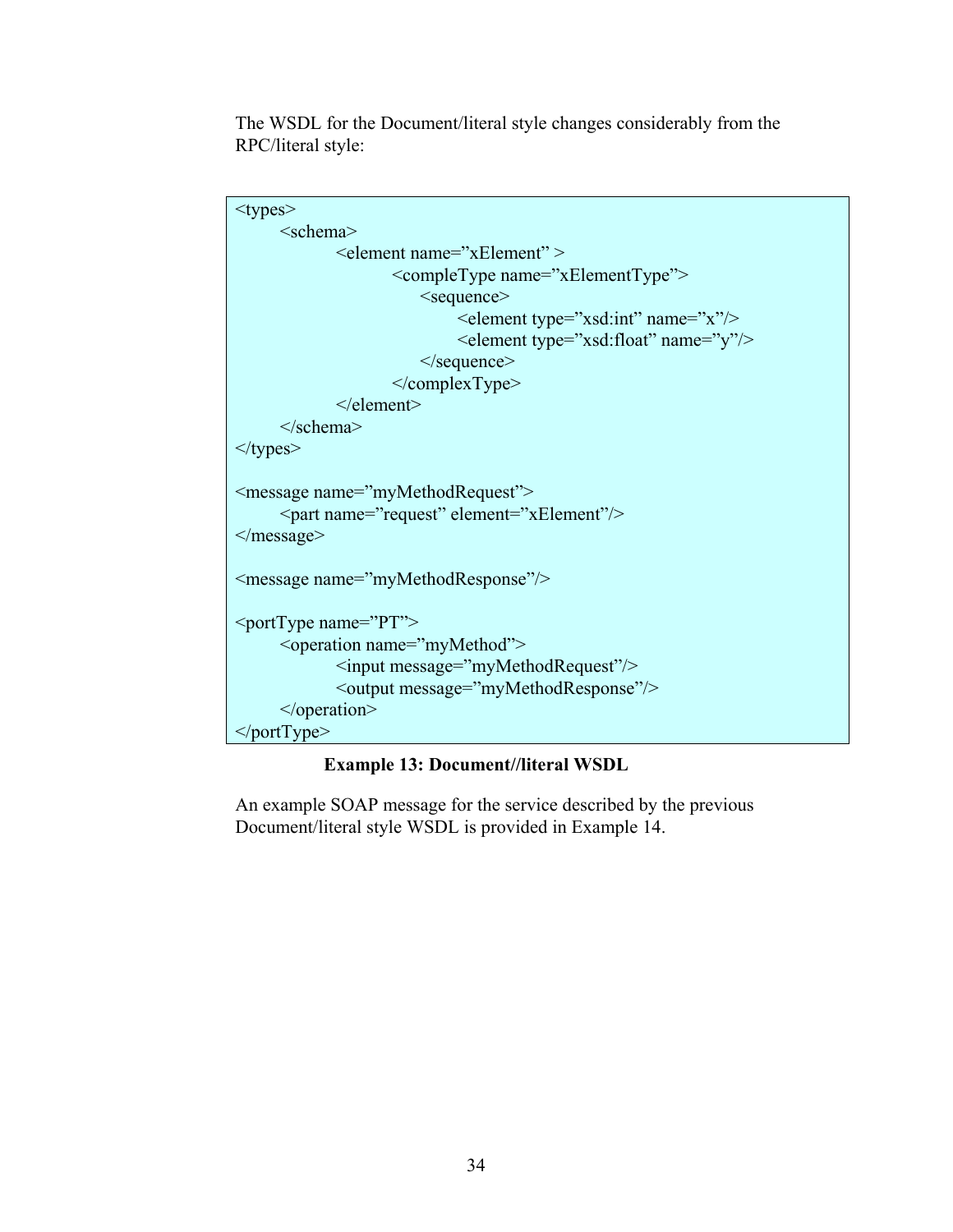```
<soap:envelope> 
        <soap:body> 
                \leqxElement>\langle x \rangle 5 \langle x \rangle<y>5.0</y>
                \le/xElement> </soap:body> 
</soap:envelope>
```
## **Example 14: Document/literal SOAP message**

There are several things to note about the Document/literal style and associated SOAP messages:

#### **Strengths**:

- There is no type encoding info in the SOAP message.
- The entire message can be validated. Everything within the SOAP body is defined by XML Schema.
- The entire document contained within the SOAP body is passed verbatim to the target method.

#### **Weaknesses**:

- The WSDL is more complicated. (Counter point) WSDL was made for machine consumption.
- The operation name is not in the SOAP message. (Counter point) This does make it more difficult for the SOAP stack implementer, but allows for the definition of business documents in XML without the need to include method name information in the XML or as part of the Schema.
- [WS-I Basic Profile] only allows one child in the SOAP body element. Document/literal does not eliminate this weakness, but, as in this example, it should be evident that this issue can be easily avoided.

## A.1.5 Conclusion

The previous sections were provided to give the reader a basic understanding of the Web Service (SOAP) landscape. For SCTE 130, the choice of style/usage model will have an impact on interoperability of cooperating services and extensibility of the message structure. For these reasons, the choice of style/usage model is restricted to **Document/literal** only. See section 10.2 for additional details.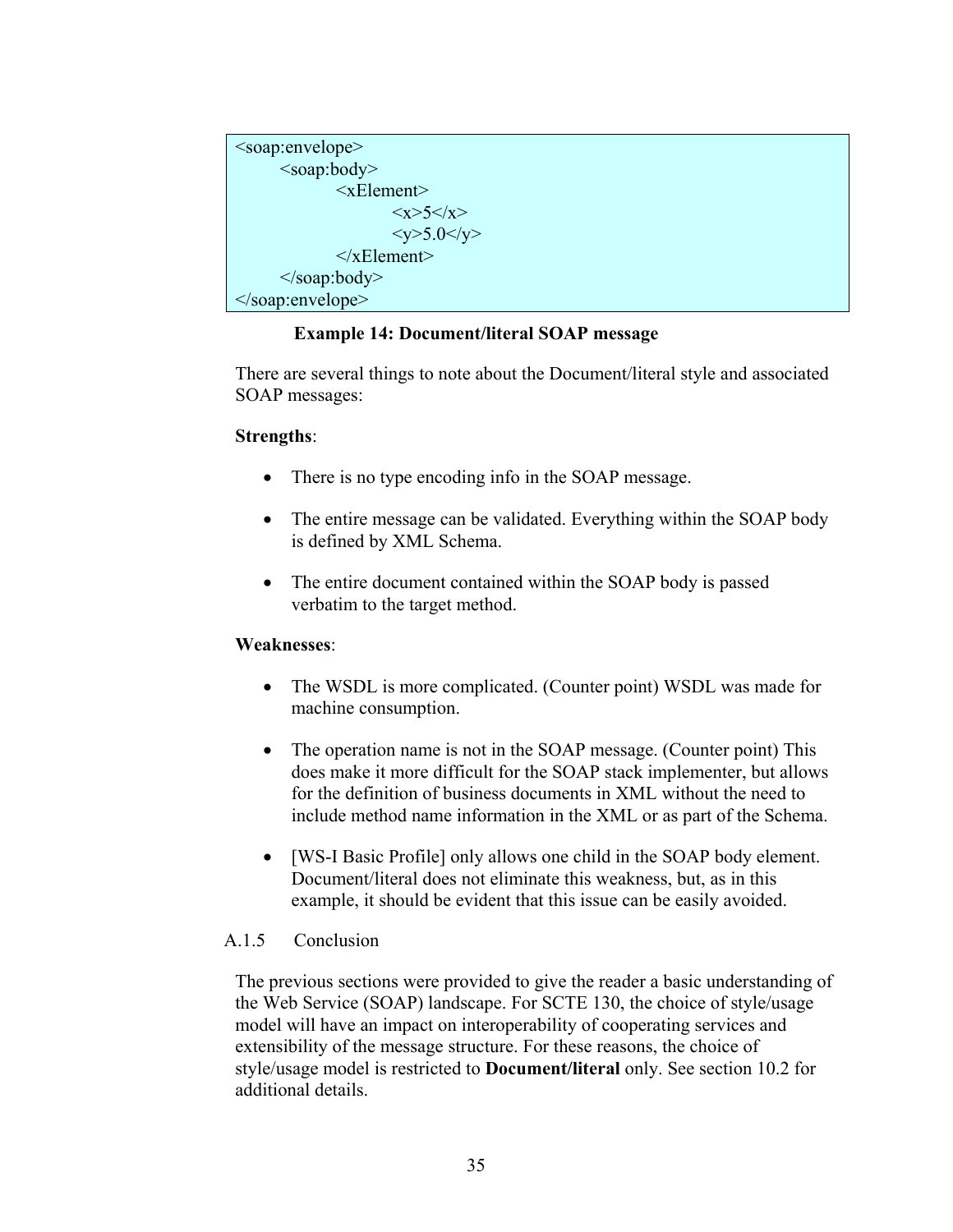Reasons for this choice include the following:

- **Message Extensibility**: SCTE 130 messaging was designed with maximum extensibility in mind. Each SCTE 130 top level message contains an extension element that allows for the addition of elements from other namespaces. The Document/literal style allows for the extensibility of messages.
- **Message validation**: SCTE 130 messaging is based on well defined XML Schema models. The Document/literal style of SOAP messaging allows for the direct reference of the SCTE 130 XML Schemas within the WSDL file.
- **Interface Robustness**: Changes to existing SCTE 130 messages will not break Document/literal style SOAP message interfaces. The same cannot be said for RPC/encoded/literal style interfaces.
- **Simplicity**: SCTE 130 messages are delivered in whole to the receiving service interface as DOM document elements. Parsing and validation of the elements are available to the service implementation and not buried within the SOAP stack.
- A.2 Usage

The purpose of this section is to familiarize the reader with the structure of WSDL files that support Document/literal web services. Additionally, this section provides an example of a dynamic invocation web service client that does not require advanced tool support.

Note: This document assumes the use of WSDL version 1.1. See [W3C – WSDL] for additional details.

A.2.1 WSDL File Structure

WSDL files that support Document/literal web services contain a minimum of seven (7) separate elements used for the definition of a web service.

- **Types**: A container for data type definitions using a type system like XSD.
- **Message**: An abstract, typed definition of the data being communicated.
- **Operation**: An abstract description of an action supported by the service.
- **PortType**: An Abstract set of operations supported by one or more endpoints.
- **Binding**: A concrete protocol and data format specification for a particular port type.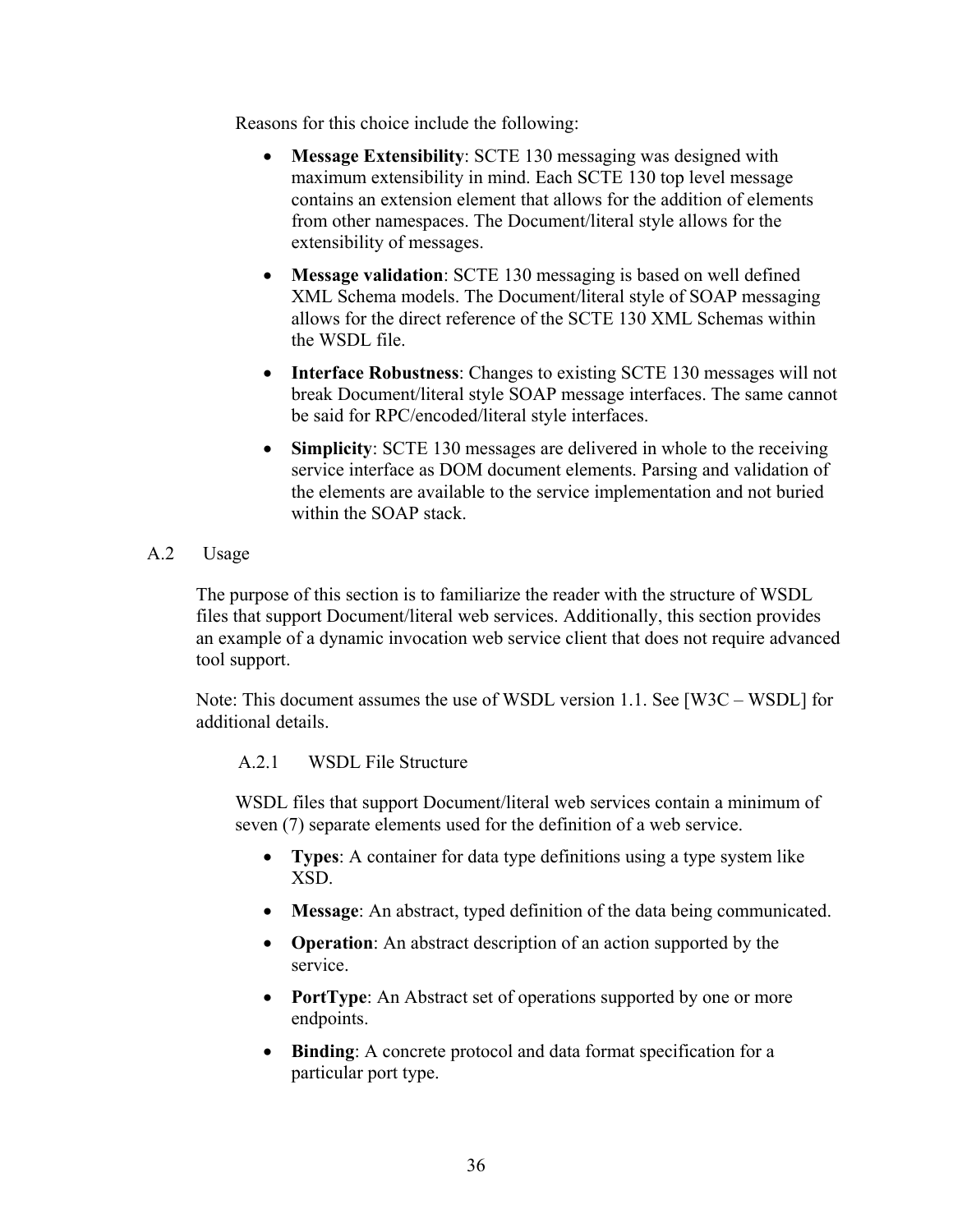- **Port**: A single endpoint defined as a combination of a binding and a network address.
- **Service**: A collection of related endpoints.

An example <types> element is illustrated in Example 15.

```
<types> 
  <xsd:schema targetNamespace='http:// …. /adm'> 
     <xsd:element name="PlacementRequest" type="adm:PlacementReq…"/> 
     <xsd:element name="PlacementResponse" type="adm:PlacementRes…"/> 
  </xsd:schema> 
\langletypes>
```
## **Example 15: WSDL Types Element**

The <types> element contains the XML Schema definitions for the elements utilized in subsequent WSDL document sections. The entire context of the XML Schema does not have to be contained within the <types> section. The schema can be imported from another source into this section.

An example <message> element is illustrated in Example 16.

```
<message name='PlacementRequest'> 
   <part element='adm:PlacementRequest' name='request'/> 
</message> 
<message name='PlacementResponse'> 
    <part element='adm:PlacementResponse' name='response'/> 
</message>
```
## **Example 16: WSDL Message Element**

The <message> element section defines the parts or parameters that will be passed to the receiving web service method. In this example, a single part has been defined for each message. By definition, WSDL allows for multiple parts to be passed into a single receiving web service method, which is fine for RPC/literal or encoded web services, but will break [WS-I Basic Profile] compliance when used in the Document/literal mode.

Example <portType> and <operation> elements are illustrated in Example 17.

```
<portType name='ADMMessageServer'> 
   <operation name='processPlacementRequest'> 
      <input message='tns:PlacementRequest'/> 
      <output message='tns:PlacementResponse'/>
```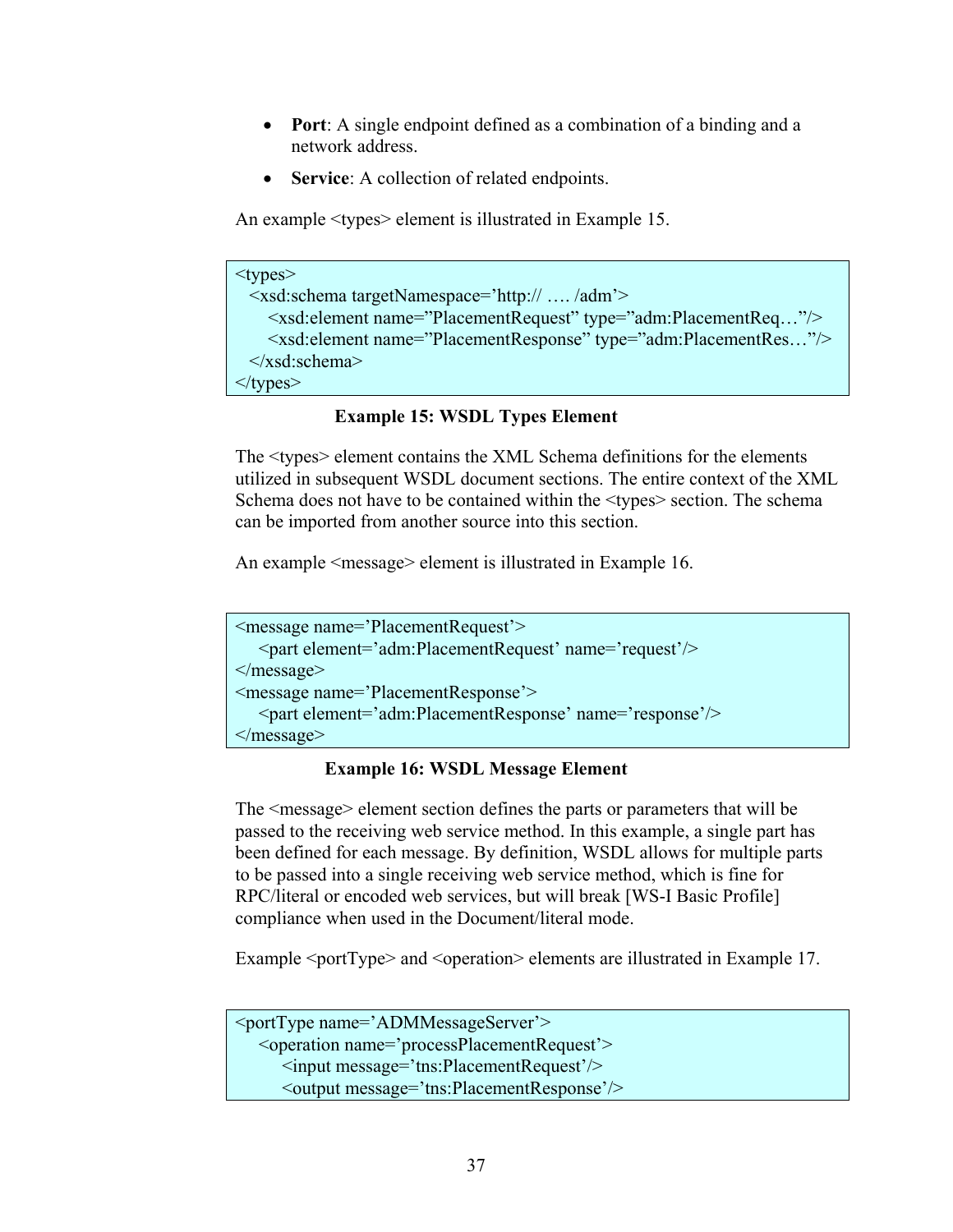```
 </operation> 
</portType>
```
#### **Example 17: WSDL PortType and Operation Elements**

The <portType> element section defines the methods available on the web service. Note that in Document/literal form, method names are not provided in the actual SOAP body. The web service implementation itself is responsible for matching the incoming message body with a method defined in this section.

Each <operation> element describes the input parameters for each method as well as the output element. Each of these elements is a reference back to the one of the <message> elements defined above.

An example <binding> element is illustrated in Example 18.

| <binding name="ADSMessageServerBinding" type="tns:ADSMessageServer"></binding> |
|--------------------------------------------------------------------------------|
| <soap:binding style="document" transport="http:///soap/http"></soap:binding>   |
| <operation name="processPlacementRequest"></operation>                         |
| $\leq$ soap:operation soapAction="/>                                           |
| $\langle$ input $\rangle$                                                      |
| <soap:body namespace="http:///adm" use="literal"></soap:body>                  |
| $\langle \rangle$ input $\langle \rangle$                                      |
| $\leq$ output $\geq$                                                           |
| <soap:body namespace="http:///adm" use="literal"></soap:body>                  |
| $\langle$ output $\rangle$                                                     |
| $<$ /operation>                                                                |
| $<$ /binding>                                                                  |

#### **Example 18: WSDL Binding element**

The <br/>binding> section contains the actual SOAP binding and a reference to the previously defined operation. In this example the 'style' attribute is set to 'document' and the 'use' attribute within the <soap:body> element is set to 'literal'.

Example <service> and <port> elements are illustrated in Example 19.

```
<service> 
   <port binding='tns:ADSMessageServiceBinding' name='ADSPort'> 
       <soap:address location='http://10.250.30.22:8080/ADSServer'/> 
  </port></service>
```
#### **Example 19: WSDL Service and Port Elements**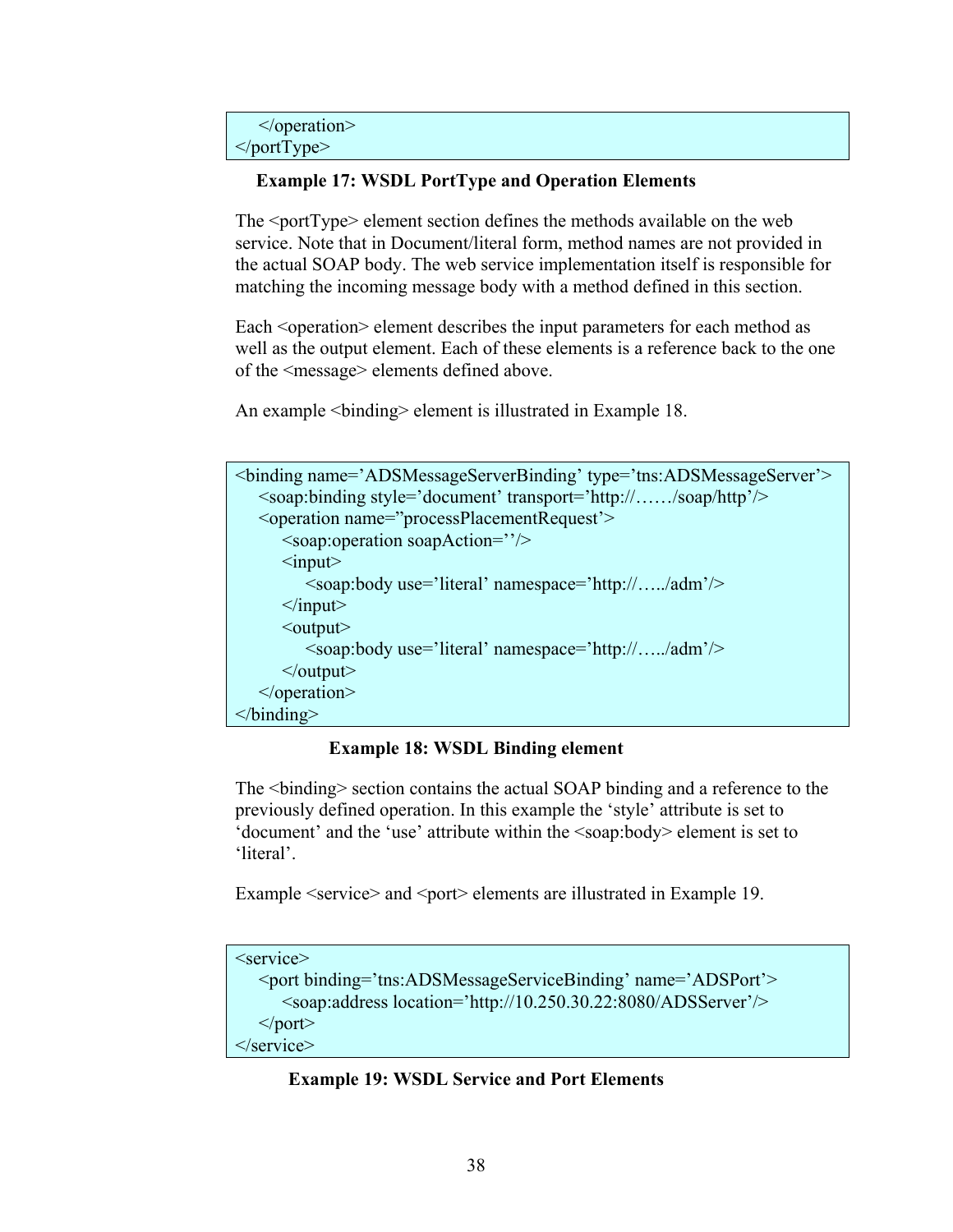Finally, the <service> element contains the port binding and the physical address where the web service will be made available.

## A.2.2 Web Service Client

There are a large number of tools available for creation of client side web service resources. Where tools are not available, service implementers will need to create client side code directly. This section describes a complete dynamic invocation interface (DII) web service client for use with SCTE 130 web services.

The following DII example code is written in the Java programming language and uses libraries from the Apache AXIS 1.4 tool set.

```
import java.io.File; 
import java.net.MalformedURLException; 
import java.net.URL; 
import java.rmi.RemoteException; 
import javax.xml.rpc.ServiceException; 
import javax.xml.soap.MessageFactory; 
import javax.xml.soap.SOAPBody; 
import javax.xml.soap.SOAPConnection; 
import javax.xml.soap.SOAPConnectionFactory; 
import javax.xml.soap.SOAPElement; 
import javax.xml.soap.SOAPException; 
import javax.xml.soap.SOAPMessage; 
import org.w3c.dom.Element; 
public class WSClient { 
   private URL url = null;
    private SOAPConnectionFactory conFactory = null; 
   private SOAPConnection connection = null;
    public WSClient(URL url) { 
          this.url = url;
    } 
    /** 
     * This method returns the entire SOAPEnvelope 
     */ 
    public SOAPElement invoke(SOAPElement message) {
```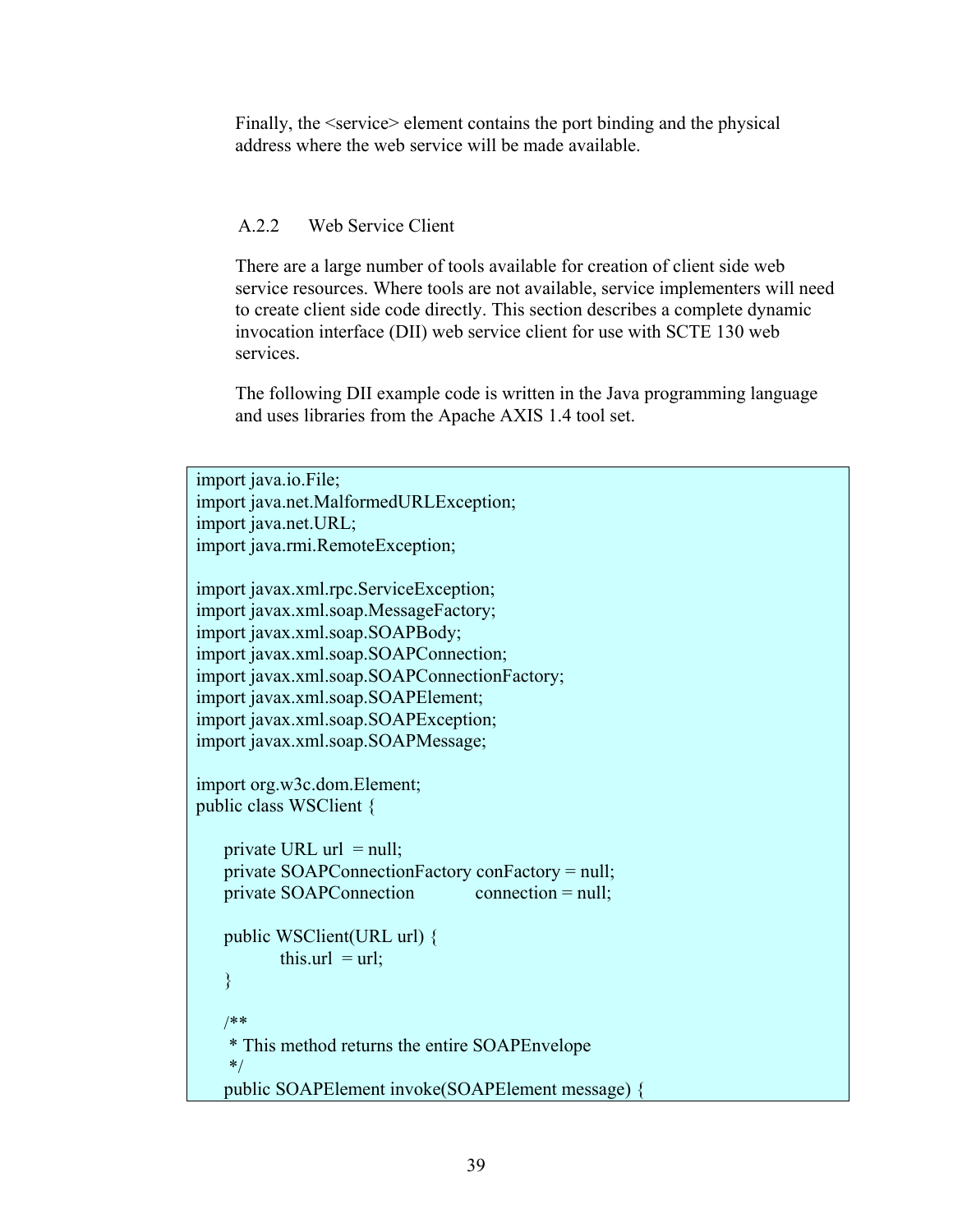```
MessageFactory mf = MessageFactory.newInstance(); SOAPMessage request = mf.createMessage(); 
           Request.getSOAPBody().addChildElement(message); 
          If (connection == null) {
                  conFactory = SOAPConnectionFactory.newInstance(); 
                  connection = conFactory.createConnection(); 
           } 
           SOAPMessage response = connection.call(request, url); 
           return response.getSOAPBody().getParentElement(); 
    } 
}
```
**Example 20: DII Client** 

Example 20 contains a complete working example of a DII web services client. Error handling code has been removed to reduce the size of the example.

A.2.3 Creating SOAP Messages

Tools are also available for the creation of specific language bindings for SOAP messages using the individual XML Schemas as source documents. Where tools are not available, service implementers may need to manually create messages directly. Example 21 illustrates how a complete core:ServiceCheckRequest message can be constructed using standard Java SOAP libraries.

```
public SOAPElement getSOAPElement() { 
   SOAPFactory factory = SOAPFactory.newInstance;
    SOAPElement message = null; 
    message = factory.createElement("ServiceCheckRequest", 
                                    "core", 
                                    "http://www.scte.org/schemas/130-
2/2008a/core"); 
   message.setAttribute("messageId", "my message id");
   message.setAttribute("version", "version 1.1");
   message.setAttribute("identity", "my identity");
   message.setAttribute("system", "my system");
    return message;
```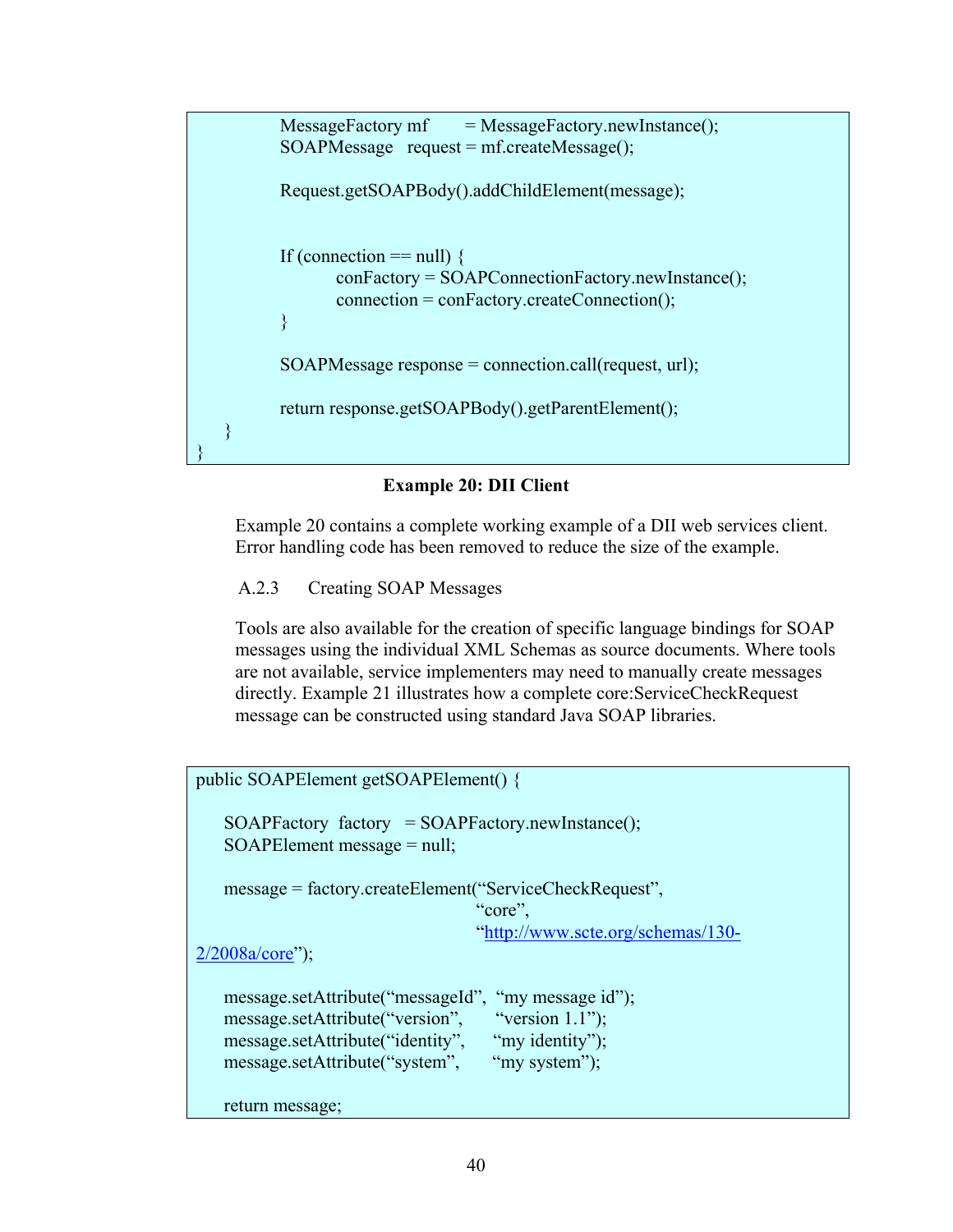#### **Example 21: SOAPElement Creation**

Note that in this example the extension element "Ext" has been left out of the message.

A.2.4 SOAP Message Examples

}

The physical message that is carried over the transport medium, in this case SOAP wrapped in HTTP, is illustrated in Example 22.

| POST/axis/services/SCTE130MessageService HTTP/1.1                                                                                                                                                           |
|-------------------------------------------------------------------------------------------------------------------------------------------------------------------------------------------------------------|
| SOAPAction: ""                                                                                                                                                                                              |
| Content-Type: text/xml; charset=UTF-8                                                                                                                                                                       |
| Authorization: Basic YWRtaW46YWRtaW5pc3RyYXRvcg==                                                                                                                                                           |
| User-Agent: $Java/1.5.0$ 11                                                                                                                                                                                 |
| Host: localhost:8080                                                                                                                                                                                        |
| Accept: text/html, image/gif, image/jpeg, *; $q=2$ , */*; $q=2$ .                                                                                                                                           |
| Connection: keep-alive                                                                                                                                                                                      |
| Content-Length: 334                                                                                                                                                                                         |
| <env:envelope xmlns:env="http://schemas.xmlsoap.org/soap/envelope/"><br/><math>\le</math>env:Header<math>\ge</math></env:envelope>                                                                          |
| $\langle env:Body \rangle$                                                                                                                                                                                  |
| <core:servicecheckrequest <="" identity="D7200AFF-2510-7A6B-624C-&lt;/td&gt;&lt;/tr&gt;&lt;tr&gt;&lt;td&gt;59BED5689A28" messageid="D09666AF-3C6D-3AB8-9521-B2275FB5F6B6" td=""></core:servicecheckrequest> |
|                                                                                                                                                                                                             |
| system='10.250.30.22' version='1.1' xmlns:core='http://www.scte.org/schemas/130-                                                                                                                            |
| 2/2008a/core'                                                                                                                                                                                               |

#### **Example 22: ServiceCheckRequest Message**

The previous example contains a live message, indicated by the GUIDs used for the identity and messageId attributes. The entire top portion of the message starting with the word "POST" and extending to the "Content-Length: 334" is the HTTP envelope. The SOAP envelope begins with the XML "<env:Envelope….>" element. Note that no additional information is being carried in the envelope header and that the SOAP body contains a complete <core:ServiceCheckRequest> message. This is a typical Document/literal message, which does not contain the remote method name.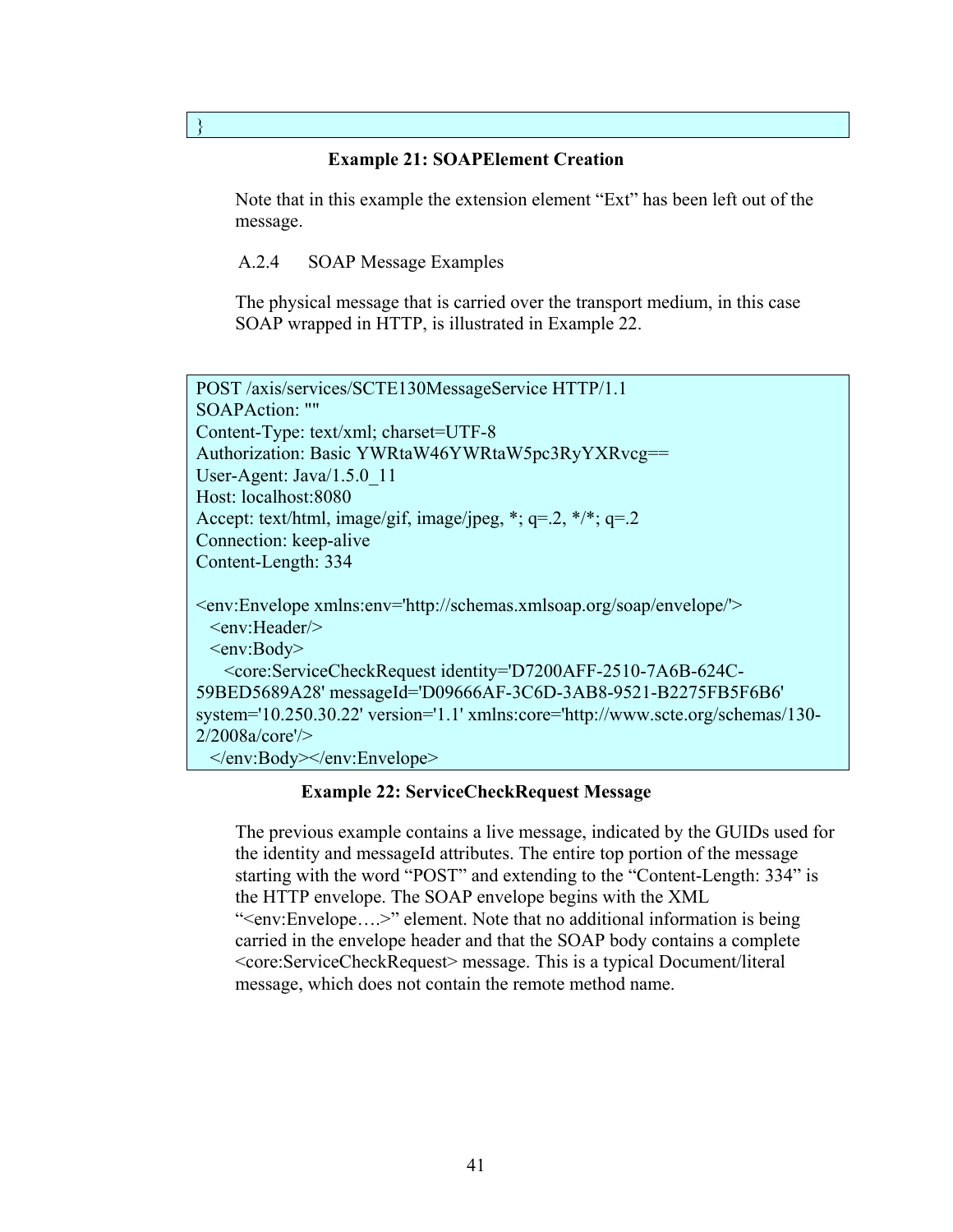The response to the previous core:ServiceCheckRequest is illustrated in Example 23.

HTTP/1.1 200 OK Content-Type: text/xml;charset=utf-8 Transfer-Encoding: chunked Date: Fri, 02 Nov 2007 18:00:15 GMT Server: Apache-Coyote/1.1 <?xml version="1.0" encoding="UTF-8"?> <soapenv:Envelope xmlns:soapenv="http://schemas.xmlsoap.org/soap/envelope/" xmlns:xsd="http://www.w3.org/2001/XMLSchema" xmlns:xsi="http://www.w3.org/2001/XMLSchema-instance" xmlns:adm="http://www.scte.org/schemas/130-3/2008a/adm"> <soapenv:Body> <core:ServiceCheckResponse messageId="id" version="1.1" identity="identity" system="system" messageRef="'D09666AF-3C6D-3AB8-9521-B2275FB5F6B6" xmlns:core="http://www.scte.org/schemas/130-2/2008a/core"> <core:StatusCode class="0" detail="0"> <core:Note>Hello World.</core:Note> </core:StatusCode> </core:ServiceCheckResponse> </soapenv:Body> </soapenv:Envelope>

#### **Example 23: ServiceCheckResponse Message**

The ServiceCheckResponse message returned from the service implementation is wrapped in an HTTP response envelope indicating a successful transport response <HTTP/1.1 200 OK>. The <core:ServiceCheckResponse> message is embedded within the response SOAP envelope and body.

#### **B. APPENDIX B (INFORMATIVE) TCP**

#### B.1 Basic Description

.

The Transmission Control Protocol (TCP) provides a reliable, in-order delivery of a stream of bytes. TCP software libraries use the underlying IP network and provide a simple interface, i.e. Socket Layer interface, to applications by hiding most of the underlying packet structures, rearranging out-of-order packets, minimizing network congestion and re-transmitting lost packets.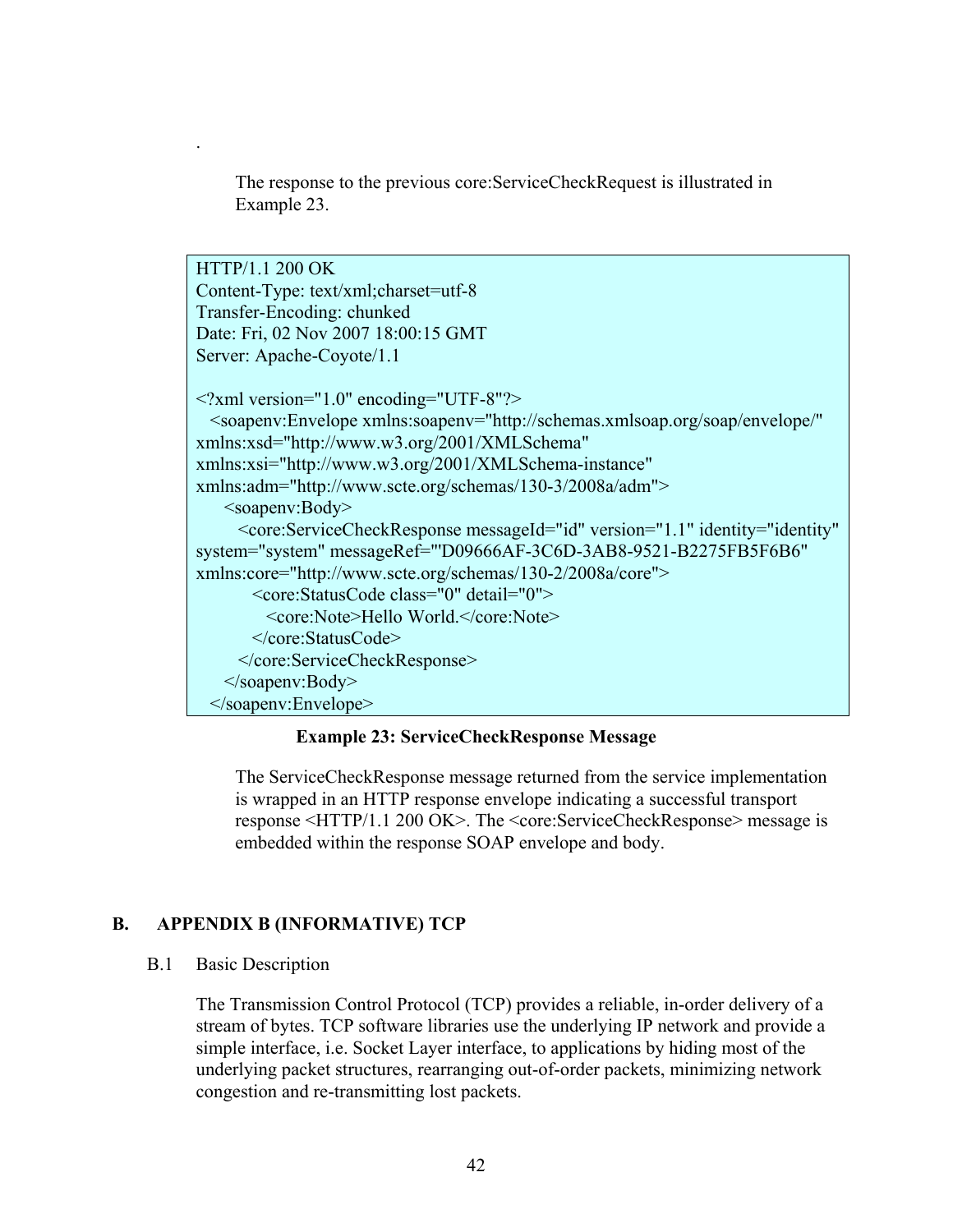TCP is a durable and mature protocol and is widely available as a standard library package for most programming languages.

B.2 Usage

The purpose of this section is to familiarize the reader with the basic concepts of exchanging messages using the TCP Transport protocol described in Section 10.3. All of the example code snippets are rendered using the Java programming language.

B.2.1 Consumer Socket Creation

Example 24 illustrates the basic steps required for the creation of the consumer side socket.

```
public void createSocket(int port) { 
       ServerSocket socket = new ServerSocket(port); 
      Socket conn = null:
       Try { 
              conn = serverSocket.accept(); 
              conn.setTcpNoDelay(true); 
       } catch (SocketException se) { 
              Log.error("Failed to accept socket connection from client"); 
       } 
       …. 
}
```
## **Example 24: Server Side Socket Creation**

The code in Example 24 illustrates the creation of the consumer side socket and then blocks in the accept() method. Once a producer attempts to connect, a bidirectional socket is created and the option to disable Nagel's algorithm is set. At this point, the consumer is ready to accept messages from a producer.

For clarity this code has been reduced to its most simplistic form. In order for the consumer to accept additional connections on the socket, the code within the try/catch block will need to be moved to a separate thread of execution and placed into a looping construct.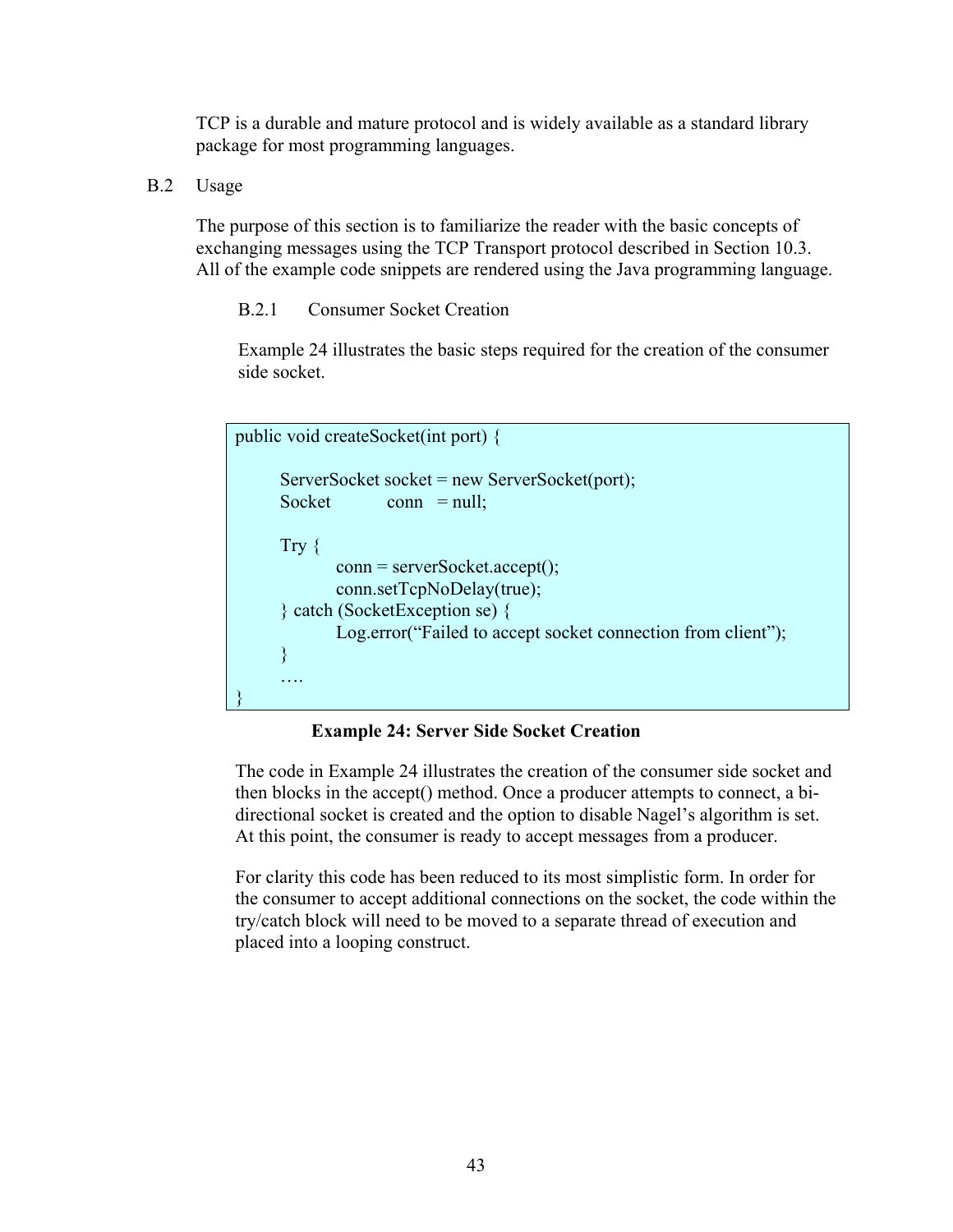## B.2.2 Producer Connection Establishment

Example 25 illustrates the basic steps required for a producer to successfully connect to an existing consumer.

| public void connect ToService (String host, int port, long timeout) { |                                                                                                   |
|-----------------------------------------------------------------------|---------------------------------------------------------------------------------------------------|
| conn.bind(null);                                                      | Socket conn = new Socket(); $\#$ Create new socket connection<br>$\frac{1}{2}$ Bind to local port |
|                                                                       | conn.connect(new InetSocketAddress(host. Port, timeout);                                          |
| conn.setKeepAlive(true);<br>conn.setTcpNoDelay(true);                 | // Keep the socket alive during inactivity<br>// Disable Nagel's algorithm                        |
|                                                                       |                                                                                                   |

## **Example 25: Client Connection**

Example 25 illustrates the creation of the producrer side socket and the connection of that socket to a remote consumer. Several options are set on the socket to keep the socket alive and to disable Nagel's algorithm.

For clarity, no error or exception handling code has been included in this example.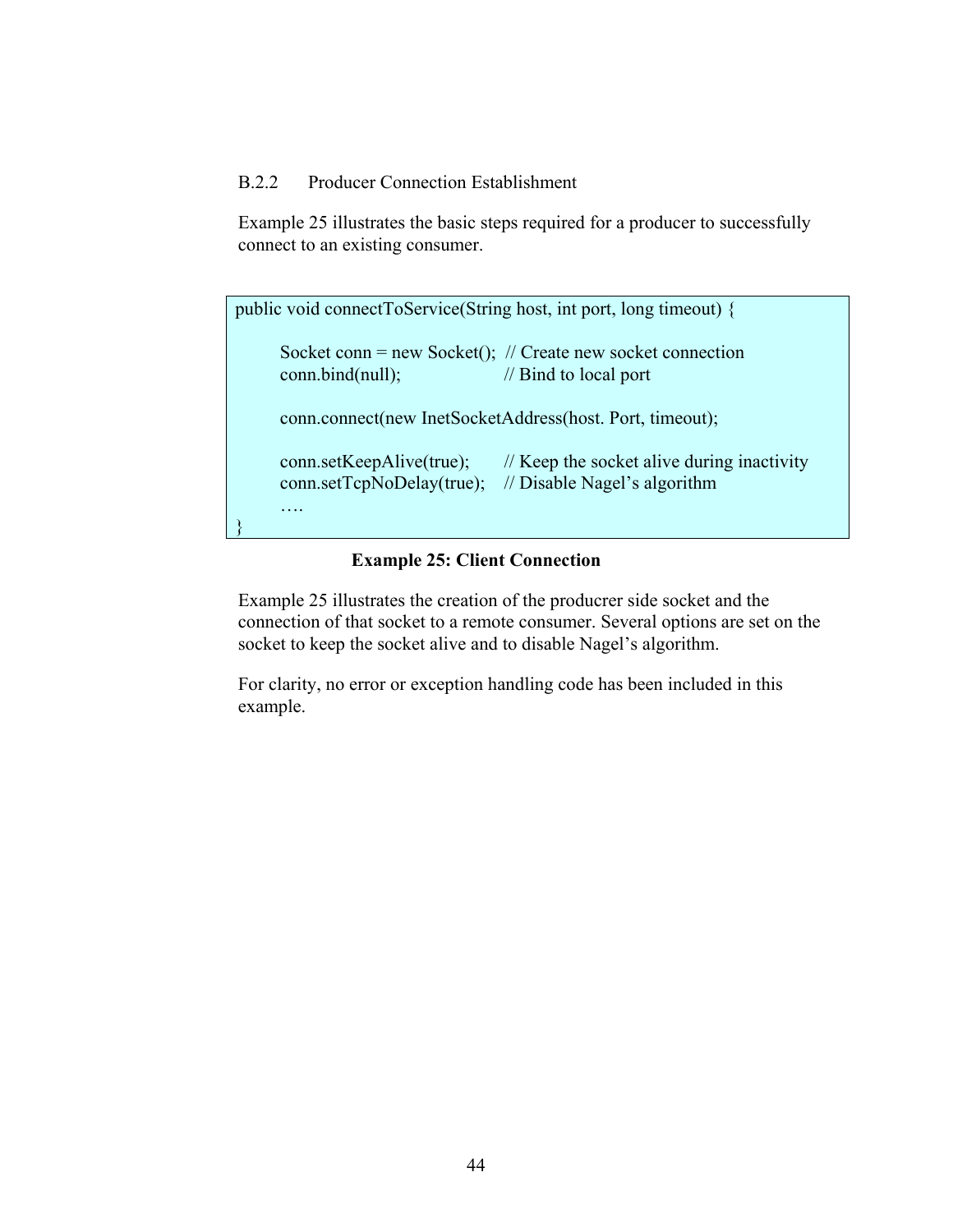## B.2.3 Exchanging Messages

Once a TCP transport connection has been established with a remote service, the producer is ready to start exchanging messages with the service consumer.

Example 26 illustrates how the producer may transmit a message to the consumer.

```
public void transmitMessage(byte[] message, 
                               Socket connection) { 
       // Create a data output stream 
      DataOutputStream out = null;
       out = DataOutputStream(connection.getOutputStream()); 
       // Create the TCPMessageHeader 
      int headerInfo = 0; \angle // TCPHeader 1<sup>st</sup> 4 octets
      int payloadLength = message.length; \frac{1}{2} TCPHeader 2<sup>nd</sup> 4 octets
       // Populate the 'P', 'F' and 'Version' fields 
      headerInfo = ((isPrivate() ? 1 : 0) \ll 31); // Shift and assignheaderInfo |=( (isFault() ? 1 : 0) << 30); // Shift and assign
      headerInfo = getHeaderVersion(); \frac{1}{2} Assign value of 1
       // Write out the TCPHeader components 
       out.writeInt(headerInfo); // Private, Fault, Reserved, Version 
       out.writeInt(payloadLength); // Payload length 
       // Write the payload or fault message out to the byte stream 
      if(isFault()) \{ out.write(getFaultMessageAsByteArray()); 
       } else { 
              out.write(payload); 
       } 
       …. 
}
```
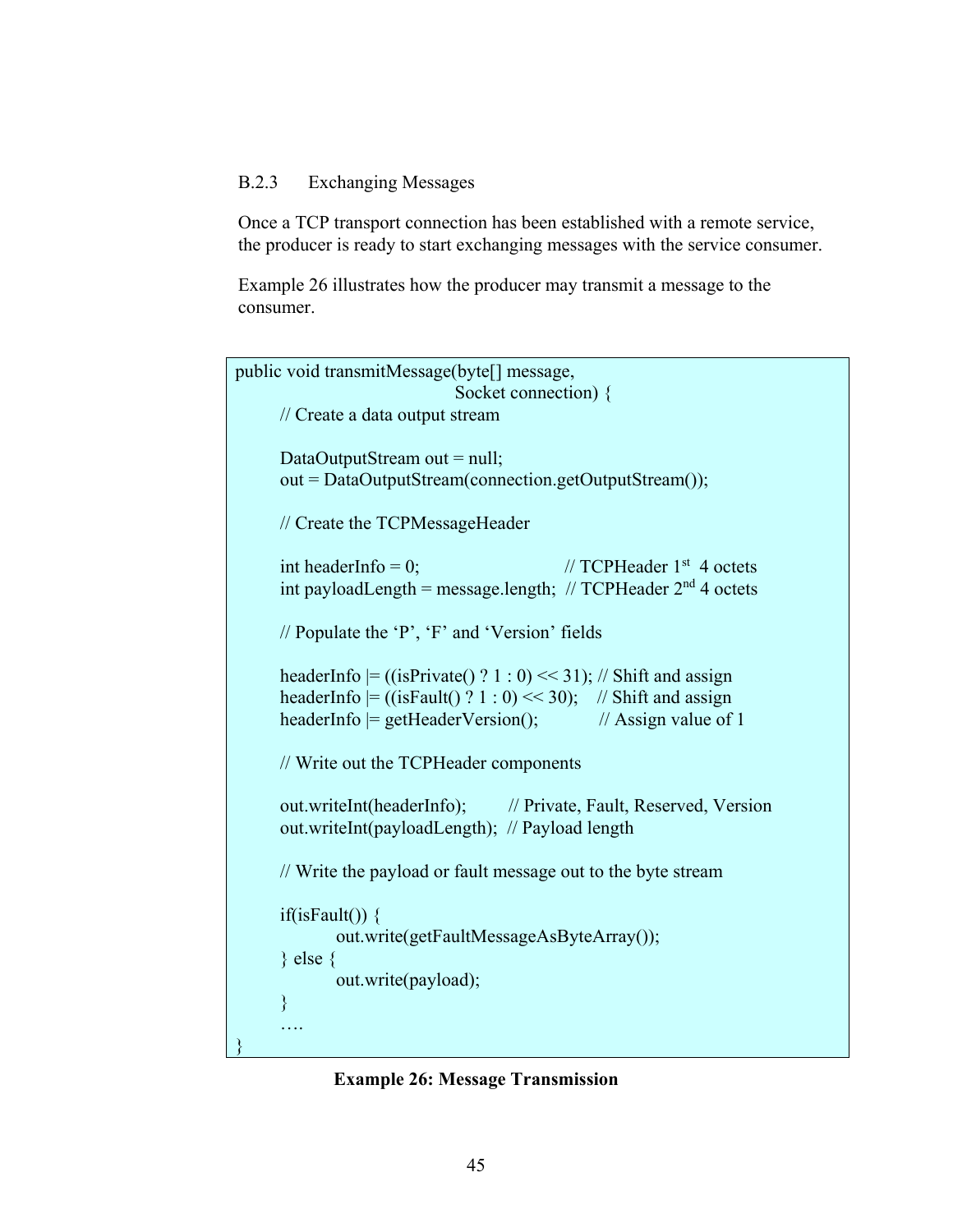Example 27 illustrates how a consumer may intercept the TCPMessageHeader and finally read the payload off of the TCP transport byte stream.

```
public byte[] retrieveMessage(Socket connection) { 
       // Create a data input stream 
      DataInputStream in = null;
       in = DataInputStream(connection.getInputStream()); 
       // Read the TCPMessageHeader 
      int headerInfo = in.readInt(); // TCPHeader 1<sup>st</sup> 4 octets
      int payloadSize = in.readInt(); // TCPHeader 2<sup>nd</sup> 4 octets
       // Extract the Private, Fault and Version values 
      boolean isPrivate = (((headerInfo >> 31) & 0x01) == 1 ? true : false);
      boolean isFault = (((\text{headerInfo} \gg 30) \& 0x01) == 1 ? \text{ true} : \text{false});int version = (headerInfo & 0x0f);
       // Read the payload 
      int bytesRead = 0;
      byte[] payload = new byte[payloadSize];
       while(bytesRead != payloadSize) { 
              bytesRead += in.read(payload, // Buffer
                                      bytesRead, // Starting byte in buffer 
                                      (payloadSize – bytesRead)); // Read amount 
       } 
       // Handle Fault and Private flags 
               …. 
       // Return the payload 
       return payload; 
}
```
**Example 27: Consumer Socket Reader**